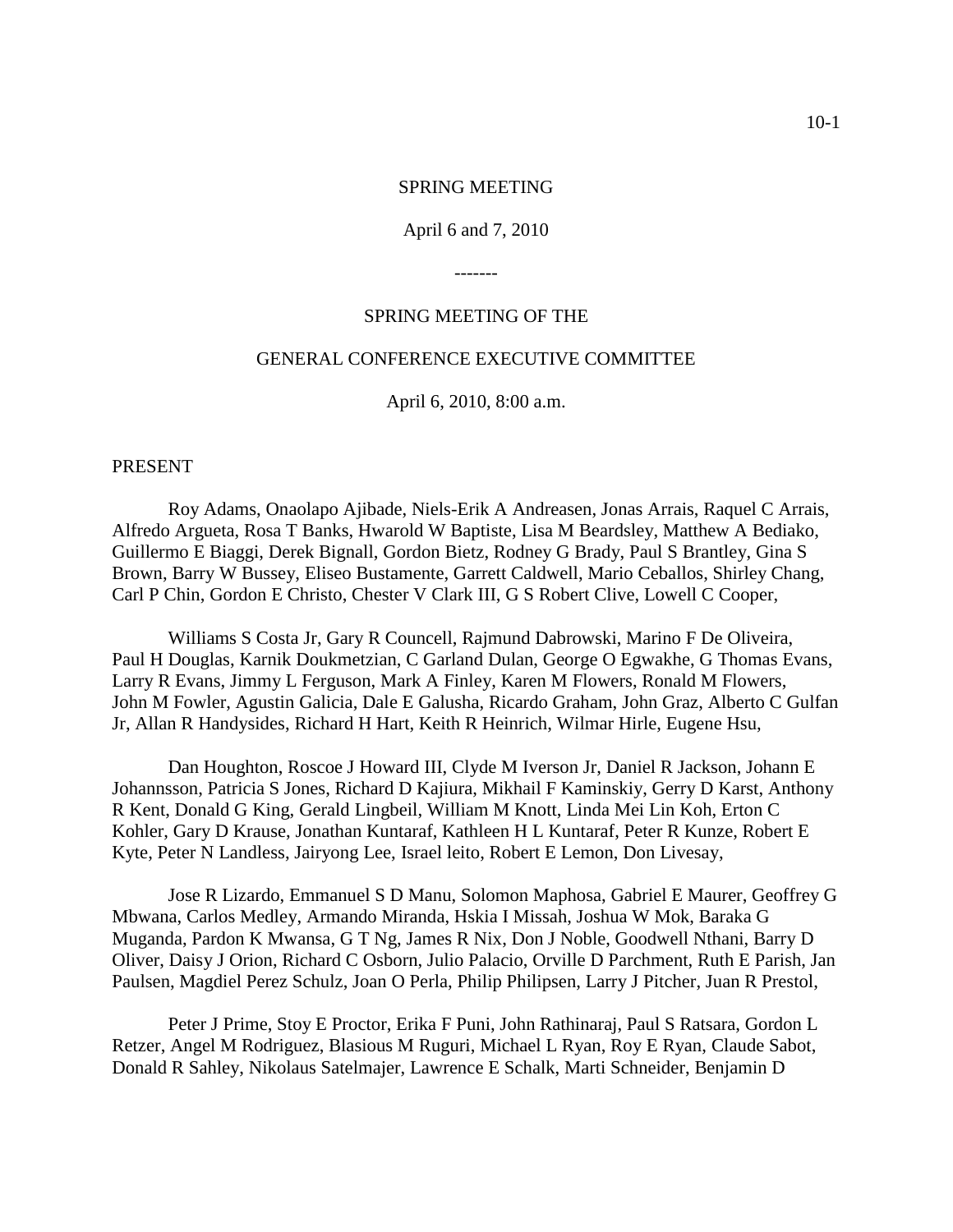10-2 April 6, 2010, a.m. GCC Spring Meeting

Schoun, Luis A Schulz, D Gregory Scott, Ralph E Shelton Sr, Ella S Simmons, Heather-Dawn K Small, David S Smith, Ron C Smith, Artur Stele, Akeri Suzuki, Gary B Swanson, Joel Swanson,

Lawrence P Tanabose, Halvard B Thomsen, Brad Thorp, Max C Torkelsen II, Homer W Trecartin, Max A Trevino, Filiberto M Verduzco-Avila, Bruno R Vertallier, Clinton Wahlen, Ivan Leigh Warden, Gilbert Wari, Dave Weigley, Bertil A Wiklander, Ted N C Wilson, Harald Wollan, Lori Yingling, Joel Zukovski

## DEVOTIONAL

The devotional message entitled "From Ashes to Victory," was presented by James R Nix, Director of the Ellen G White Estate.

During the devotional, James R Nix traced the beginning of the Adventist movement from the "ashes" of the Millerite disappointment in 1844 to victory when Jesus returns. Using Ellen G White's first vision as the framework for his remarks, Nix also included this quinquennium's theme, "Journey of Hope," in his devotional message.

Prayer was offered by Solomon Maphosa, Secretary of the Southern Africa-Indian Ocean Division.

-------

Jan Paulsen, chair, called to order the first session of the 2010 Spring Meeting.

### MISSION STATEMENT OF THE SEVENTH-DAY ADVENTIST CHURCH

The Mission Statement of the Seventh-day Adventist Church was read by Agustin Galicia, secretary of the business session.

VOTED, To record the reading of the Mission Statement of the Seventh-day Adventist Church.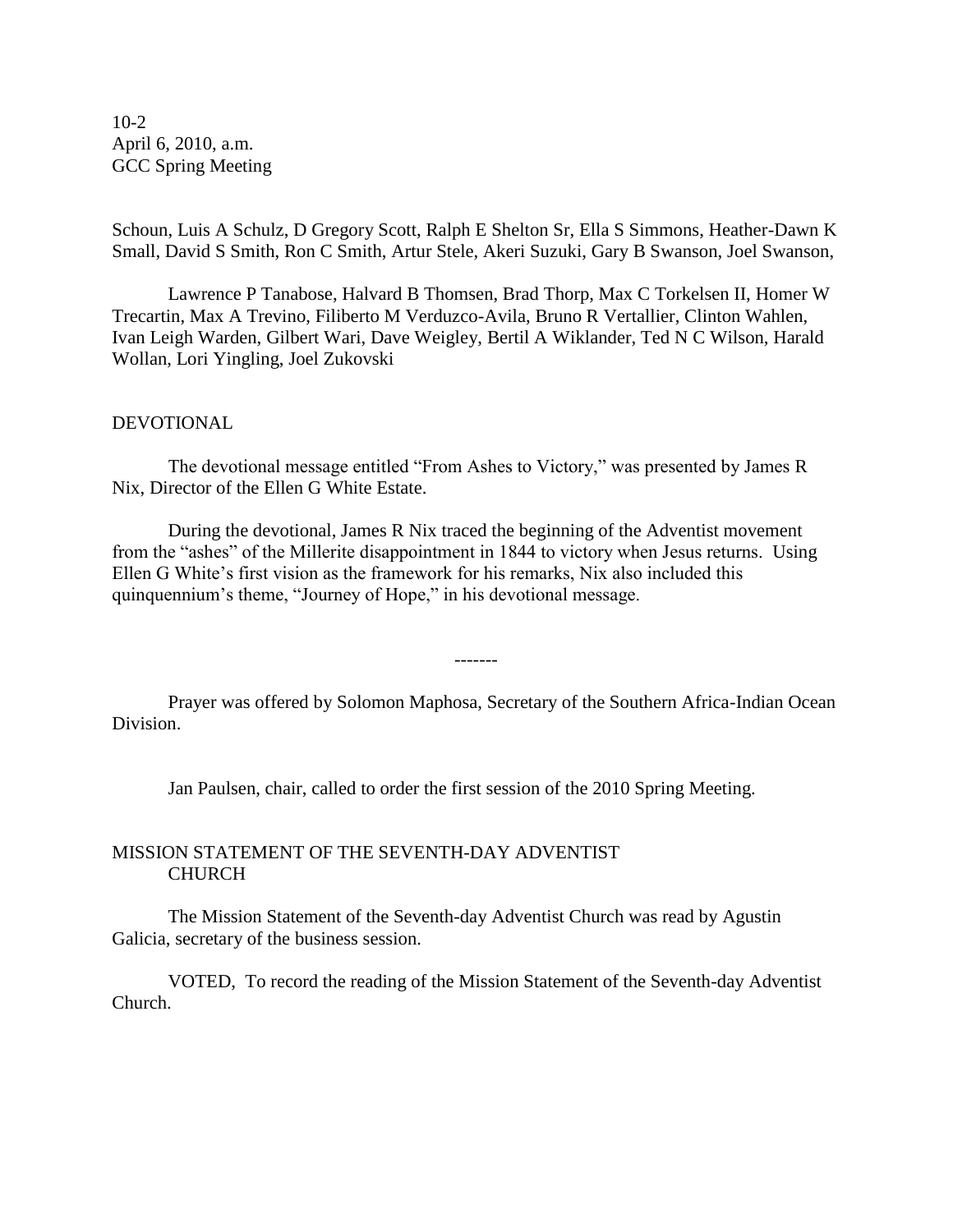#### SEC/ADCOM/10SM to LRE

### 129-10G SPRING MEETING 2010—STANDING COMMITTEES

VOTED, To approve standing committees for the 2010 Spring Meeting, as follows:

### **STEERING**

Jan Paulsen, Chair Larry R Evans, Secretary

Members: Rosa T Banks, Matthew A Bediako, G Alexander Bryant, Lowell C Cooper, Karnik Doukmetzian, George O Egwakhe, G Thomas Evans, Mark A Finley, Agustin Galicia, Eugene Hsu, Gerry D Karst, Robert E Lemon, Jose R Lizardo, Armando Miranda, Pardon K Mwansa, G T Ng, Daisy Jane F Orion, Orville D Parchment, Juan R Prestol, Michael L Ryan, Roy E Ryan, Claude Sabot, Don C Schneider, Ella S Simmons, Homer W Trecartin, Ted N C Wilson.

#### SEC/ADCOM/10SM to LRE

## 130-10G COMPENSATION REVIEW COMMITTEE—2010 SPRING MEETING - APPOINTMENT

VOTED, To appoint the Compensation Review Committee for the 2010 Spring Meeting, as follows:

#### **MEMBERS**

Graham, Ricardo, Chair Lemon, Robert E, Secretary

| Presidential         |
|----------------------|
| Cooper, Lowell C     |
| Finley, Mark A       |
| Gulfan, Alberto C Jr |
| Hsu, Eugene          |
| Karst, Gerry D       |
| Kohler, Erton C      |
| Lee, Jairyong        |
| Leito, Israel        |
| Mbwana, Geoffrey G   |
|                      |

esidential Miranda, Armando Mwansa, Pardon K Oliver, Barry D Paulsen, Jan Rathinaraj, John Ratsara, Paul S Ryan, Michael L Schneider, Don C Simmons, Ella S Stele, Artur A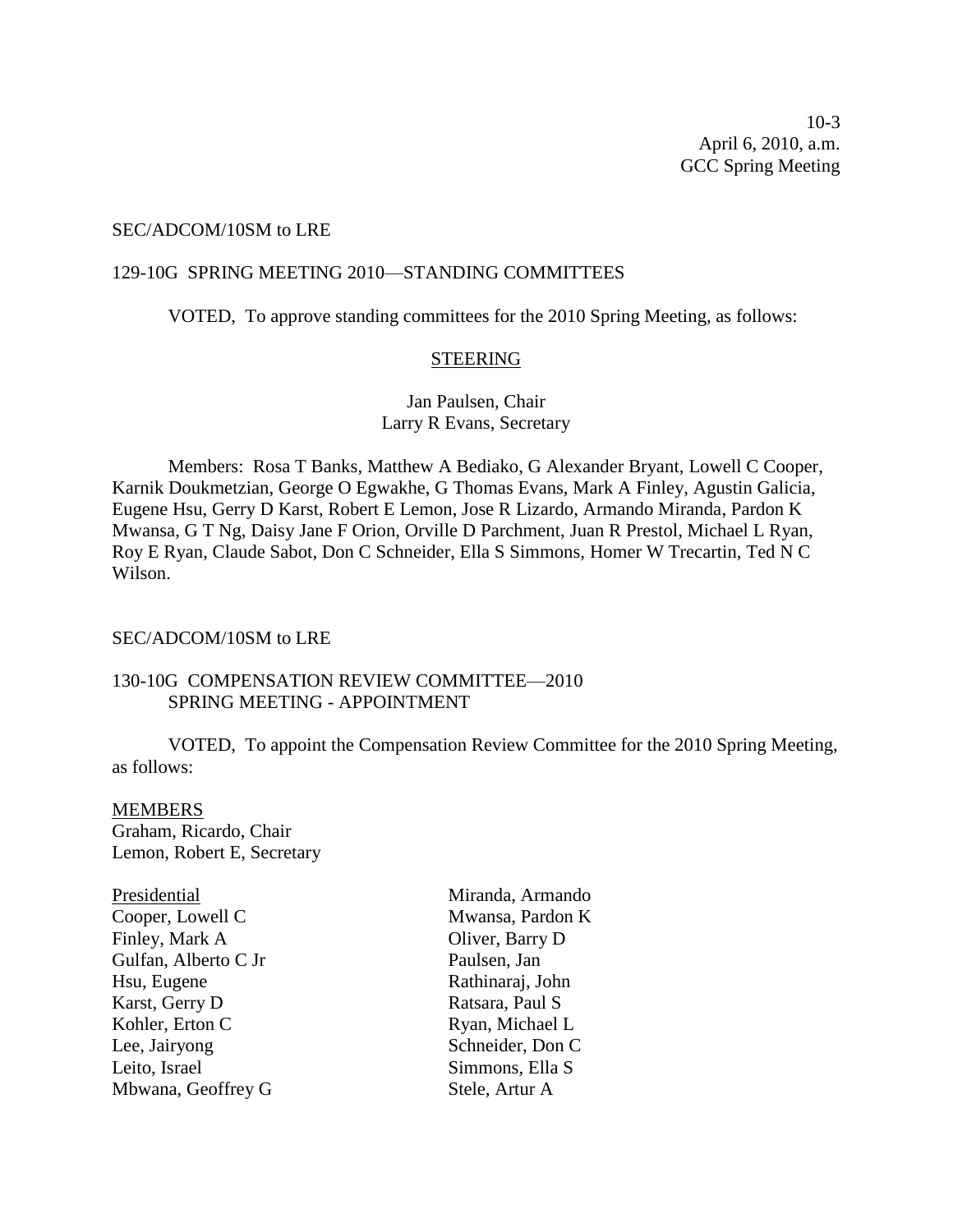10-4 April 6, 2010, a.m. GCC Spring Meeting

Presidential, contd Chang, Shirley Vertallier, Bruno Chin, Carl Patrick Wiklander, Bertil Green, Shelton

Secretariat Bryant, G Alexander Bietz, Gordon Evans, Larry R Ferguson, Jimmy L Suzuki, Akeri Wollan, Harald Union Presidents

Evans, G Thomas King, Donald G Prestol, Juan R Livesay, Don

GC Institutional Administrators Trevino, Max A Andreasen, Niels-Erik Weigley, Dave Baker, Delbert W Hart, Richard H Departments and Services

Brown, Gina S

Wari, Gilbert Clark, Chester V III Wilson, Ted N C Hernandez, Evelyn J Saravia, Evelyn J

Bediako, Matthew A Pastor/Front-line Workers

Howard, Roscoe J III Treasury Jackson, Daniel R Ryan, Roy E Retzer, Gordon L Torkelsen, Max II

Small, Heather-Dawn Laypersons Wilson, Jeffrey K

#### *TELL THE WORLD* REPORT

Lowell C Cooper, Mark A Finley, and Michael L Ryan presented the *Tell the World* Report. The presentation included reports from the thirteen world divisions.

VOTED, To record receipt of the *Tell the World* Report.

#### *FOLLOW THE BIBLE* REPORT

Mark A Finley presented the *Follow the Bible* Report which reviewed the path the Bible has taken and the impact it is having on Seventh-day Adventist church members and non-church members as well.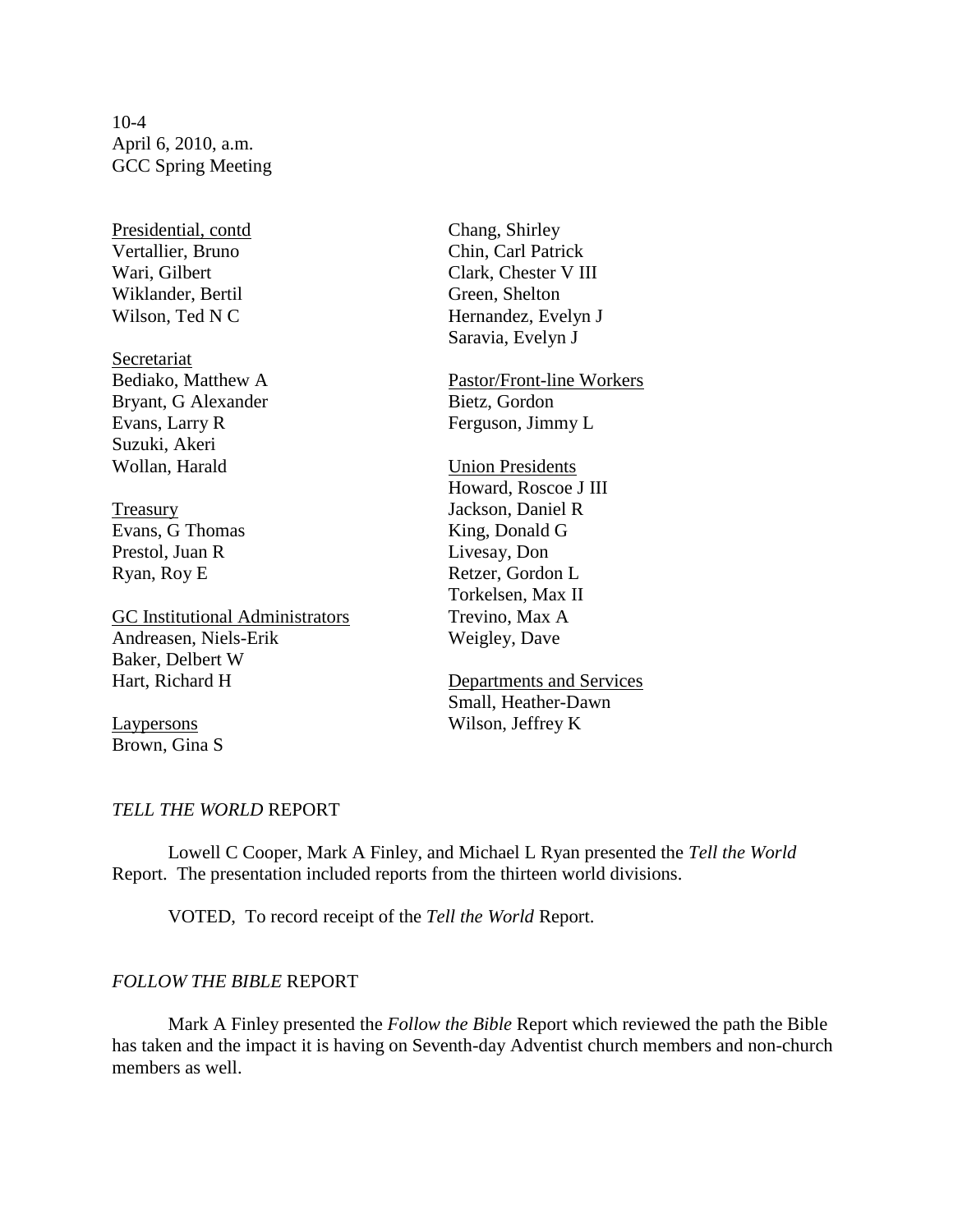10-5 April 6, 2010, a.m. GCC Spring Meeting

### ANDREWS STUDY BIBLE

Niels-Erik Andreasen presented an update on the progress of the Andrews Study Bible. The Bible is being printed now and will be available at the 2010 General Conference Session.

VOTED, To record receipt of the Andrews Study Bible update.

After a short break, prayer was offered by Israel Leito, President of the Inter-American Division.

Pardon K Mwansa, chair, reconvened the first session of the 2010 Spring Meeting.

## 09AC/GCC/GCDO10SM/10SM to ESS-Adhoc+10AC

## 138-10G COMMISSION ON DISTANCE EDUCATION MODELS AND STRUCTURES (GCC-A)—REPORT

The 2009 Annual Council appointed the Commission on Distance Education Models and Structures (GCC-A) to conduct an in-depth investigation of current best practices for distance education structures, placement, and operations and to present recommendations at the 2010 Spring Meeting for the future of distance education supported by the world Church.

Recommendations of the Commission are as follows:

1. Separate tertiary (higher education) from the pre-college programs (elementary and secondary) that comprise Griggs International Academy.

2. Release Griggs International Academy (pre-college) to the North American Division or an existing K-12 program within the North American Division such as the precollege programs operated in alignment with Andrews University.

3. Retain Griggs University for post-secondary programs only, including graduate and undergraduate degree programs, along with post-secondary continuing education programs (some with and some without academic credit attached: certificates or experience only).

4. Restructure and reposition Griggs University into a formal relationship with Andrews University that is either into (a part of) Andrews University in a "seminary-type" model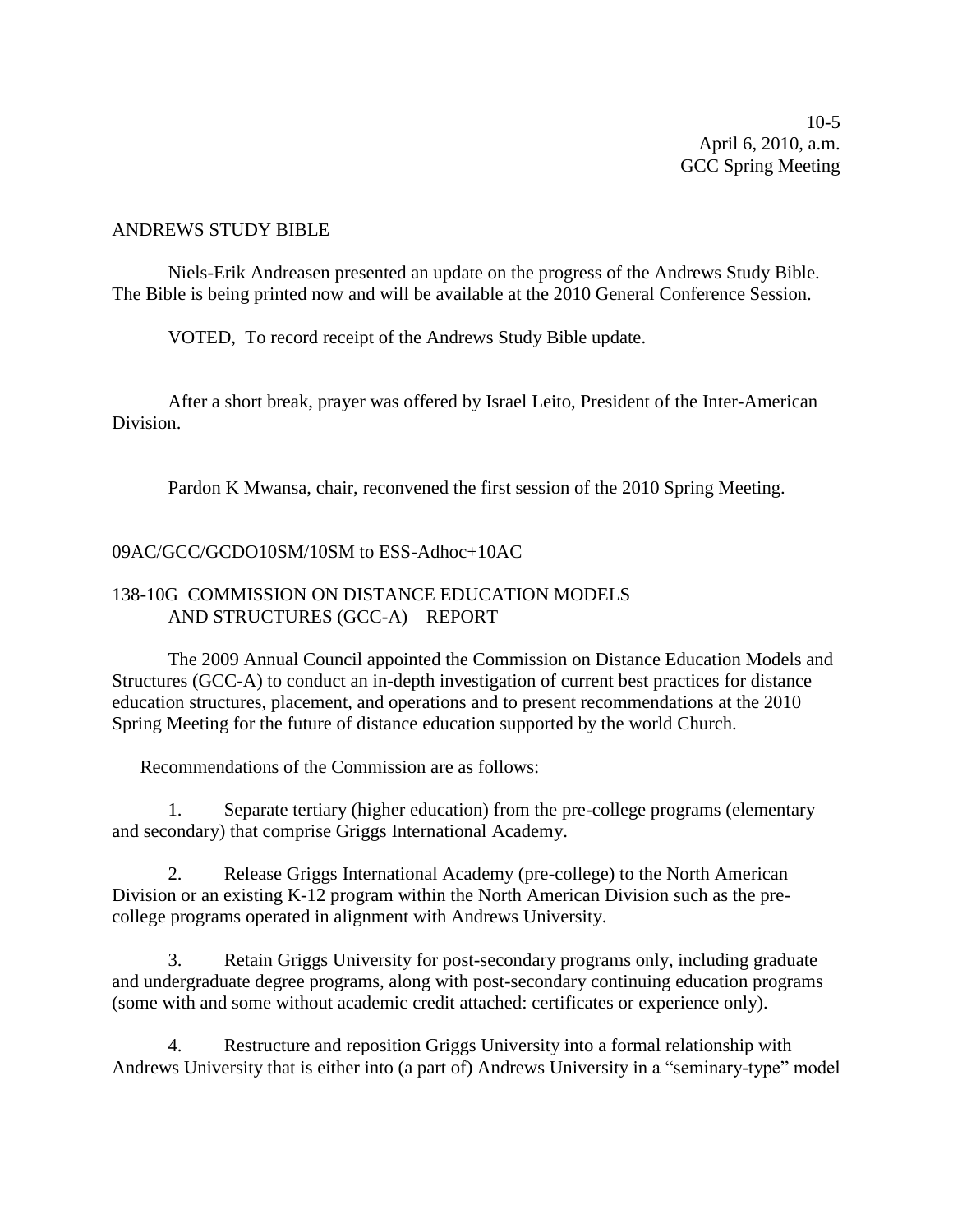10-6 April 6, 2010, a.m. GCC Spring Meeting

or at (aligned with) Andrews University in a closely orchestrated academic and operational alliance.

5. Locate Griggs University in Berrien Springs, Michigan.

6. In this new entity retain the current distance modality programs of Griggs University and Andrews University; create new academic and informal program options in response to the needs of the world Church and available resources; and engage new partners by articulation agreements.

7. Create a central core faculty (teachers) and staff; provide and require for them specific training, including integration of faith and learning, for the various distance delivery modalities; and share teachers with Seventh-day Adventist institutions throughout the world fields as possible.

8. Establish a system for continuous assessment and evaluation drawing on regional accreditation from Andrews University (and partners), DETC for use with nontraditional and emergency affiliation services, Adventist Accrediting Association for the assurance of Seventhday Adventist beliefs and ethos, all of which require self-assessment as part of regular operations.

VOTED, 1. To receive the report from the Commission on Distance Education Models and Structures (GCC-A).

2. To approve the recommendations of the Commission on Distance Education Models and Structures (GCC-A) in principle and empower it to continue its work until it brings a report back at the 2010 Annual Council.

Prayer was offered by Gerry D Karst, General Vice President of the General Conference.

Jan Paulsen, Chair Pardon K Mwansa, Chair Agustin Galicia, Secretary Larry R Evans, Editorial Secretary Tamara K Boward, Recording Secretary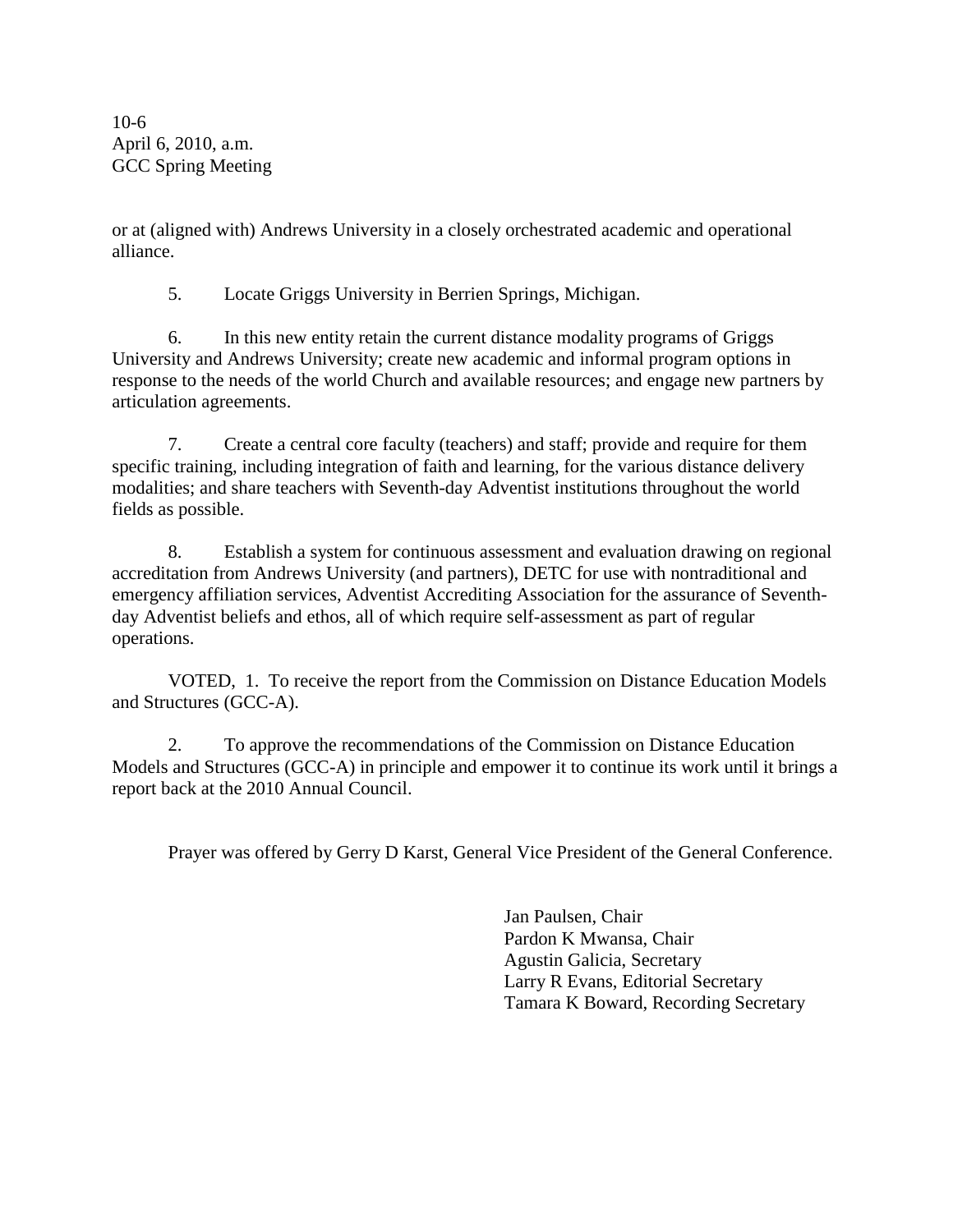#### SPRING MEETING OF THE

#### GENERAL CONFERENCE EXECUTIVE COMMITTEE

April 6, 2010, 2:00 p.m.

Jan Paulsen, chair, called to order the second session of the 2010 Spring Meeting.

Prayer was offered by Gordon E Christo, Secretary of the Southern Asia Division.

### LOMA LINDA UNIVERSITY REPORT

Richard H Hart, President of Loma Linda University, reported on how Loma Linda University is partnering with the world Church to provide education for students as well as work and mission opportunities for graduates.

#### TRE/10SM to REL

### TREASURER'S REPORT

"O taste and see that the LORD is good; blessed is the man that trusteth in him." Psalm 34:8, KJV

The last eighteen months have seen some of the most extreme volatility in the financial and currency markets for the last seventy-five years. This economic turmoil has not been without its effect on the Church. Increases in unemployment and reduced returns on investments have had an effect on tithe and offerings, but we praise the Lord for the faithfulness of His children even during difficult financial times.

#### TITHES AND OFFERINGS

Worldwide tithe in 2008 was up 8.56 percent but in 2009 is down 4.3 percent. The US dollar strengthened considerably against most currencies at the end of 2008 and continued strong well in to 2009. Almost half of the increase in 2008 was due to exchange rate changes, but even without that there were significant increases in tithe in terms of local currency in most divisions. In 2009 we had the opposite effect. With nearly 40 percent of tithe and offerings in the General Conference's budget coming from currencies other than the US dollar, we experience the effects of currency exchange fluctuations. In US dollar terms, the decrease in gross tithe in divisions other than North American was 6.5 percent, down from US\$1.04 billion in 2008 to US\$972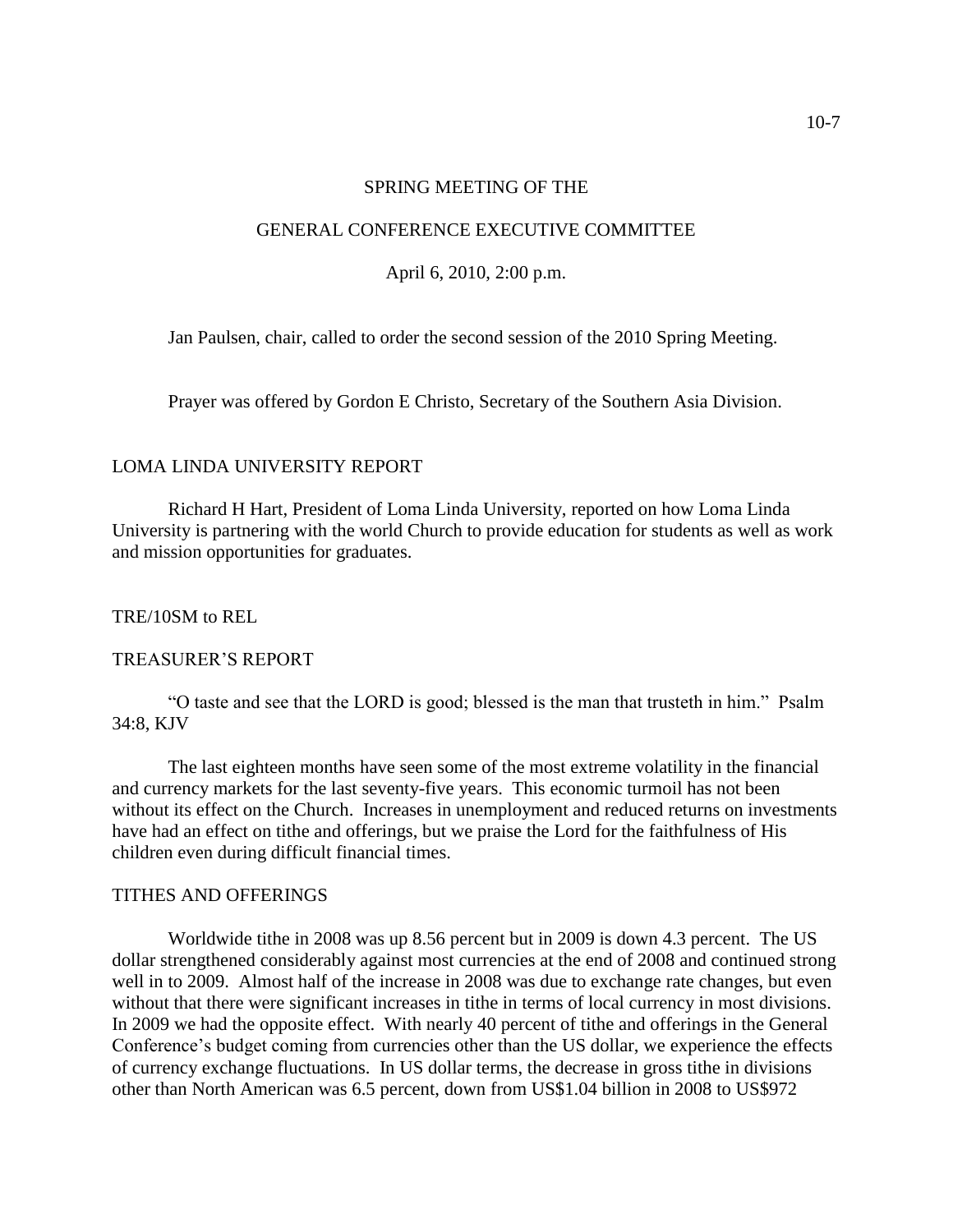10-8 April 6, 2010, p.m. GCC Spring Meeting

million in 2009. Tithe in the North American Division was down 1.7 percent from US\$894 million to US\$879 million.

Tithe to the General Conference (exclusive of blocked currencies) decreased \$2.6 million or 2.8 percent from US\$92.3 million in 2008 to US\$89.7 million in 2009.

Mission offerings for 2009 in the North American Division were down 2.1 percent from US\$23.8 million in 2008 to US\$23.3 million in 2009. The mission offerings from divisions other than North America were down 8.5 percent from US\$44.7 million to US\$40.9 million, but as with the tithe, most of that decrease was due to changes in the exchange rate to the US dollar. Total mission offerings decreased \$4.3 million or 6.3 percent.



The slide below shows the tithe and mission offerings received by the General Conference from the North American Division and from the other twelve divisions during the quinquennium. You can see that there has been substantial growth in the tithe and offerings from the non-North American divisions.

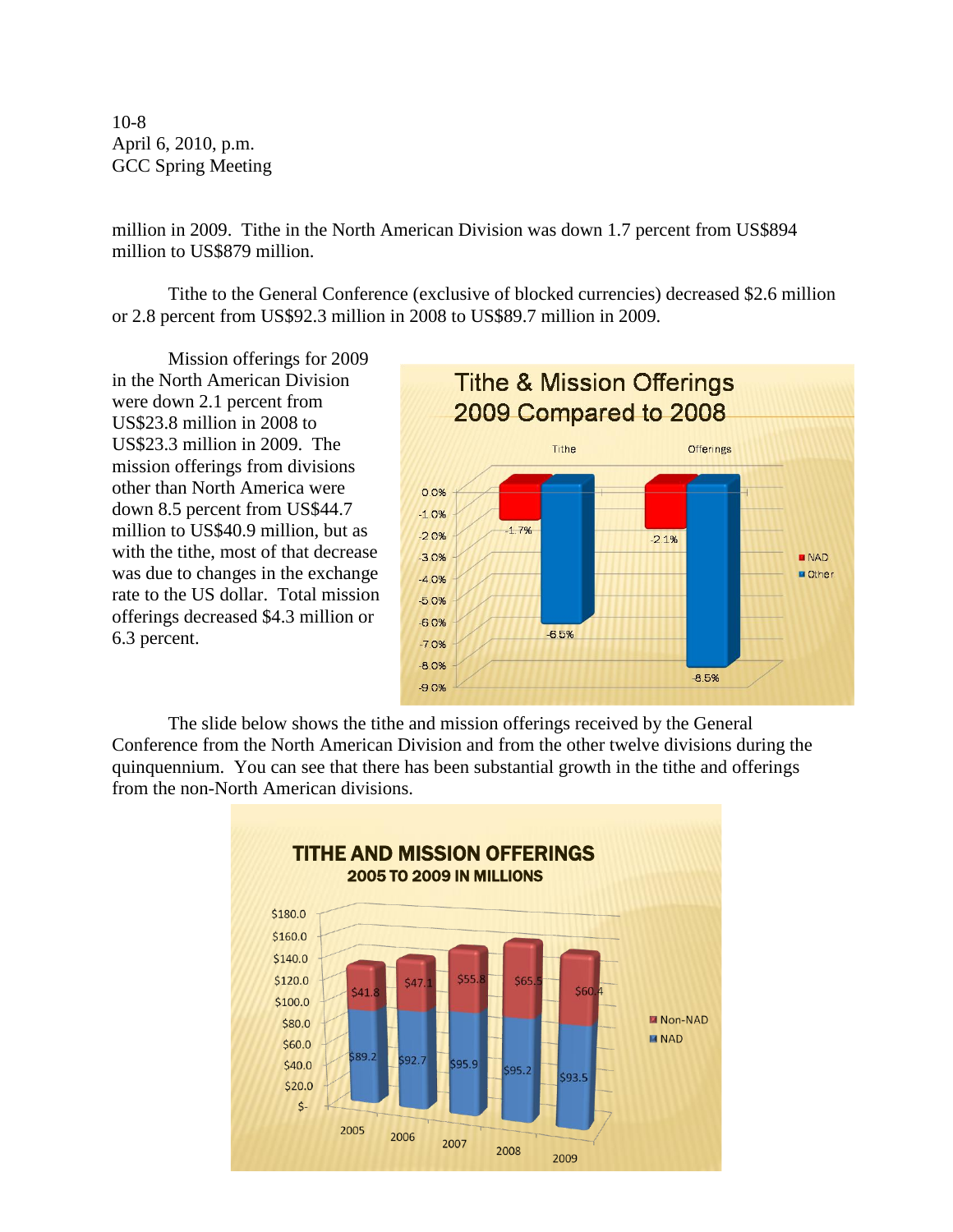10-9 April 6, 2010, p.m. GCC Spring Meeting

The slide to the right shows the dramatic shift in the percentage of funds coming to the General Conference's World Budget from areas outside of North America. It also highlights how much more vulnerable the General Conference is to exchange rate fluctuations.

## **CURRENCY FLUCTUATIONS**

The strengthening of the US dollar against many of the world's currencies in the last months of 2008 and



the first part of 2009 reduced the US dollars received by the General Conference from most divisions. On the positive side this has meant that the appropriation dollars from the General Conference have gone farther when converted into the local currencies. We are following very closely the fluctuation of currency rates. The US dollar has weakened against most currencies since March 2009. The six graphs below show the fluctuation in currency exchange rates since January 2007. The red lines represent the average exchange rate for each year. The blue lines show the exchange rate on a monthly basis, and when the blue line moves upward it means more US dollars per unit of local currency. These six currencies account for about two-thirds of the tithe and offerings received from outside the US. As you can see, the blue line is now above the average for 2009, and so each month that this continues means an improvement in the tithe and offerings received by the General Conference from outside the US. Although that trend is positive for the General Conference budget, it is not positive for the Church as a whole since it means the US dollar appropriations to mission territories do not have as much buying power.

The tithe trends in the US began to recover in the latter part of 2009 and, through February 2010, is still down as compared to 2009.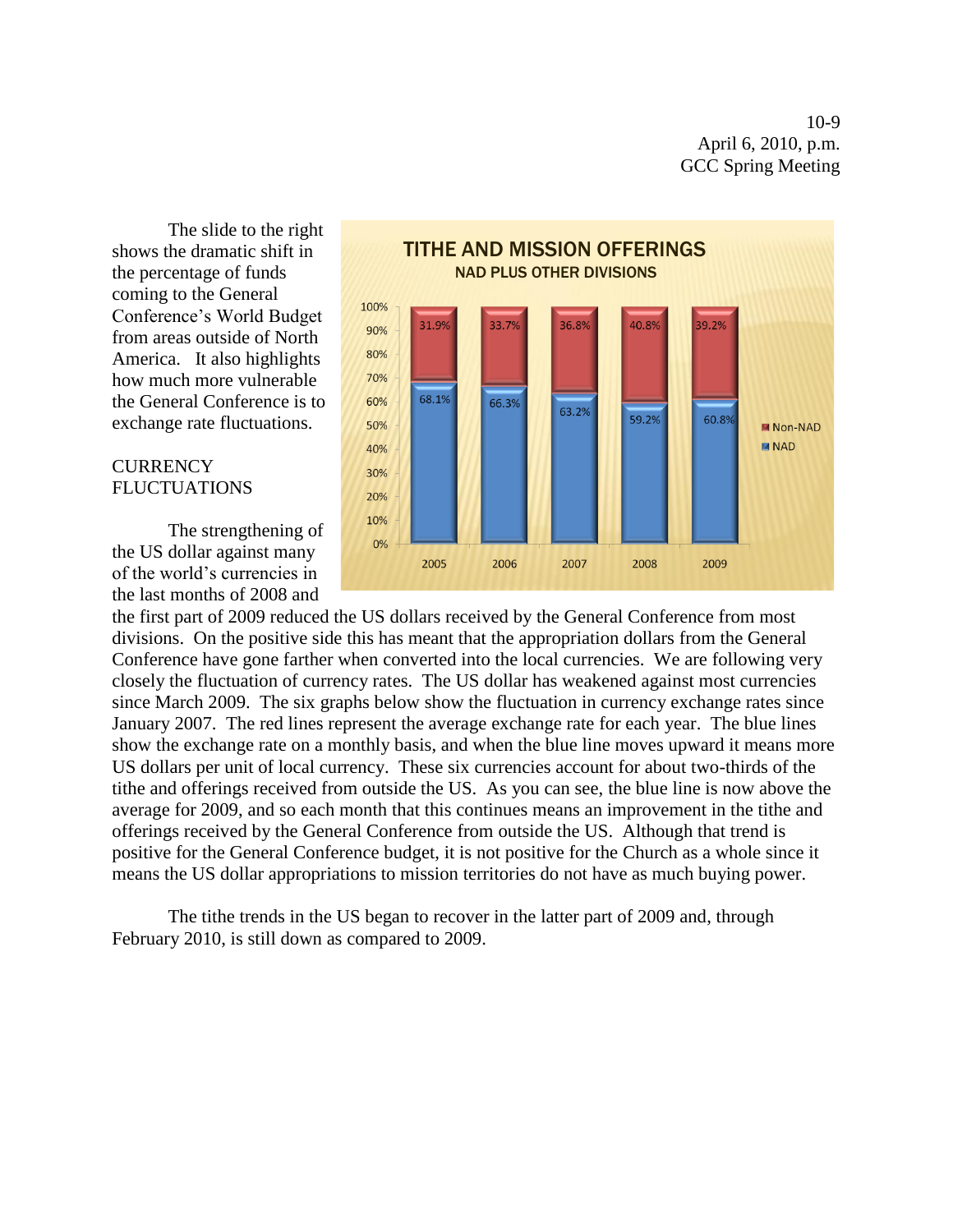10-10 April 6, 2010, p.m. GCC Spring Meeting

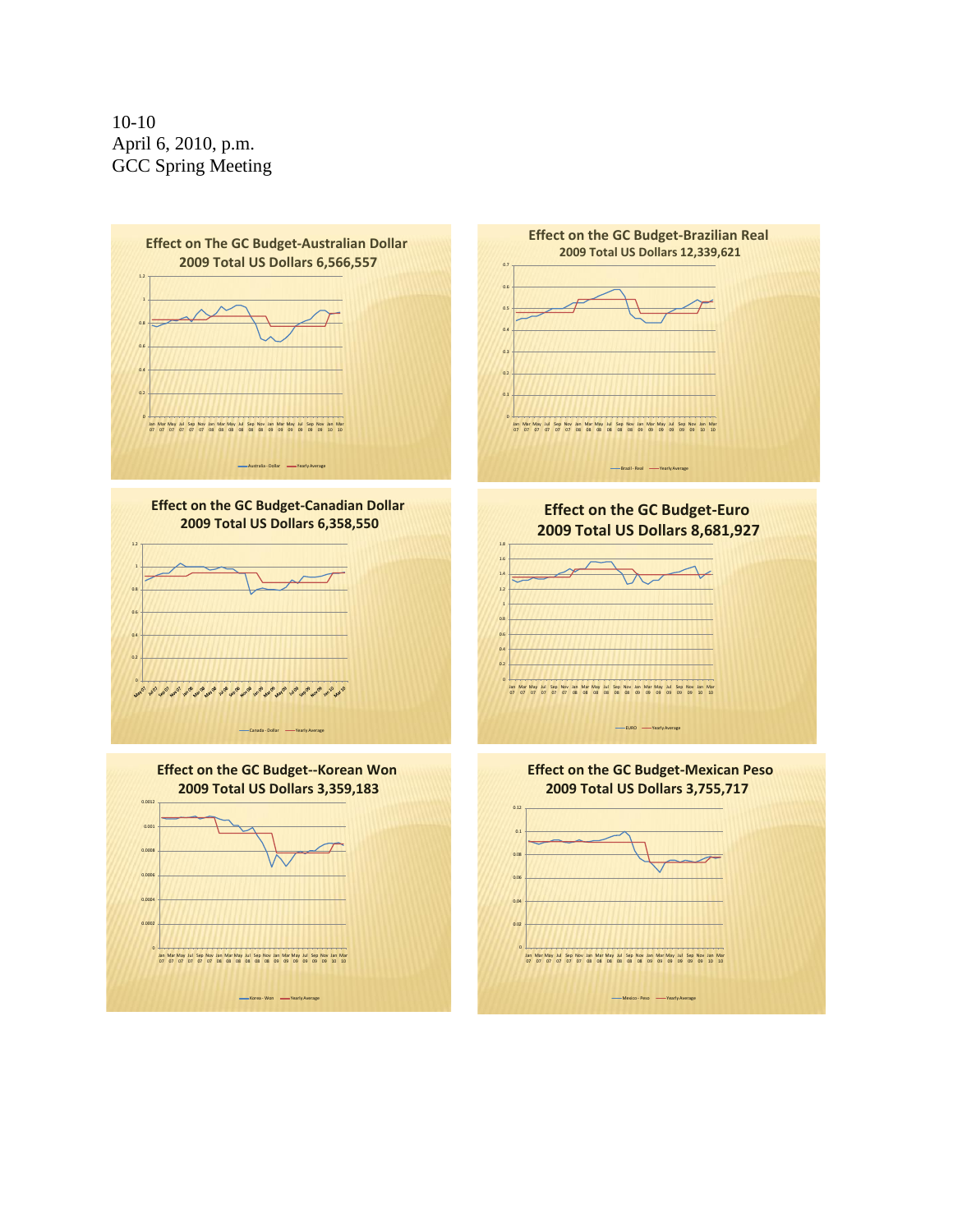10-11 April 6, 2010, p.m. GCC Spring Meeting

#### FINANCIAL MARKETS

At the 2008 Annual Council in Manila, and all during 2009, the effect of the financial markets on the Church has been front and center in our discussions. At the 2009 Annual Council, we spent considerable time detailing the various US types of investments and the effect of the markets on these investments. Even though the economy is still struggling, the financial markets have made major strides towards recovery. As of March 11, 2010, the S&P 500 index of stocks was at 1,150 which is a 59 percent increase since its recent low of 676 on March 9, 2009**.** The graph below shows the S&P 500 average for the past three years. The markets are not anywhere near their highs of 2007, but the recovery has been impressive considering the economy.

The majority of the General Conference's funds are invested in fixed income investments rather than equities. We have not only had the benefit of a rising stock market but also

unrealized gains in the fixed income area as a result of declining interest rates over the period. If we look at the total return on investments (interest income, dividends, etc, as well as realized and unrealized gains and losses on investments) for the two-year period, January 1, 2008, through December 31, 2009, we have a net increase of US\$10.8 million on the average of approximately US\$310 million of investments. That works out to a return of approximately 1.7 percent per year. We praise the Lord for His blessings.

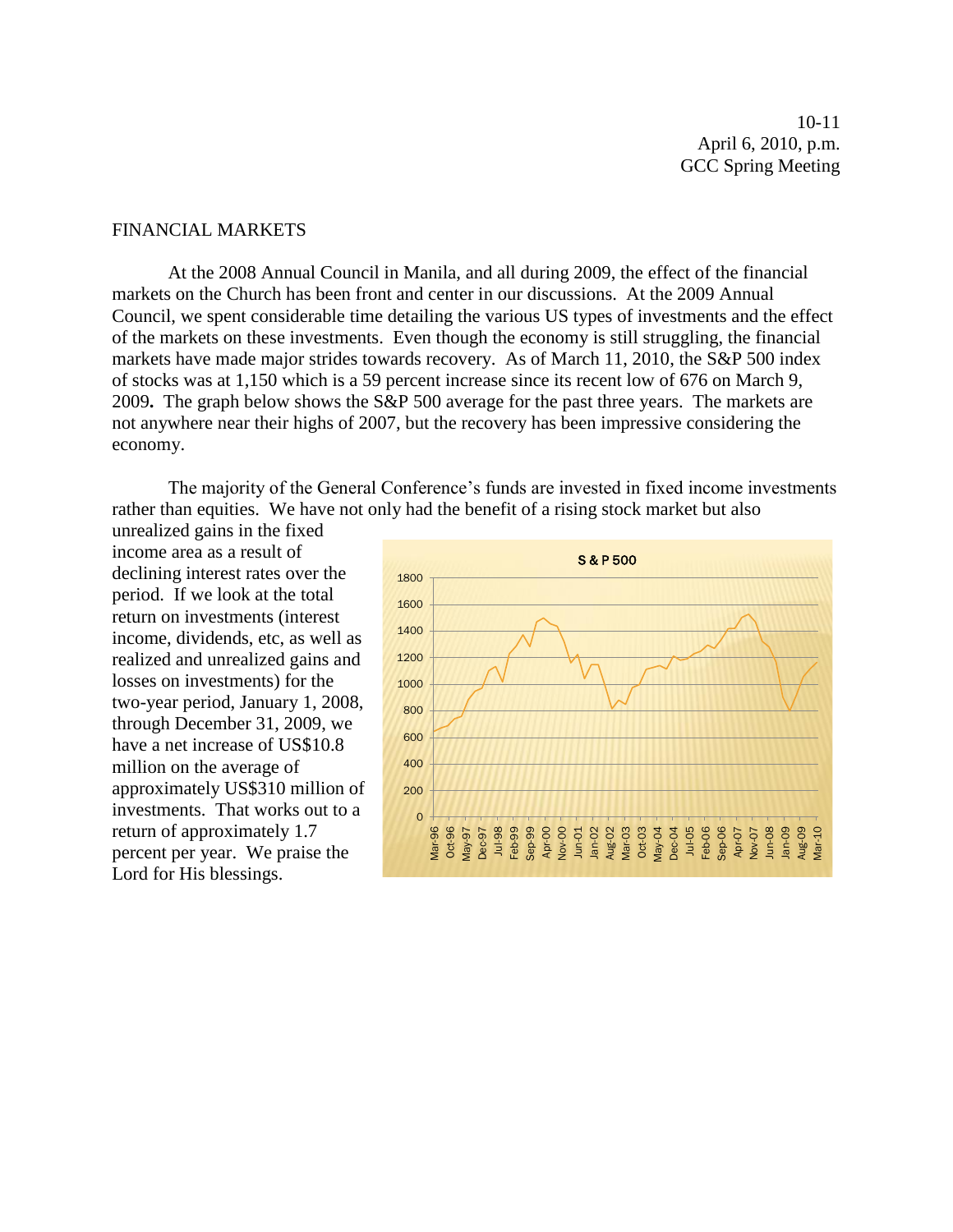#### Performance of GC Owned Investments

## Investment Balances and Net Market Fluctuations Plus Earnings by Fund in Millions

|                            | Jan-Dec 2008 |       | Jan-Dec 2009 |        |
|----------------------------|--------------|-------|--------------|--------|
| Operating                  | 128.7        | (6.2) | 152.5        | 9.0    |
| <b>Extraordinary Tithe</b> | 88.6         | 3.1   | 79.6         | 3.1    |
| Donor Advised              | 18.3         | (.6)  | 19.6         | 1.9    |
| <b>Plant Fund</b>          | 24.5         | (.6)  | 22.2         | 1.4    |
| <b>Endowment Fund</b>      | 22.8         | (2.8) | 24.6         | 2.5    |
| <b>Other Funds</b>         | 12.7         | (.5)  | 13.2         | $.5\,$ |
| Total                      | 295.6        | 7.6   | 311.7        | 18.4   |

The table above shows details of the investments. In 2008, we had US\$15.6 million in realized and unrealized losses offset somewhat by US\$8.0 million in earnings giving us a net negative return on investments of US\$7.6 million. In 2009, we have had a net of US\$14.8 million in realized and unrealized gains and US\$3.6 million in earnings for a positive return on investments of US\$18.4 million. We have not recovered the full amount of the realized and unrealized losses since the market's peak in 2007 but have recovered most of the realized and unrealized losses during 2008 and 2009.

### GC OPERATIONS AND BUDGET CONSTRAINTS

The December 31, 2009, Operating Fund Statement (exclusive of extraordinary tithe and donor advised funds) shows a net increase of \$19.3 million. Investment earnings and realized and unrealized gains for the fund totaled over \$9.0 million. Savings came from a number of areas including reduction in expenses at the General Conference World Headquarters from unfilled positions, no salary increases, and cuts in travel budgets. The headquarters operated \$4.3 million under budget. The operating constraints put in place in November 2007 remain in place. The interdivision employee costs were under budget by \$4.2 million, much of it from temporary exchange rate fluctuations in non-US dollar expenses. We are grateful for the increase but must remember that most comes from a one-time recovery of the markets and not from increases in tithes and offerings that can be relied on for next year's budget.

For 2009, we had a net increase for all funds (exclusive of extraordinary tithe) of \$22.1 million. The details are on the schedule distributed along with the audited financial statements.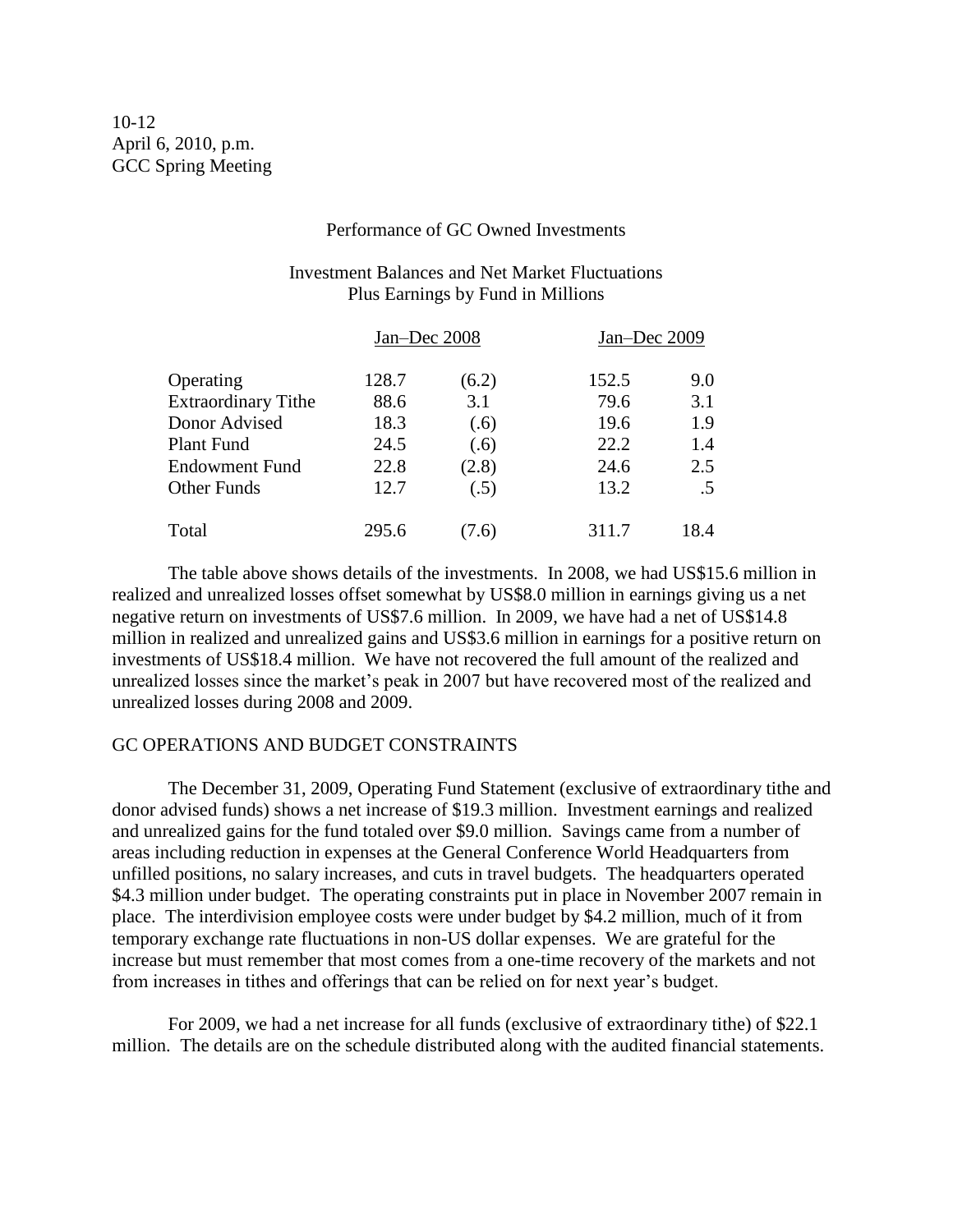10-13 April 6, 2010, p.m. GCC Spring Meeting

The General Conference received an additional \$5 million in extraordinary tithe from the family which resulted in a net increase to the Extraordinary Tithe Fund balance of \$2.4 million. This was the net of the additional \$5 million, earnings of \$1.1 million on funds invested, and voting an additional \$3.5 million for projects.



## HOPE CHANNEL STUDIO

The new extension to the General Conference complex that will house the Hope Channel studio and provide on-site storage for the General Conference, as well as some extra office space, is virtually complete. Opening ceremonies are planned during Spring Meeting. Total building costs will be approximately \$5.15 million with a budget of \$5.25 million. The furnishings and Hope Channel studio equipment will cost about \$2.8 million. We pray that the Lord will richly bless the outreach opportunities this studio will provide. When the economic downturn started, we were already committed to this project and there would have been heavy penalties to delay, so we voted to proceed with it in spite of the financial constraints we put in place.

#### **CONCLUSION**

These are turbulent economic times. We don't know how the economic recovery will proceed. We don't know when the interest rates will start to increase and affect the value of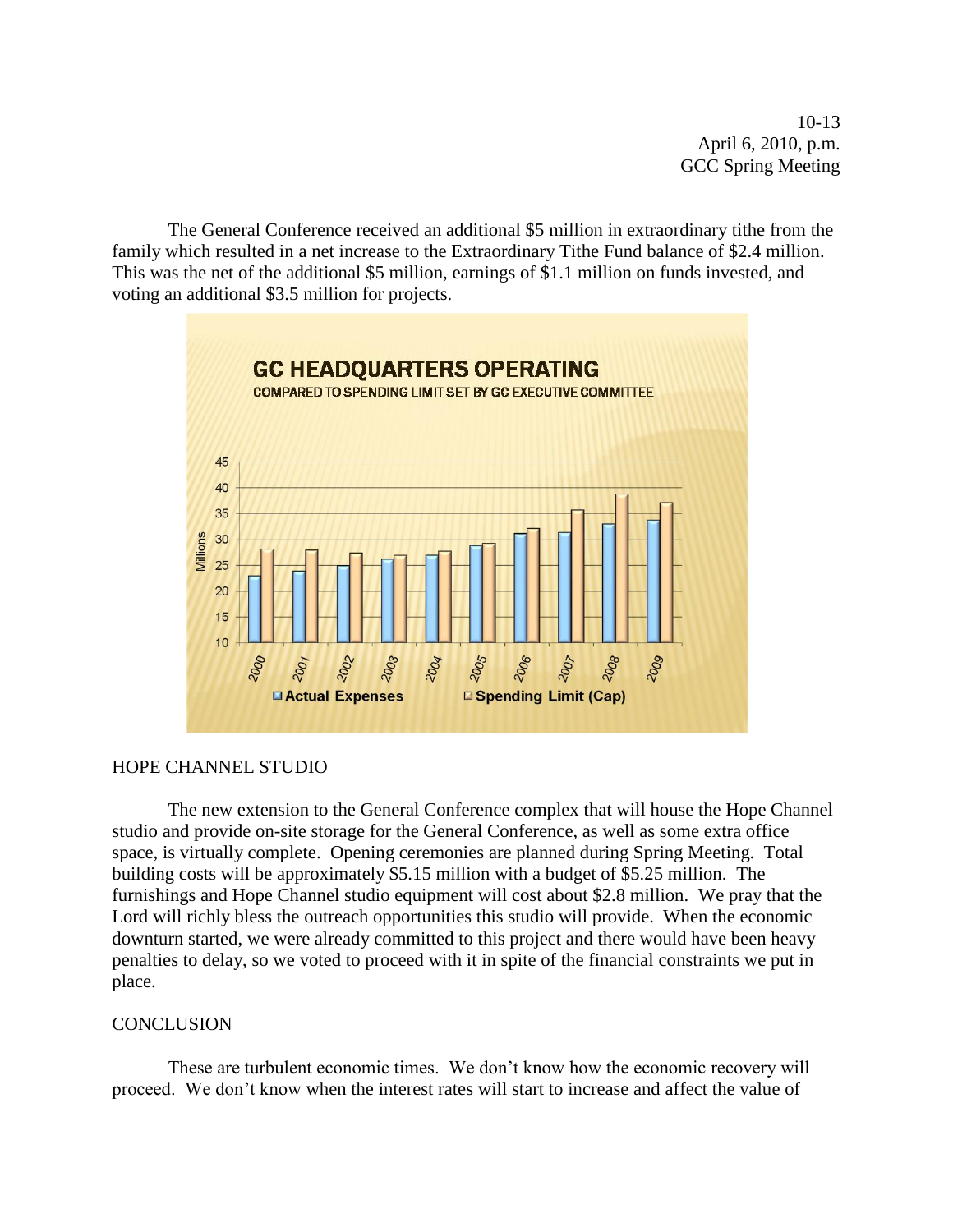10-14 April 6, 2010, p.m. GCC Spring Meeting

fixed income investments or how long the current stock rally will last. But we do know that the Lord is in charge and will see His church through whatever may come. We seek the Lord's guidance daily and work to do His will. We have used this quote before but it has special meaning in times like these.

The servant of the Lord, Ellen G White, wrote in *My Life Today*, "We can see only a little way before us; ‗but all things are naked and opened unto the eyes of Him with whom we have to do.' He never becomes confused. He sits above the confusion and distractions of the earth, and all things are opened to His divine survey; and from His great and calm eternity He can order that which His providence sees is best.

―If we were left to ourselves to plan, we should make mistakes. Our prejudices, our weaknesses, our self-deceptions, and our ignorance would be manifest in many ways. But the work is the Lord's, the cause is His; He never leaves His workmen without divine directions."— ML 10

FinPl&Bud01SM/01SM/103-01Ga/ FinPl&Bud02SM/02SM/103-02G/FinPl&Bud03SM/03SM/ 103-03G/FinPl&Bud04SM/04SM/103-04G/FinPl&Bud05SM/05SM/103-05G/FinPl&Bud06SM/ 06SM/103-06G/ FinPl&Bud07SM/07SM/103-07G/FinPl&Bud08SM/08SM/103-08G/ FinPl&Bud09SM/09SM/103-09G/10SM to JRP

#### 103-10G OPERATING EXPENSE CAP 2009 - REPORT

In fulfillment of the requirement for the General Conference to live within an operating expense cap of 2.0 percent of gross world tithe (see GCC 91-443, GCC 98-21, and GCC 00-23), it was

VOTED, To accept the report for the Operating Expense Cap 2009, as follows:

## Operating Expense Cap 2009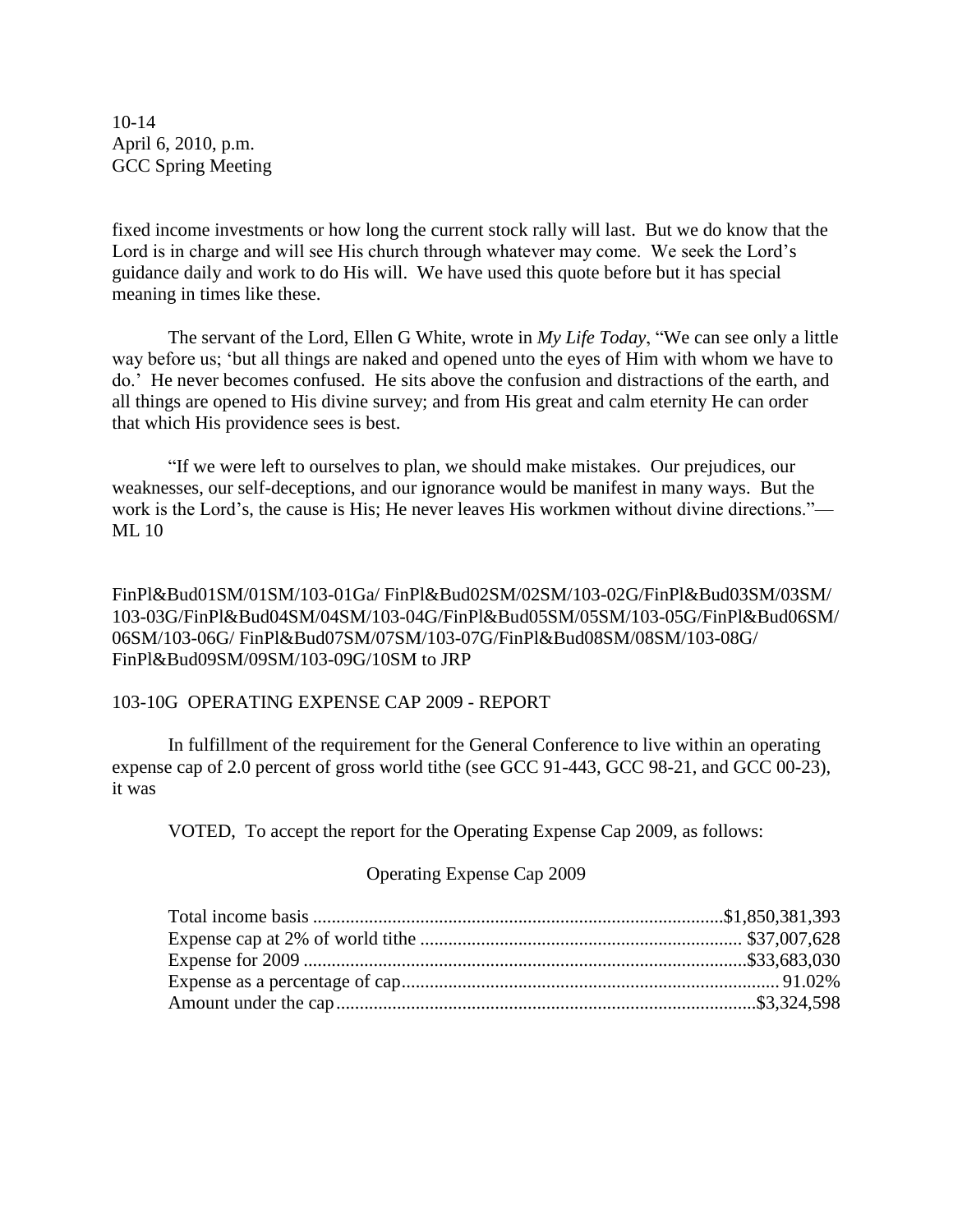10-15 April 6, 2010, p.m. GCC Spring Meeting

| <b>YEAR</b> | <b>GROSS</b><br><b>NAD</b><br><b>TITHE</b> | <b>WORLD</b><br>TITHE %                 | <b>TOTAL</b>                                 | CAP        | <b>ACTUAL</b><br><b>OPERATING</b><br><b>EXPENSE</b> | <b>EXPENSE</b><br><b>UNDER</b><br>THE CAP | <b>EXPENSE</b><br>AS %<br>OF CAP |
|-------------|--------------------------------------------|-----------------------------------------|----------------------------------------------|------------|-----------------------------------------------------|-------------------------------------------|----------------------------------|
| 4.85%*      |                                            |                                         |                                              |            |                                                     |                                           |                                  |
| 1992        | 446,977,202                                | 2,616,378                               | 449,593,580                                  | 21,805,289 | 19,152,695                                          | 2,652,594                                 | 87.84%                           |
| 1993        | 454,792,764                                | 2,685,069                               | 457,477,833                                  | 22,187,675 | 21,083,033                                          | 1,104,642                                 | 95.02%                           |
| 1994        | 480,730,812                                | 2,902,438                               | 483,633,250                                  | 23,456,213 | 21,918,901                                          | 1,527,312                                 | 93.45%                           |
| 1995        | 491,795,455                                | 3,226,237                               | 495,021,692                                  | 24,008,552 | 22,098,370                                          | 1,910,182                                 | 92.04%                           |
| 1996        | 507,406,829                                | 2,912,685                               | 510,319,514                                  | 24,750,496 | 23,073,972                                          | 1,676,524                                 | 93.23%                           |
| 4.25%*      |                                            |                                         |                                              |            |                                                     |                                           |                                  |
| 1997        | 534, 169, 178                              | 4,233,457                               | 538,402,635                                  | 22,882,112 | 21,422,458                                          | 1,459,654                                 | 93.62%                           |
| 1998        | 569,714,074                                | 9,073,464                               | 578,787,538                                  | 24,598,470 | 21,618,414                                          | 2,980,056                                 | 87.89%                           |
| 1999        | 610,215,571                                | 4,209,332                               | 614,424,903                                  | 26,113,058 | 20,999,068                                          | 5,111,990                                 | 80.42%                           |
| 2000        | 656,938,361                                | 4,235,930                               | 661,174,291                                  | 28,099,907 | 22,877,949                                          | 5,221,958                                 | 81.42%                           |
| <b>YEAR</b> | <b>GROSS</b><br><b>NAD</b><br><b>TITHE</b> | <b>GROSS</b><br>NON-NAD<br><b>TITHE</b> | <b>GROSS</b><br><b>WORLD</b><br><b>TITHE</b> | CAP        | <b>ACTUAL</b><br><b>OPERATING</b><br><b>EXPENSE</b> | <b>EXPENSE</b><br><b>UNDER</b><br>THE CAP | <b>EXPENSE</b><br>AS %<br>OF CAP |
| 2.00%**     |                                            |                                         |                                              |            |                                                     |                                           |                                  |
| 2001        | 685,051,305                                | 429,500,692                             | 1,114,551,997                                | 27,913,439 | 23,862,558                                          | 4,044,881                                 | 85.51%                           |
| 2002        | 707,805,149                                | 434,912,910                             | 1,142,718,059                                | 27,342,516 | 24,879,758                                          | 2,462,758                                 | 90.99%                           |
| 2003        | 727,180,606                                | 475,704,684                             | 1,202,885,290                                | 26,922,403 | 26,172,840                                          | 749,563                                   | 97.22%                           |
| 2004        | 762,318,491                                | 555,412,923                             | 1,317,731,414                                | 27,646,624 | 26,886,383                                          | 760,241                                   | 97.25%                           |
| 2005        | 834,926,654                                | 622,213,348                             | 1,457,140,002                                | 29,142,800 | 28,740,301                                          | 402,499                                   | 98.62%                           |
| 2006        | 861,581,965                                | 741,151,992                             | 1,602,733,957                                | 32,054,679 | 31,036,519                                          | 1,018,160                                 | 96.82%                           |
| 2007        | 896,610,322                                | 884,519,508                             | 1,781,129,830                                | 35,622,597 | 31,304,400                                          | 4,318,197                                 | 87.88%                           |
| 2008        | 893,139,254                                | 1,040,330,853                           | 1,933,470,107                                | 38,669,402 | 32,933,248                                          | 5,736,154                                 | 85.17%                           |
| 2009        | 877,932,567                                | 972,448,826                             | 1,850,381,393                                | 37,007,628 | 33,683,030                                          | 3,324,598                                 | 91.02%                           |

# Operating Expense Cap Summary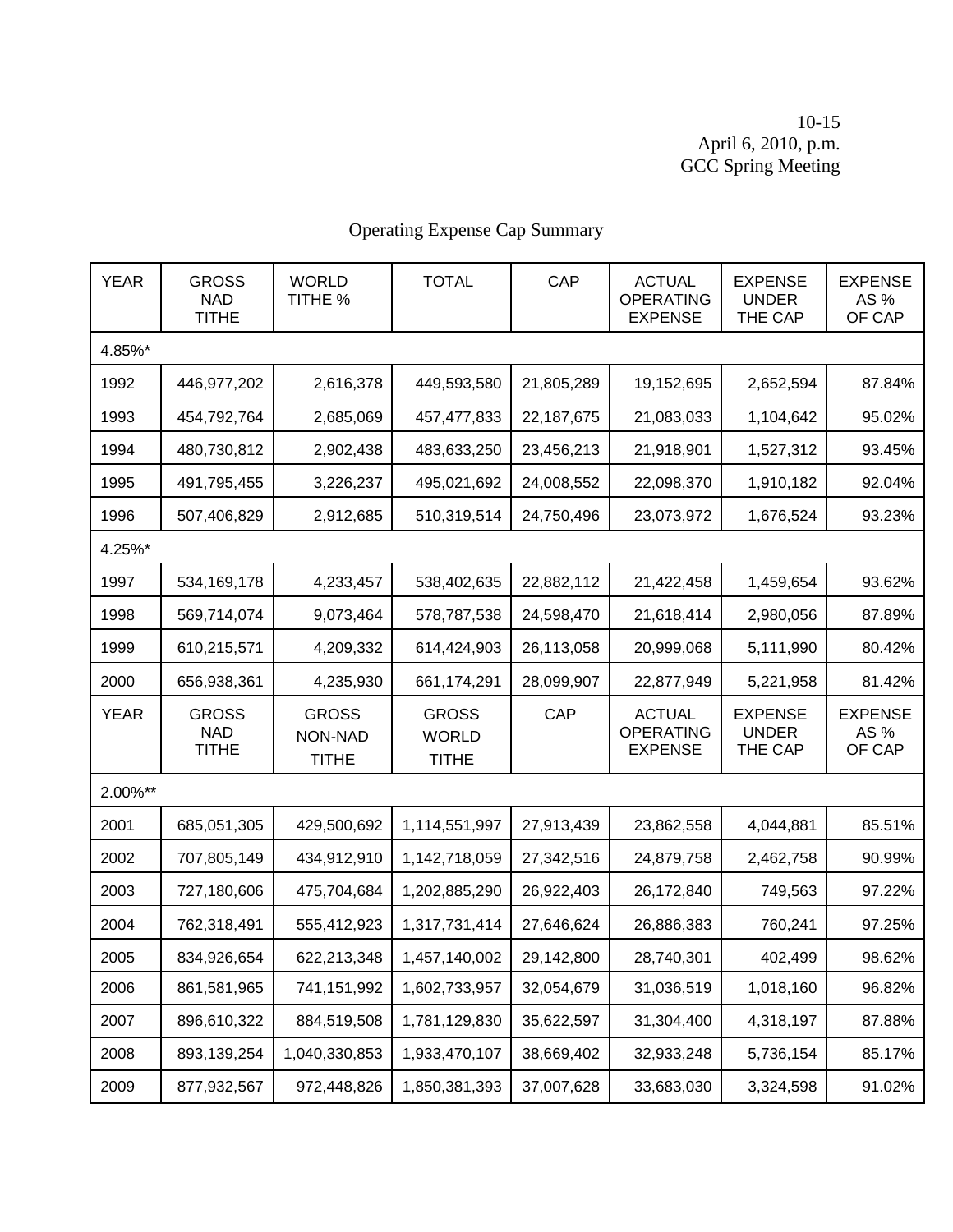10-16 April 6, 2010, p.m. GCC Spring Meeting

\*The following six cost centers were removed from the cap, reducing it from 4.85% to 4.25% (see GCC 98-21):

11050 Adventist World Radio 41215 Geoscience Research Center 41920 Ellen G White Estate 41935 Ellen G White Estate Research Centers 61175 Auditing Service 61794 TRIPS

\*\*Because of NAD's tithe percentage being phased down from 10.72% to 8.0% over 5 years, and the non-NAD divisions' tithe percentage being increased from 1% to 2% over 5 years, the CAP is also being phased in over the same 5-year period and is calculated as 2% of Gross World Tithe, as follows (see GCC 00-23):

- 2001 1/5 of distance between old and new calculation
- 2002 2/5 of distance between old and new calculation
- 2003 3/5 of distance between old and new calculation
- 2004 4/5 of distance between old and new calculation
- 2005 Full implementation of new calculation

## TRE/10SM to REL

## 2009 SUPPLEMENTAL BUDGET FUNDS

VOTED, To approve the following from the 2009 Supplemental Budget Funds:

1. \$6,375,000 for General Conference exigencies.

2. \$200,000 unrestricted funds for each of the thirteen divisions for a total of \$2,600,000.

- 3. \$200,000 additional assistance for earthquake relief in Haiti.
- 4. \$400,000 additional assistance for earthquake relief in Chile.
- 5. \$800,000 for Sierra Leone for their headquarters building.
- 6. \$2,375,000 for Unusual Opportunities Fund.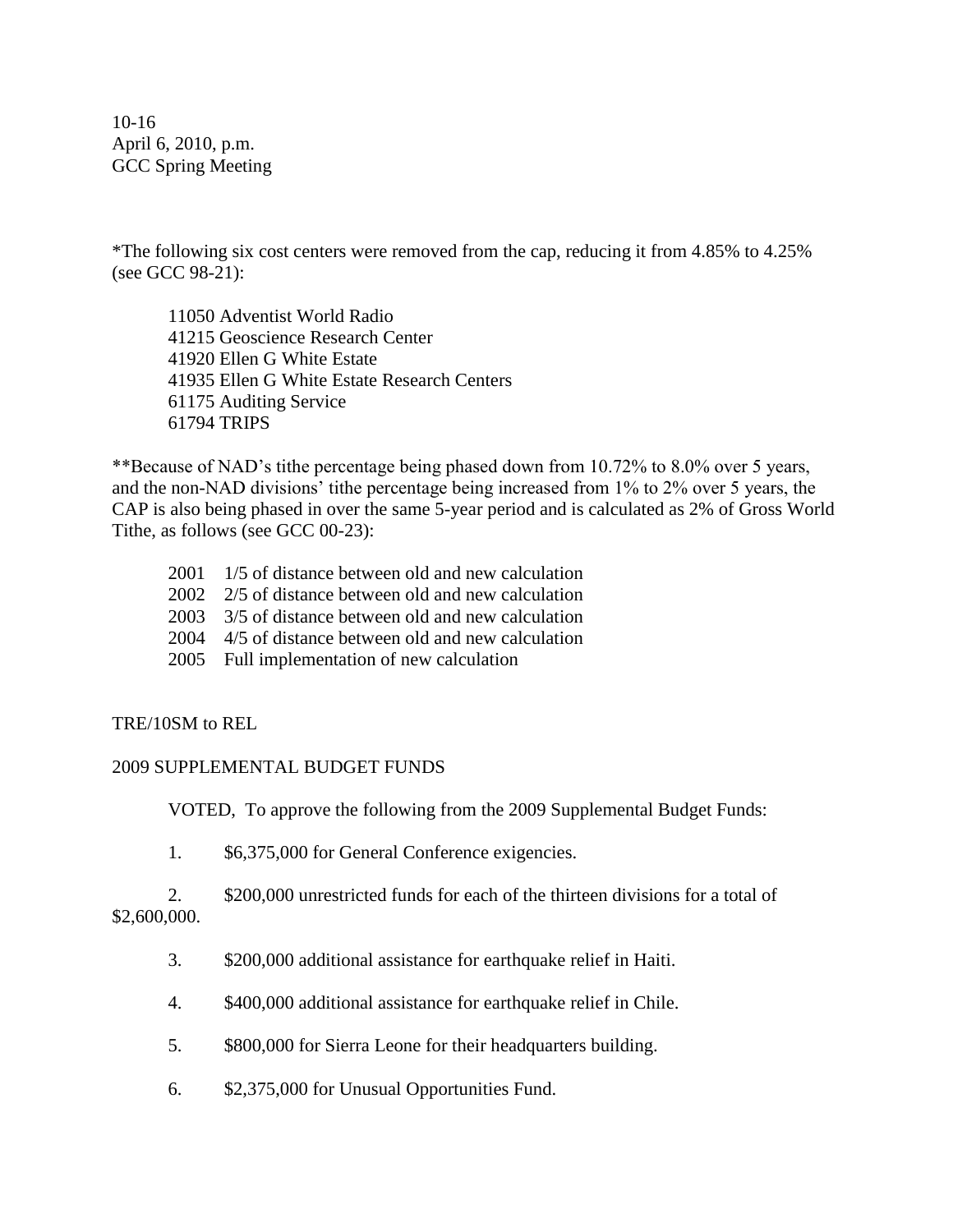10-17 April 6, 2010, p.m. GCC Spring Meeting

#### TRE/10SM to JRP

#### COMBINED FINANCIAL STATEMENTS, MARCH 31, 2010

Juan Prestol, Undertreasurer of the General Conference, made a presentation covering areas of particular interest in the Combined Financial Statements of the General Conference for the period ending March 31, 2010.

### TRE/10SM to JRP

### EXTRAORDINARY TITHE FUND

VOTED, To approve the financial statement of the Extraordinary Tithe Fund for the period ending March 31, 2010.

(The financial statement of the Extraordinary Tithe Fund is filed with the official copy of the minutes.)

### TRE/FinAudRev/10SM to REL

### AUDITED FINANCIAL STATEMENT 2009

James E Nyquist, of Maner Costerisan, P.C., read the auditors' opinion for the combined financial statements and for the unitized funds.

VOTED, To accept the 2009 Combined Financial Statements of the General Conference of Seventh-day Adventists for the period ending December 31, 2009, as recommended by the General Conference Financial Audit Review Committee, (which include the Operating Funds, The Plant Fund, and Other Funds) and the auditors' opinions for the following unitized funds:

Money Fund Capital Preservation Fund Bond Fund Income Fund Large Cap Fund Small Cap Fund International Fund Emerging Markets Fund Euro Bond Fund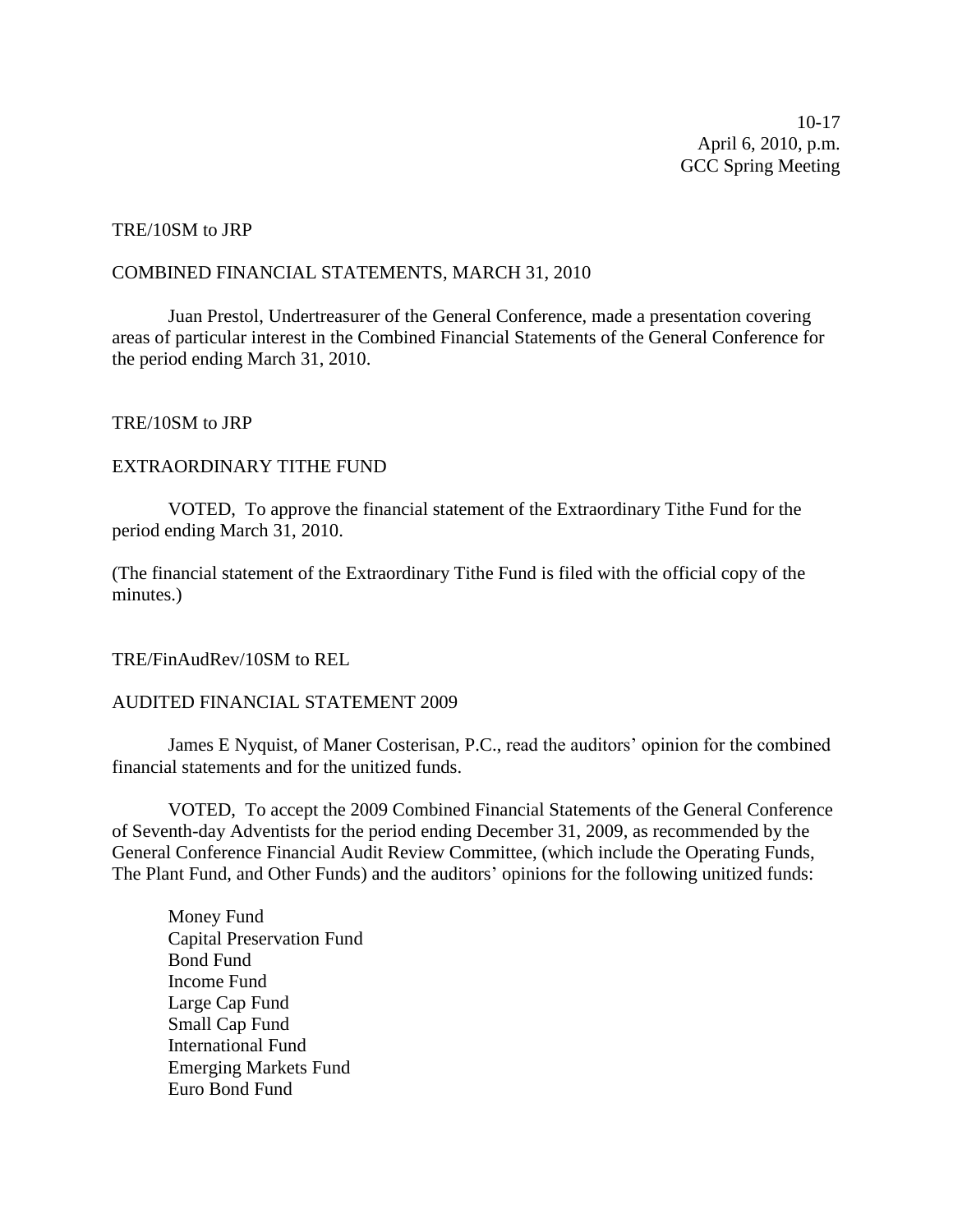10-18 April 6, 2010, p.m. GCC Spring Meeting

(A copy of the Audited Financial Statements is filed with the official copy of the minutes.)

## TRE/FinAudRev/10SM to REL

## GENERAL CONFERENCE FINANCIAL AUDIT REVIEW COMMITTEE REPORT

Gina S Brown, Secretary of the General Conference Financial Audit Review Committee, presented the General Conference Financial Audit Review Committee Report, a copy of which is filed with the official minutes. It was

VOTED, To accept the General Conference Financial Audit Review Committee Report.

## TRE/FinAudRev/10SM to REL

## AUDIT MANAGEMENT LETTER, POLICY COMPLIANCE REPORT AND RESPONSE

VOTED, To accept the 2009 Audit Management Letter and Policy Compliance Report.

(The 2009 Audit Management Letter and Policy Compliance Report are filed with the official copy of the minutes.)

## TreC/GCDO10SM/10SM to REL(DIV)

## 137-10G MONTHLY FINANCIAL REPORTS—VARIANCE TO **POLICY**

VOTED, To approve a variance to the reporting requirements in GC S 05 30 in anticipation of revised wording of those policies recommended for approval at the 2010 Annual Council. Organizations providing at least nine of the twelve monthly financial statements to the organization's administrative officers and at least four financial statements, reasonably spaced throughout the year, to the controlling boards and committees, are considered in full compliance with this policy. This exception is retroactive to the implementation of core policy compliance testing, January 1, 2008.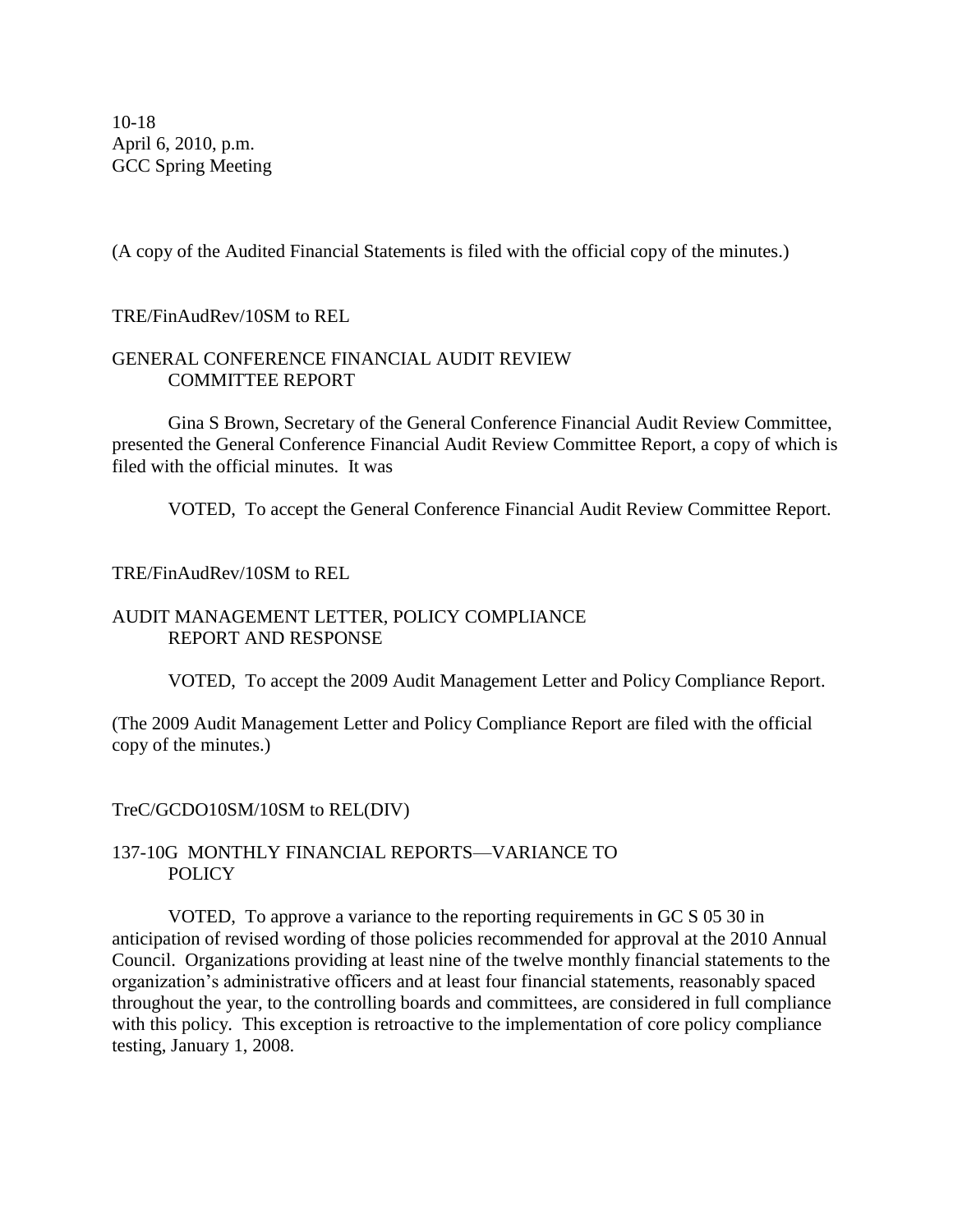10-19 April 6, 2010, p.m. GCC Spring Meeting

#### TRE/10SM to REL

#### TREASURER'S REPORT

VOTED, To receive the Treasurer's Report as presented by Robert E Lemon.

#### GENERAL CONFERENCE CORPORATION MEMBERS' MEETING

At 3:30 p.m. the General Conference Corporation members' meeting was convened, after which the business session of the General Conference Executive Committee reconvened.

#### SEVENTH-DAY ADVENTIST *CHURCH MANUAL*—REVISION UPDATE

Armando Miranda and Homer W Trecartin reviewed the additional amendments made to the *Church Manual* by the *Church Manual* Subcommittee, which met on December 10, 2009. These changes will be reviewed and voted on by the General Conference Executive Committee just prior to the 2010 General Conference Session.

VOTED, To accept the report of the *Church Manual* Subcommittee.

#### HM/GCDO10SM/10SM to TNCW

## 139-10G SEVENTH-DAY ADVENTIST CHURCH PARTNERSHIP WITH WORLD HEALTH ORGANIZATION

Recognizing the need to reduce high maternal and neonatal mortality in some areas of the world, it is

VOTED, To pursue the proposed humanitarian project, related to World Health Organization Millennium Development Goal #5, which would involve the partnering of the Seventh-day Adventist Church and the World Health Organization in the preparation of highly skilled birthing attendants to serve in targeted countries. This would include the significant involvement of some Seventh-day Adventist schools of nursing and midwifery in primarily, but not limited to, the African and Indian subcontinents.

This action implicitly authorizes General Conference Health Ministries to interact with the World Health Organization and other potentially acceptable sources of funding and program partnership. In the event that funding and partners are identified, the General Conference Health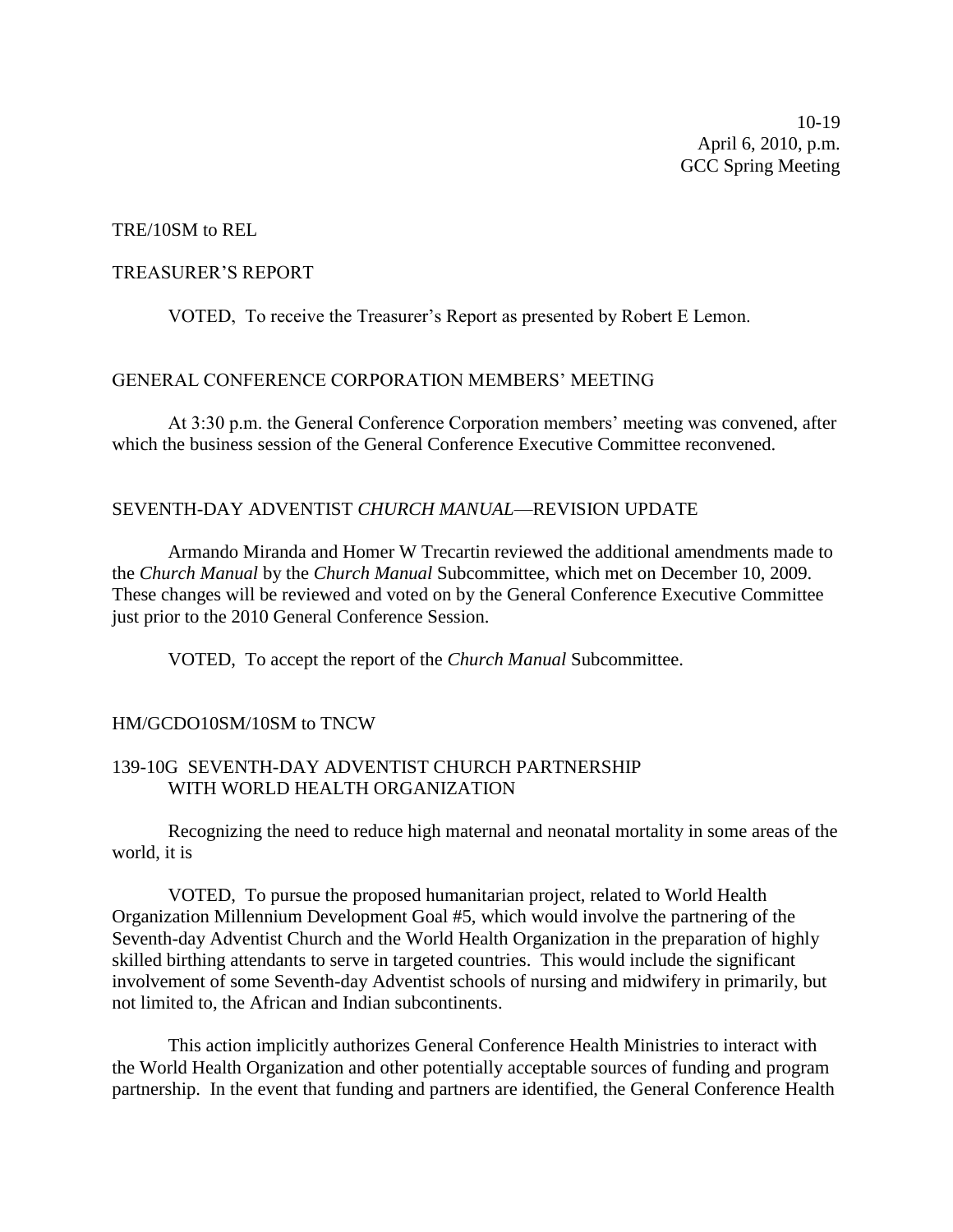10-20 April 6, 2010, p.m. GCC Spring Meeting

Ministries department will report to General Conference Administrative Committee and obtain its approval for various implementation decisions.

TRE/ADCOM/10SM to REL

## 126-10G ASSOCIATE DIRECTOR, CHILDREN'S MINISTRIES

VOTED, To approve a new budget for an Associate Director for Children's Ministries, beginning July 2010.

TRE/ADCOM/10SM to REL

## 127-10G THIRTEENTH SABBATH OFFERING PROJECTS: HAITI

VOTED, 1. To approve the rescheduled fourth quarter 2010 Thirteenth Sabbath Offering project in the Inter-American Division to assist in the rebuilding effort in Haiti, rather than the previously scheduled third quarter 2011 Thirteenth Sabbath Offering project. This will enable a special emphasis on Haiti while the need is still great.

2. The West-Central Africa Division will receive the funds from the third quarter 2011 Thirteenth Sabbath Offering, rather than the fourth quarter 2010 Thirteenth Sabbath Offering, as previously scheduled. General Conference Treasury will advance funding to the Division so they can proceed as planned. The advance will be paid back with the third quarter offering and the General Conference will cover the average difference between the amount that the fourth quarter Thirteenth Sabbath Offering normally exceeds the third quarter offerings.

Prayer was offered by David C Smith, President of Union College.

Jan Paulsen, Chair G T Ng, Secretary Larry R Evans, Editorial Secretary Tamara K Boward, Recording Secretary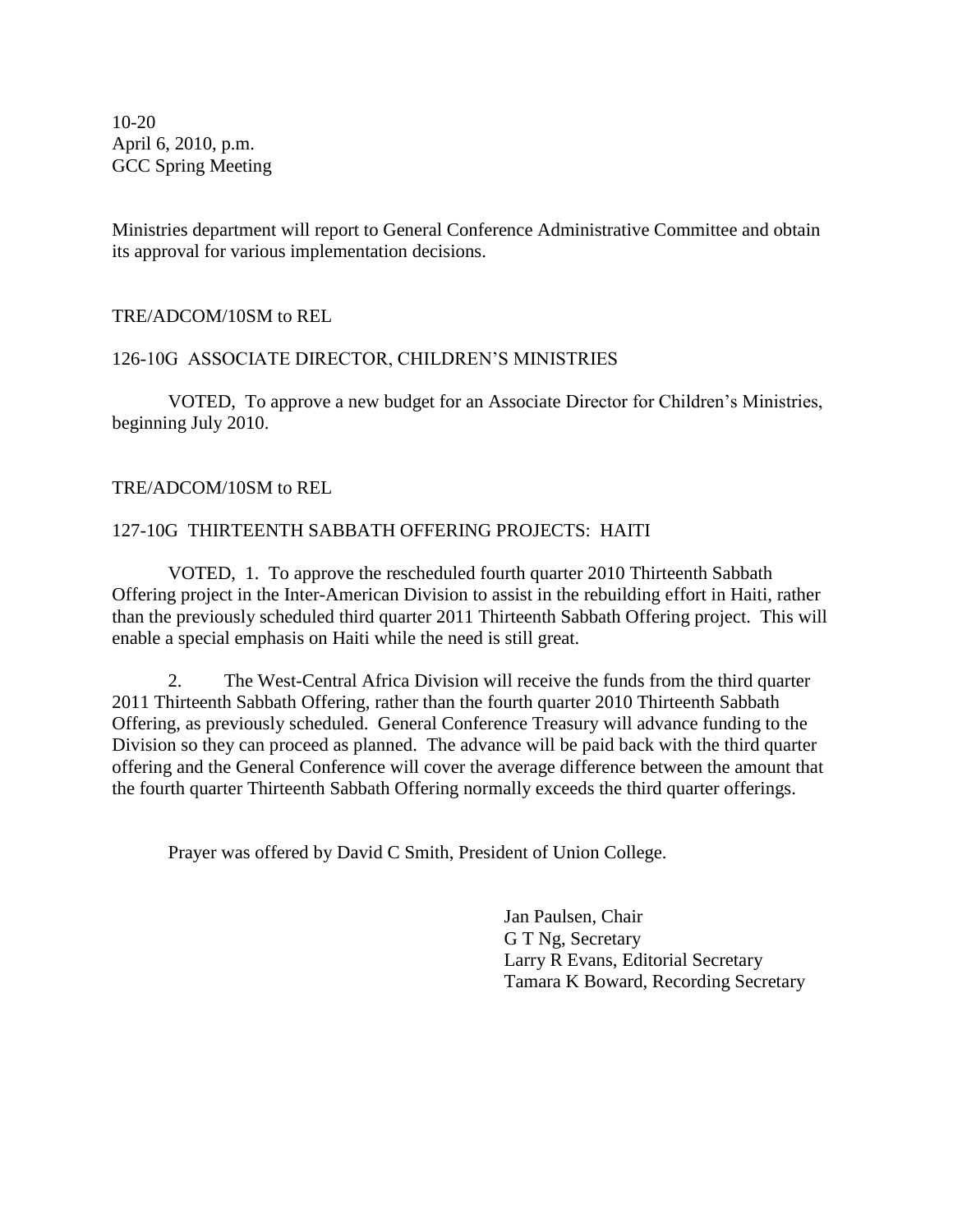#### SPRING MEETING OF THE

#### GENERAL CONFERENCE EXECUTIVE COMMITTEE

#### April 7, 2010, 8:00 a.m.

#### DEVOTIONAL

The devotional message entitled, "Hope in Christ's Victory," was presented by William Fagal, Associate Director of the Ellen G White Estate.

William Fagal spoke briefly of his mother's recent death, at 92, and of the hope that the Bible gives for resurrection when Jesus comes and vanquishes "the last enemy to be conquered." He also contrasted this hope with the teaching of evolution, which places death before sin. This teaching makes death not an enemy to be conquered, but a part of God's design for the improvement of the human race. The implications for our hope of resurrection are profound. We must not lose the hope we have of Jesus' victory over death.

Fagal presented an illustration of Jesus' triumph over death in the story of the raising of Lazarus (John 11). The story presents Martha's faith and hope, and it gives a new and much more favorable perspective on Martha than we usually hear. Jesus' delay in coming at her request shows that true faith and hope are not always rewarded by a Yes from God. Yet Martha continued to trust and hope in Jesus, even through her tears. Jesus drew out her faith, and she gave a ringing affirmation of belief in Jesus as the Messiah that is fully equal to Peter's confession of faith in Matthew 16:16. When Jesus asked for the stone at the tomb to be rolled away, at first Martha objected, but evidently she did give her consent, allowing Jesus to work the miracle of resurrection that she did not know was coming. Her faith and hope led her to obey His wishes despite her fears. And Jesus showed that He had "the keys of Hades and of death" (Rev 1:18). The strongest lock in the world is easy to open if you have the key, and Jesus has the keys. He has promised that those who die believing in Him will live again, and that the believers who live to His coming will never die (John 11:25, 26). Here, then, is our hope, based in Christ's victory over the last enemy, death.

Prayer was offered by Rodney G Brady, Treasurer of the South Pacific Division.

Jan Paulsen, chair, called to order the third session of the 2010 Spring Meeting.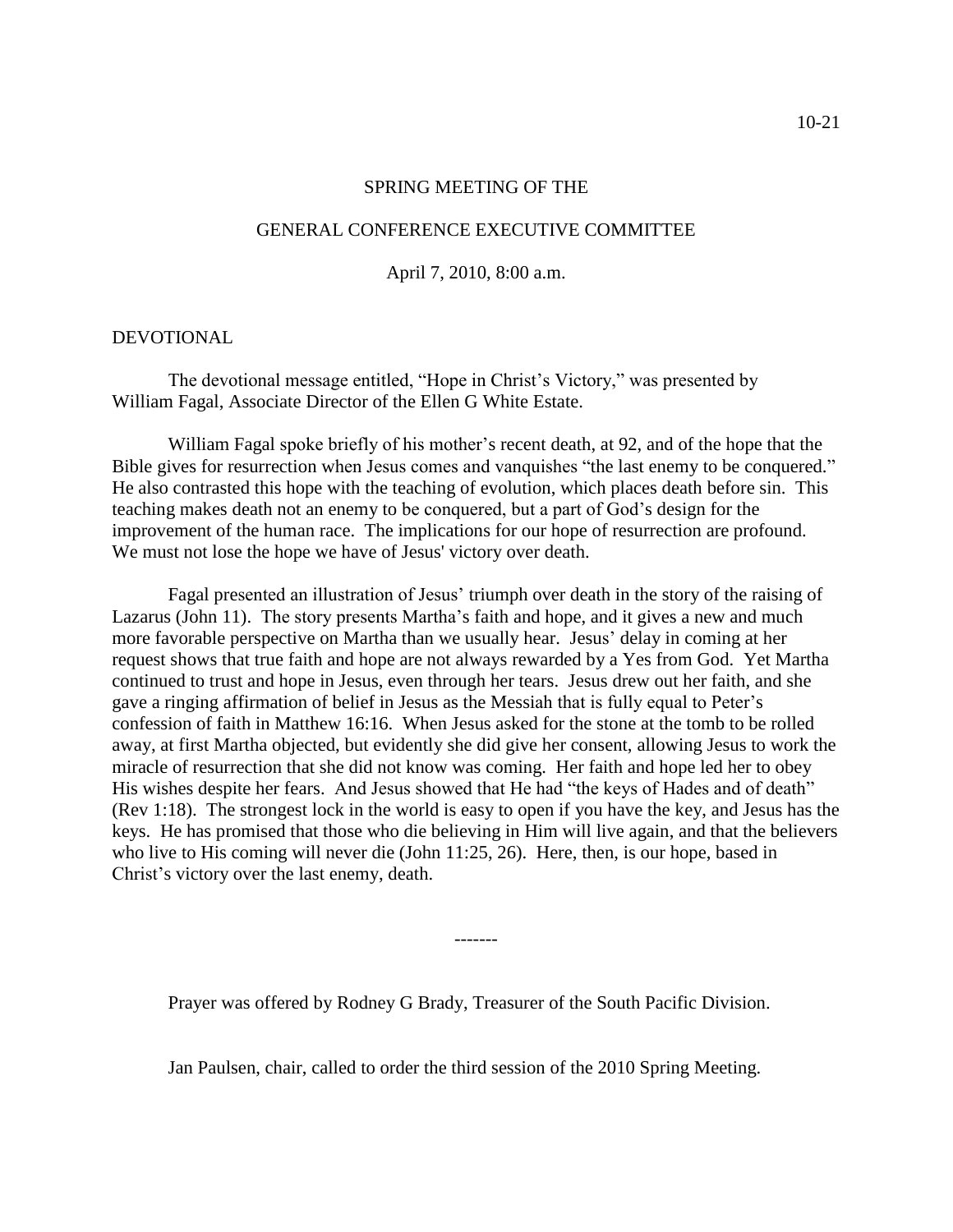10-22 April 7, 2010, a.m. GCC Spring Meeting

## WHITE ESTATE PLANNED SESQUICENTENNIAL ANNIVERSARY OF THE NAME "SEVENTH-DAY ADVENTIST" PROGRAM

James R Nix announced that the Church will be celebrating 150 years of the name "Seventh-day Adventist" on Sabbath, October 2, 2010.

## GENERAL CONFERENCE SESSION 2010 UPDATE

Mark A Finley gave an overview of the days of Spiritual Emphasis which will be Wednesday afternoon and Thursday morning just prior to the 2010 General Conference Session. The theme is "Empowered by the Holy Spirit."

The Communication department is advertising the Church in Atlanta. Pamphlets will be made available for delegates to share with others regarding Bible studies.

Jan Paulsen gave a brief overview of the schedule for opening day of the 2010 General Conference Session.

Matthew A Bediako talked about the meeting of the General Conference Executive Committee on the morning of Wednesday, June 23, 2010, as well as the orientation of new delegates to the General Conference Session, which will be held 11:00 a.m. to 12:00 noon on Thursday, June 24, 2010. Other announcements were made regarding registration and invitation letters.

#### SEC/ADCOM/10SM to LRE

### 131-10G STEERING COMMITTEE—GENERAL CONFERENCE SESSION - 2010

VOTED, To approve the 2010 General Conference Session Steering Committee, as follows:

#### STEERING

Jan Paulsen, Chair Larry R Evans, Secretary

Members: Rosa T Banks, Matthew A Bediako, G Alexander Bryant, Sheri Clemmer, Lowell C Cooper, Karnik Doukmetzian, George O Egwakhe, G Thomas Evans, Mark A Finley,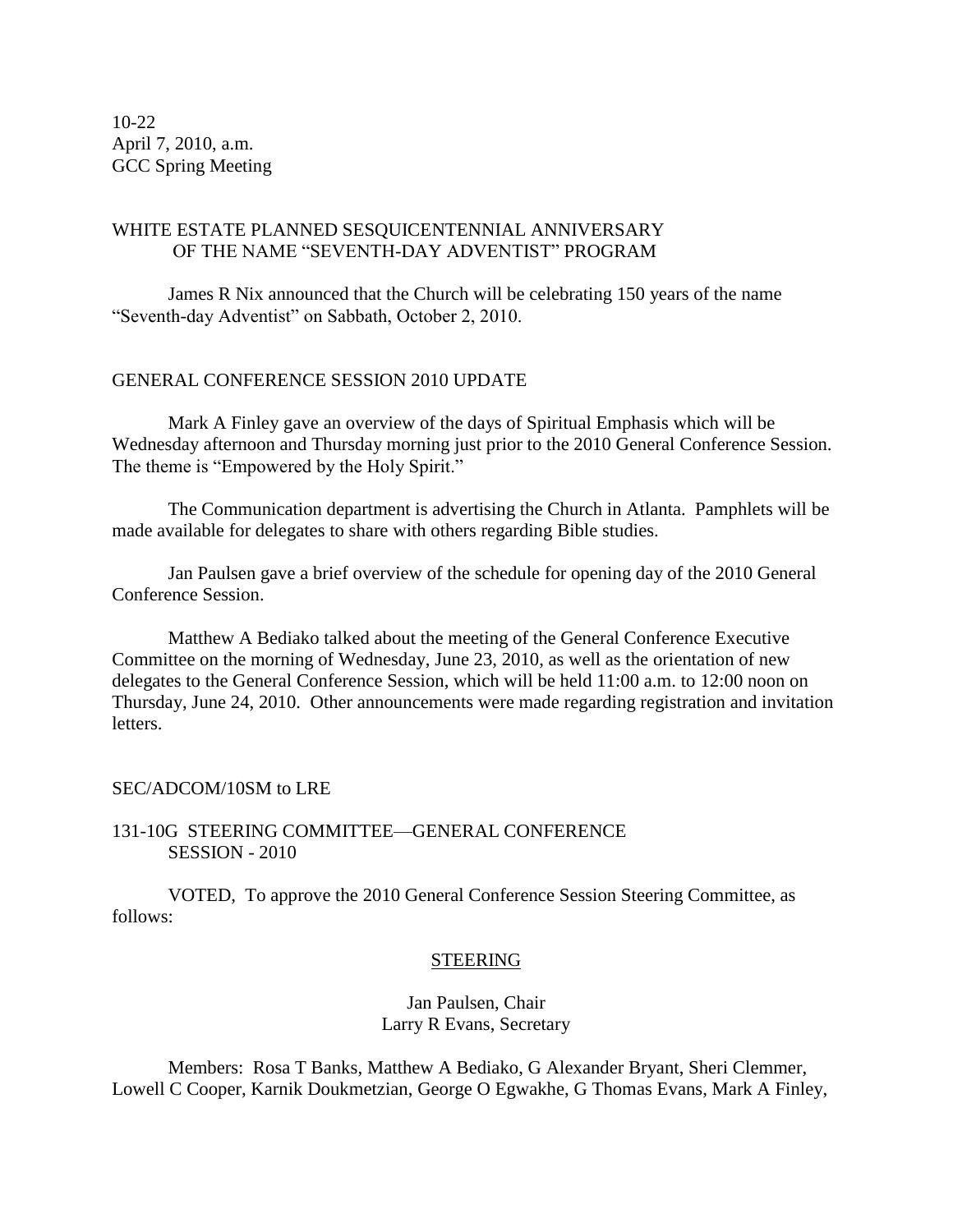10-23 April 7, 2010, a.m. GCC Spring Meeting

Agustin Galicia, Alberto C Gulfan Jr, Eugene Hsu, Gerry D Karst, Erton C Kohler, Jairyong Lee, Israel Leito, Robert E Lemon, Jose R Lizardo, Geoffrey G Mbwana, Armando Miranda, Todd R McFarland, Pardon K Mwansa, G T Ng, Barry D Oliver, Daisy J Orion, Orville D Parchment, Juan R Prestol, John Rathinaraj, Paul S Ratsara, Michael L Ryan, Roy E Ryan, Claude Sabot, Don C Schneider, Ella S Simmons, Artur Stele, Homer W Trecartin, Bruno Vertallier, Gilbert Wari, Bertil Wiklander, Ted N C Wilson.

Invitees: Rajmund Dabrowski, Dian Lawrence

## SEC/ADCOM/122-10Gc/122-10Gd/ADCOM/10SM to MAB(DIV)

## 122-10Gb APPOINTED STAFF—ALLOCATION OF DELEGATES AT LARGE— GENERAL CONFERENCE SESSION - 2010

VOTED, 1. To delete the name of Del L Johnson, Administrator, NAD Retirement, from the allocation of delegates at large for the 2010 General Conference Session, voted at the General Conference Executive Committee on October 13, 2009, as he is not a General Conference employee.

2. To delete the names of Joel Swanson and Lori T Yingling, Associate Directors, Human Resource Services, from the allocation of delegates at large for the 2010 General Conference Session, voted at the General Conference Executive Committee on October 13, 2009. They will be listed as special guests.

3. To approve the following allocation of delegates at large for the 2010 General Conference Session, under the provision of General Conference Constitution, Article V, Section 8.-c. for appointed staff:

- a. Colon, May-Ellen, Assistant Director, Sabbath School/Personal Ministries
- b. Doukmetzian, Karnik, General Counsel, Office of General Counsel
- c. Hucks, Willie E III, Associate Editor, *Ministry* Magazine
- d. Roth, Don, General Conference Secretariat Representative, Loma Linda University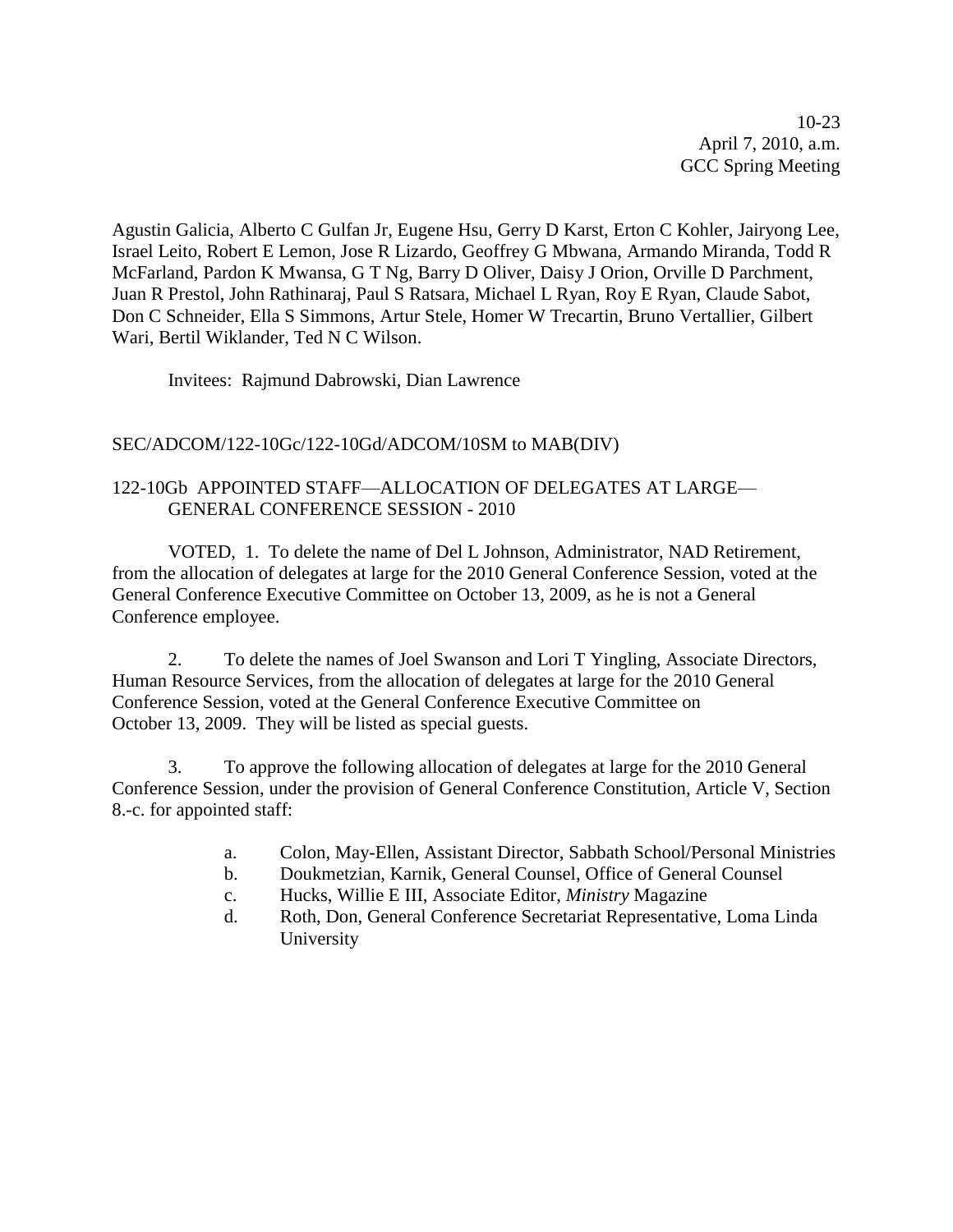## SEC/ADCOM/123-10Gc/123-10Gd/10SM to MAB(DIV)

## 123-10Gb ALLOCATION OF DELEGATES AT LARGE DESIGNATED BY GENERAL CONFERENCE ADMINISTRATIVE COMMITTEE— GENERAL CONFERENCE SESSION - 2010

VOTED, To approve the following list of delegates at large reserved for allocation by the General Conference Administrative Committee for the 2010 General Conference Session, under the provision of General Conference Constitution, Article V, Section 8.-f.-(2):

| 1.  | Behrens, B Lyn           | Former President, Loma Linda University          |
|-----|--------------------------|--------------------------------------------------|
| 2.  | Chee, Ginette            | Young Professional from Australia, SPD           |
| 3.  | Danla, Alice             | Young Professional from India, SUD               |
| 4.  | Ganbat, Munkh-Oiun       | Young Professional from Mongolia, NSD            |
| 5.  | Hofwijks-Zeeuw, Sabine   | Young Professional from Suriname, IAD            |
| 6.  | Klop, Daniel Willem Paul | Young Professional, TED                          |
| 7.  | Korniejczak, Raquel      | VP for Academic Affairs, Montemorelos University |
| 8.  | Krogstad, Jack           | Chair, General Conference Auditing Service Board |
| 9.  | Moraes Marques, Andre    | Young Professional from Brazil, SAD              |
| 10. | Ojemen, Sandra Onowan    | Young Professional from Nigeria, WAD             |
| 11. | Owiti, Lydia             | Young Professional from Kenya, ECD               |
| 12. | Peters, Lois             | Entrepreneur, Healthcare                         |
| 13. | Reed, Monica             | CEO, Celebration Hospital, Florida               |
| 14. | Roberts, Tuseda          | Young Professional, NAD                          |
| 15. | Salnikov, Aleksei        | Young Professional from Russia, ESD              |
| 16. | Tolentino, Joseph Dean   | Young Professional, SSD                          |
| 17. | Vollmer, Robert          | Young Professional from Austria, EUD             |
| 18. | Wright, Glenn David      | Young Professional from South Africa, SID        |
| 19. | Zinke, Edward            | Vice-chair, E G White Estate Board               |

#### SEC/ADCOM/ADCOM/10SM to MAB(DIV)

## 124-10Gb ALLOCATION OF DELEGATES AT LARGE DESIGNATED FOR INSTITUTIONS/SERVICES/ORGANIZATIONS— GENERAL CONFERENCE SESSION - 2010

VOTED, 1. To receive two delegate seats from the South Pacific Division and reassign them to Delegates at Large Designated for Institutions/Services/Organizations, Article V, Section 8.-f.(3).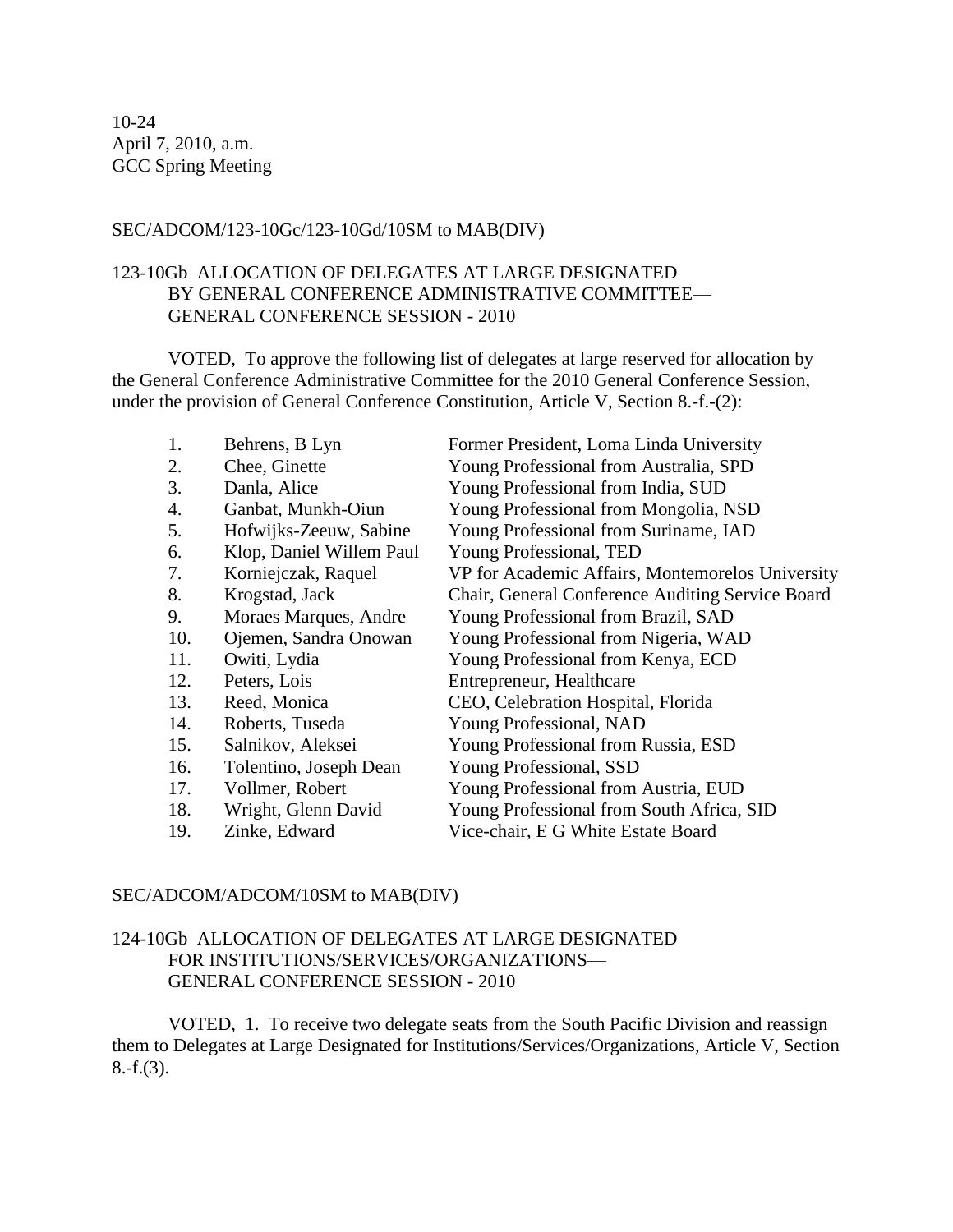10-25 April 7, 2010, a.m. GCC Spring Meeting

2. To approve the list of delegates at large for General Conference Institutions/Services/Organizations for the 2010 General Conference Session, under the provision of Article V, Section 8.-f.-(3):

| Entity |                                                             | Allocation |
|--------|-------------------------------------------------------------|------------|
| a.     | Adventist University of Africa (AUA)<br>Musvosvi, Joel      | 2          |
|        | Pondi, Kepha Odiwuor                                        |            |
| b.     | Ellen G White Estate<br>Fagal, William<br>Tutsch, Cindy     | 4          |
|        | Warden, Ivan Leigh                                          |            |
| C.     | <b>General Conference Auditing Service</b><br>Redfern, Alan | 2          |

## SEC/ADCOM/125-10G/125-10Gb/10SM to MAB(DIV)

## 125-10Ga ALLOCATION OF SPECIAL GUESTS DESIGNATED FOR INSTITUTIONS/SERVICES/ORGANIZATIONS AND THE GENERAL CONFERENCE ADMINISTRATIVE COMMITTEE—GENERAL CONFERENCE SESSION - 2010

VOTED, To approve the partial list of special guests from General Conference Institutions/Services/Organizations and the General Conference Administrative Committee for the 2010 General Conference Session, under the provision of the General Conference Executive Committee action voted on August 4, 2009 (126-09G):

|         | Entity                                                                               | Allocation                  |
|---------|--------------------------------------------------------------------------------------|-----------------------------|
|         | Adventist Development and Relief Agency (ADRA)<br>Polycarpe, Martine<br>Straw, Heidi | 2                           |
| $2^{1}$ | Adventist Risk Management (ARM)<br>Greaves, Wismar<br>Taylor, V Wayne                | $\mathcal{D}_{\mathcal{L}}$ |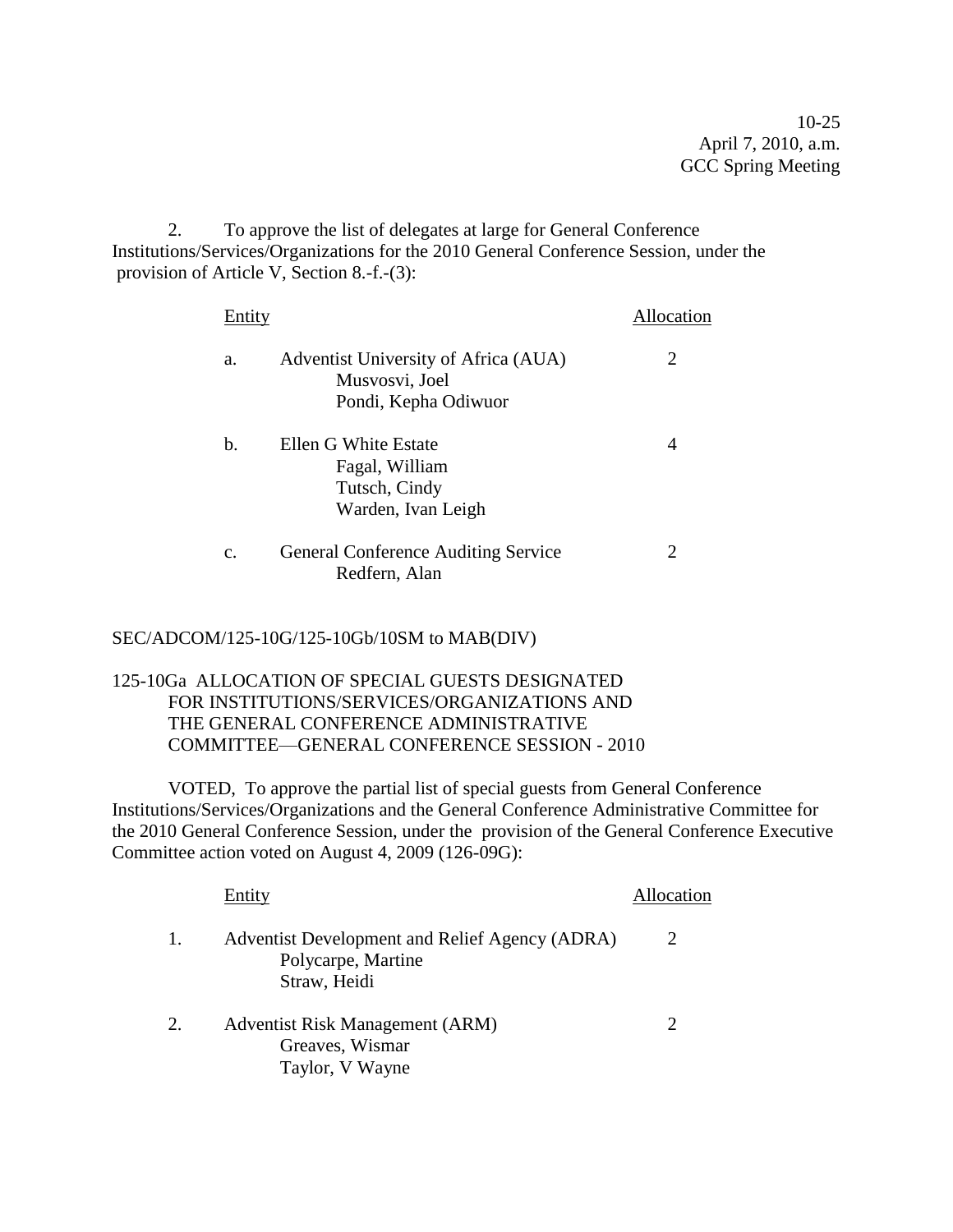10-26 April 7, 2010, a.m. GCC Spring Meeting

| 3. | Adventist University of Africa (AUA)<br>Mathema, Zaccheus<br>Kereri, Peter                                                                                                                                                                            | $\overline{2}$ |
|----|-------------------------------------------------------------------------------------------------------------------------------------------------------------------------------------------------------------------------------------------------------|----------------|
| 4. | Adventist World Radio (AWR)<br>Basnet, Naseeb Krishna<br>Laizer, Alphayo Oldington                                                                                                                                                                    | $\overline{2}$ |
| 5. | Andrews University (AU)<br>Benson, Verlyn<br>Tidwell, Charles                                                                                                                                                                                         | $\overline{2}$ |
| 6. | Christian Record Services, Inc (CRS)<br>Klinedinst, David<br>Williams, Bert                                                                                                                                                                           | 2              |
| 7. | Ellen G White Estate<br>Burt, Merlin<br>Thompson, Darryl<br>Thompson, Jonathan                                                                                                                                                                        | 2              |
| 8. | General Conference Administrative Committee<br>Beach, Bert B<br>Korff, Eugene<br>General Conference Administrative Committee contd<br>Kyte, Nancy<br>McFarland, Todd R<br>Parker, Dionne A<br>Pearman, Delbert B<br>Swanson, Joel<br>Yingling, Lori T |                |
| 9. | <b>General Conference Auditing Service</b><br>Archbold, Felix<br>Baculanta, Reul<br>Blakeney, Maxwell<br>Blood, Gary<br>Da Silva, Lucas<br>Grice, Sandra<br>Herzel, Daniel E                                                                          | 2              |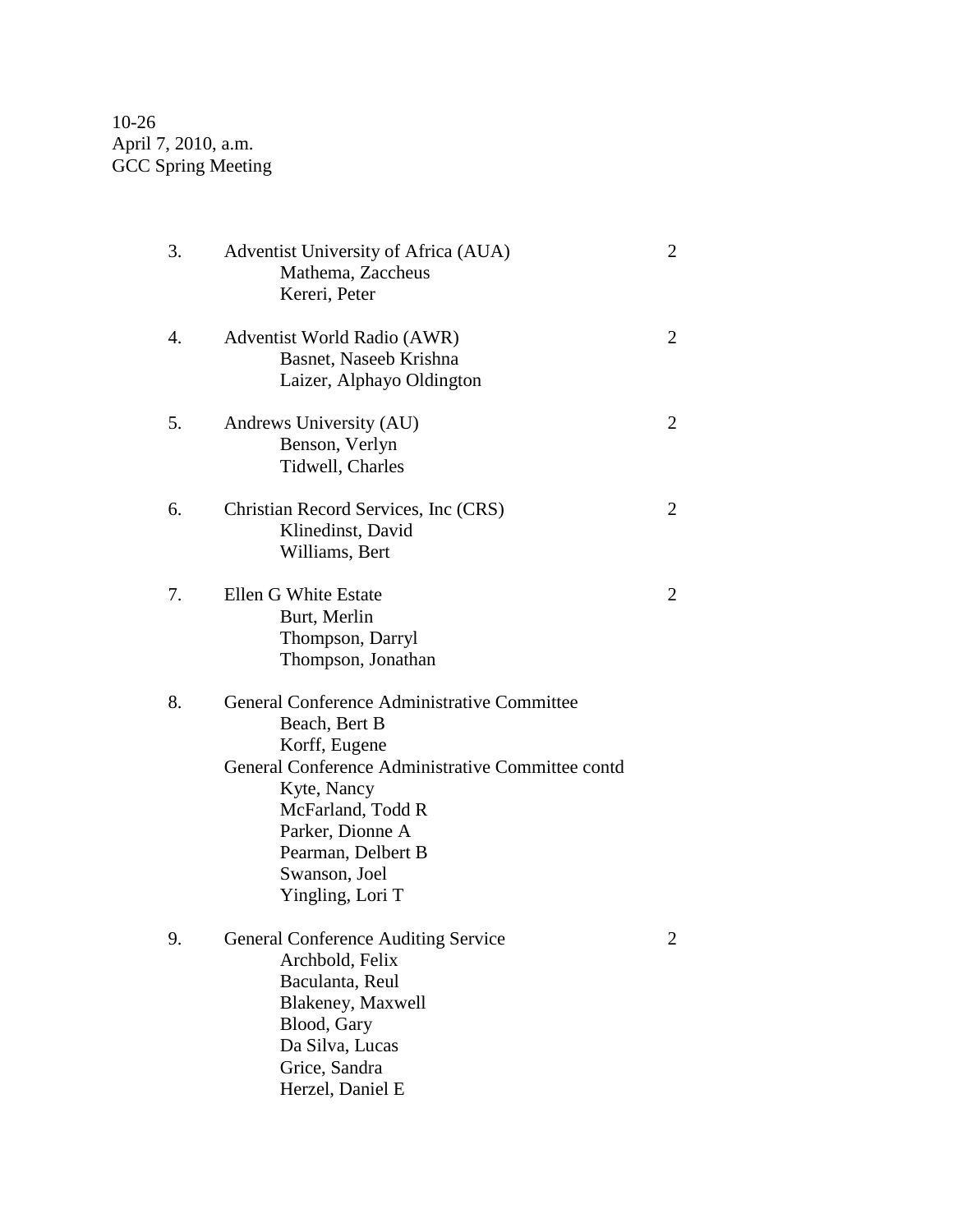10-27 April 7, 2010, a.m. GCC Spring Meeting

|     | Hyder, Mark<br>Jaupt, Coenraad<br>Kajiura, Robyn<br>Kim, Ted S<br>Pannekoek, Mark<br>Preeves, Douglas                          |                |
|-----|--------------------------------------------------------------------------------------------------------------------------------|----------------|
|     | Rao, Michael P<br>Smith, Jeremy                                                                                                |                |
|     | Velasco, Rabi                                                                                                                  |                |
|     | Zens, Norbert                                                                                                                  |                |
| 10. | Geoscience Research Institute<br>Coffin, Harold                                                                                | 2              |
| 11. | Loma Linda University (LLU)<br>Harris, D P<br>Peverini, Ricardo                                                                | $\overline{2}$ |
| 12. | Oakwood University (OU)<br>Daniel, Patricia<br>Germany, Sylvia<br>Johnson, Paulette                                            | 4              |
| 13. | Review and Herald Publishing Association (RHPA)<br>Marques, Tercio<br>Martinelli, Mario<br>Scoggins, Howard<br>Tooley, Richard | 2              |

## ADCOM/ADCOM/10SM to AM-15GCS

## 134-10GS MID-CENTRAL AMERICAN UNION MISSION— REORGANIZATION

RECOMMENDED, To reorganize the Mid-Central American Union Mission in the Inter-American Division into two union missions, as follows:

1. The Honduras Union Mission with constituency from Atlantic Honduras Conference, Bay Islands Conference, Central Honduras Mission, and Northwest Honduras Conference, with headquarters in Tegucigalpa, Honduras; and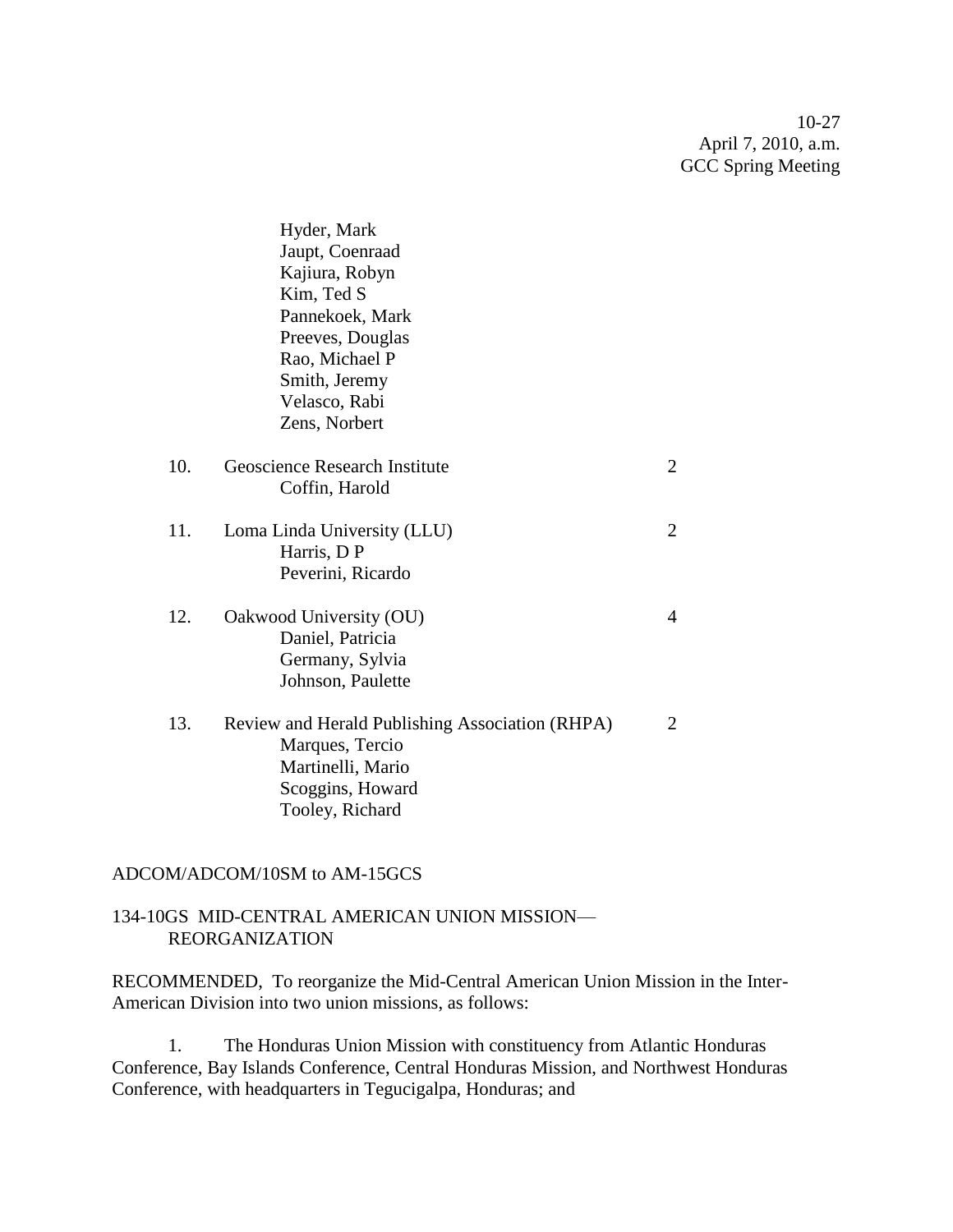10-28 April 7, 2010, a.m. GCC Spring Meeting

2. The El Salvador Union Mission with constituency from Central El Salvador Mission, East El Salvador Conference, Metropolitan El Salvador Conference, Paracentral El Salvador Mission, and West El Salvador Mission, with headquarters in San Salvador, El Salvador, effective January 1, 2012.

## ADCOM/Steering10SM/10SM to PKM-15GCS

## 141-10GS WEST INDIES UNION CONFERENCE—REORGANIZATION

RECOMMENDED, To reorganize the West Indies Union Conference in the Inter-American Division into a union conference and a union mission, as follows:

1. The Jamaica Union Conference with constituency from Central Jamaica Conference, East Jamaica Conference, North Jamaica Mission, and West Jamaica Conference, with headquarters in Mandeville, Jamaica; and

2. The Atlantic Caribbean Union Mission with constituency from Bahamas Conference, Cayman Islands Conference, North Bahamas Mission, and Turks and Caicos Islands Mission, with headquarters in Nassau, Bahamas.

## ADCOM/ADCOM/10SM to PKM-15GCS

## 135-10GS COLOMBIAN UNION CONFERENCE—REORGANIZATION

RECOMMENDED, To reorganize the Colombian Union Conference in the Inter-American Division into a union conference and a union mission, as follows:

1. The North Colombian Union Conference with constituency from Atlantic Colombian Conference, Caribbean Colombian Mission, Colombian Islands Mission, East Colombian Conference, Northeast Colombian Conference, and West Central Colombian Mission, with headquarters in Medellin, Colombia; and

2. The South Colombian Union Mission with constituency from Central Colombian Mission, Colombian Llanos and Boyaca Mission, Pacific Colombian Conference, South Colombian Conference, and Upper Magdalena Conference, with headquarters in Bogota D C, Colombia.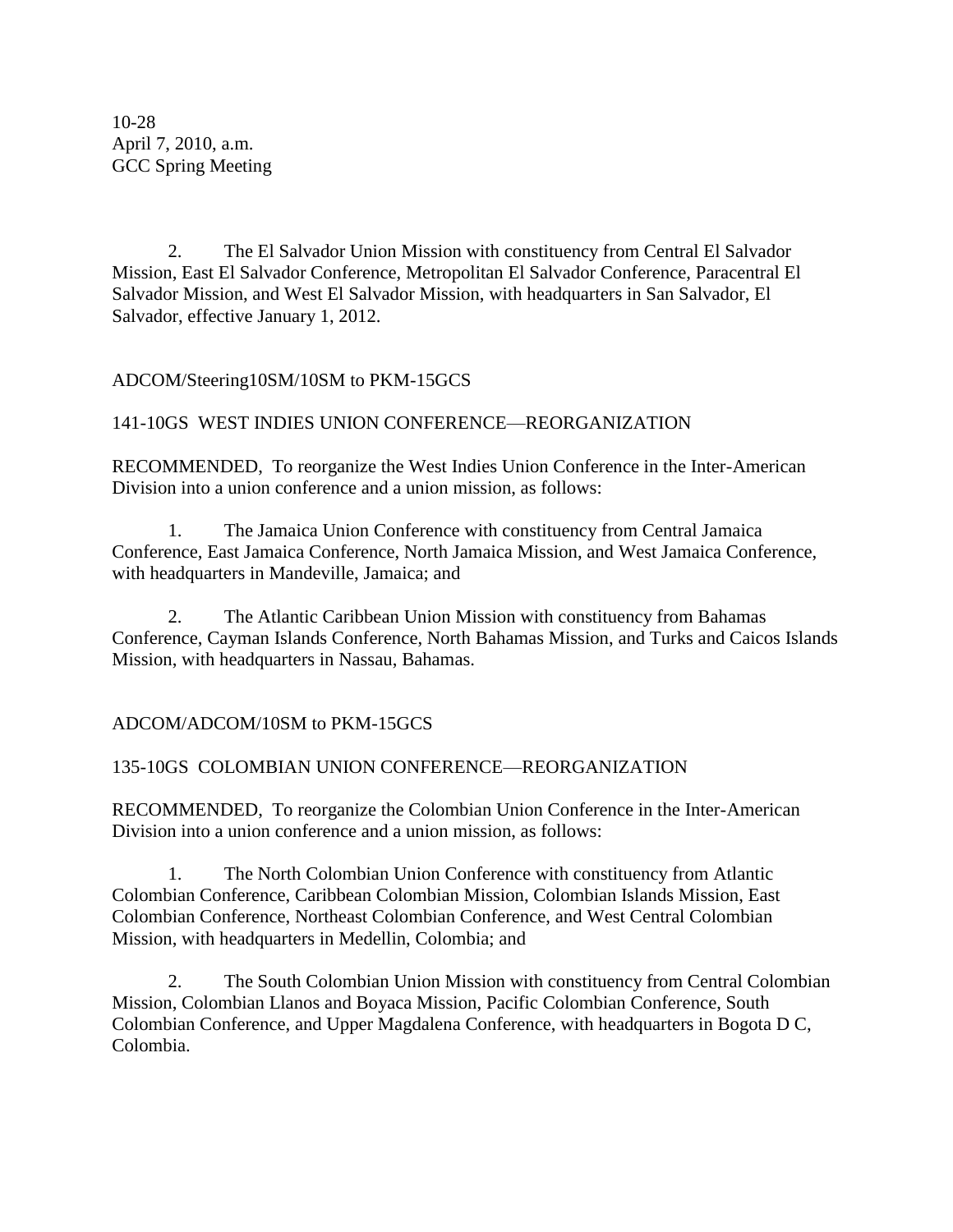10-29 April 7, 2010, a.m. GCC Spring Meeting

#### ADCOM/ADCOM/10SM to PKM-15GCS

#### 136-10GS VENEZUELA-ANTILLES UNION MISSION—REORGANIZATION

RECOMMENDED, To reorganize the Venezuela-Antilles Union Mission in the Inter-American Division into two union missions, as follows:

1. The Venezuela-Antilles Union Mission with constituency from Aruba Mission, Netherlands Antilles Conference, North Central Venezuela Conference, Southwest Venezuela Mission, West Central Venezuela Conference, West Los Llanos Venezuela Mission, and West Venezuela Conference, with headquarters in Barquisimeto, Venezuela; and

2. The East Venezuela Union Mission with constituency from Central Venezuela Conference, East Venezuela Conference, South Central Venezuela Conference, Southeast Venezuela Conference, with headquarters in Maracay, Venezuela.

#### *CONNECTING WITH JESUS* UPDATE

Ted N C Wilson and James R Nix gave an overview on the *Connecting With Jesus* project, including information on how the world divisions are participating in this project.

VOTED, To extend the *Connecting With Jesus* project into the next quinquennium, 2010 to 2015.

## INTERNATIONAL HEALTH AND TEMPERANCE ASSOCIATION MEETING

At 10:14 a.m., the International Health and Temperance Association annual legal meeting was convened, after which the business session of the General Conference Executive Committee was reconvened.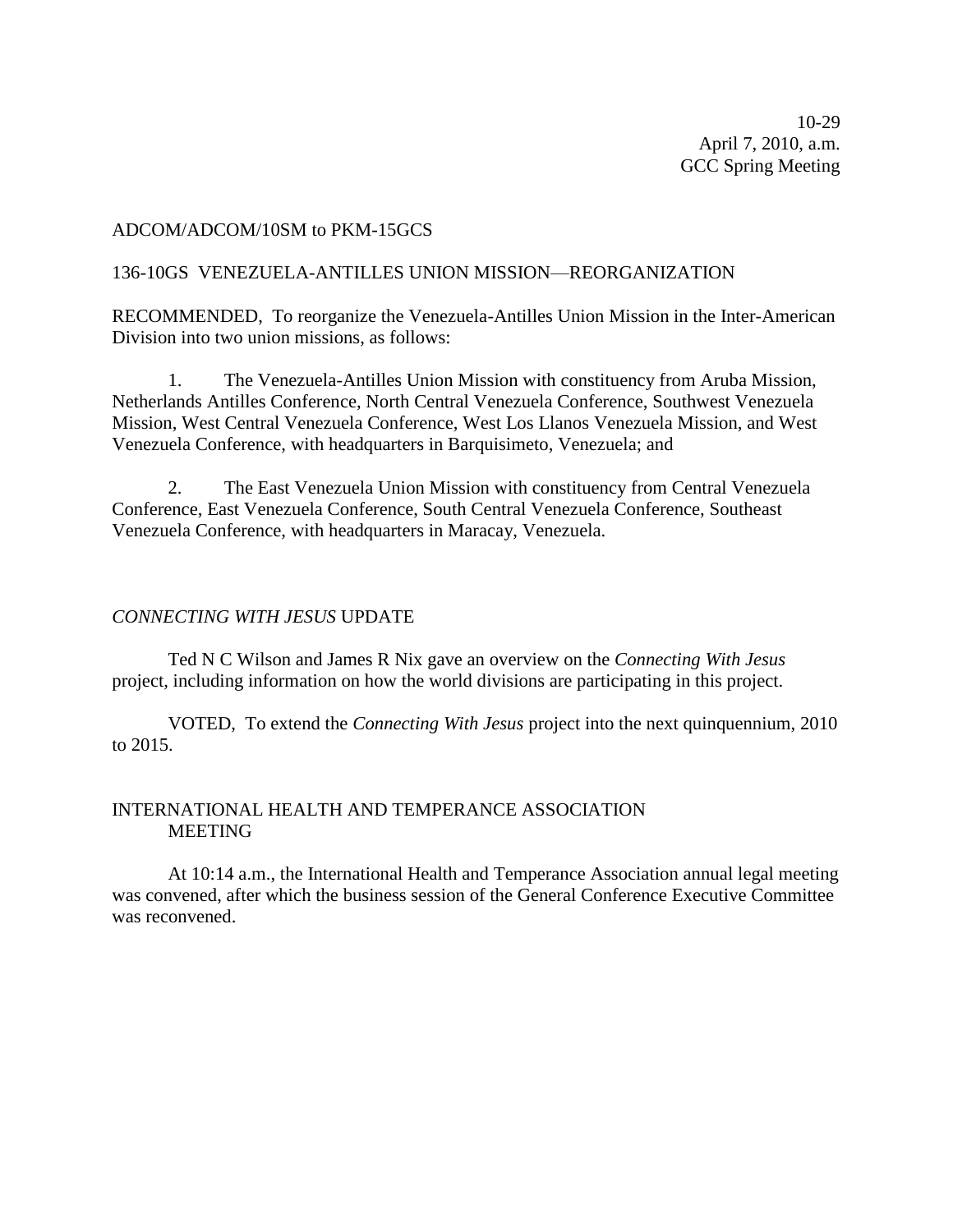10-30 April 7, 2010, a.m. GCC Spring Meeting

## CHRISTIAN RECORD SERVICES, INC REPORT

Larry J Pitcher gave an overview of the ministry of Christian Records Services, Inc, including the publications and audio materials that they produce and the work done by Missionaries of the Blind volunteers.

VOTED, To record receipt of the Christian Record Services, Inc report.

SEC/ADCOM/SecC/GCDO06SM/06SM/102-06Ge/ADCOM/SecC/GCDO07SM/07SM/ ADCOM/SecC/GCDO07AC/07AC/102-07Gd/ADCOM/SecC/GCDO08SM/08SM/ADCOM/ SecC/GCDO08AC/08AC/ADCOM/102-08Gc/ADCOM/SecC/GCDO09SM/09SM/ADCOM SecC/GCDO09AC/09AC/ADCOM/102-09Gb/ADCOM/SecC/GCDO10SM/10SM to GTN(DIV)

## 102-10Ga AUTHORIZED MEETINGS 2010

VOTED, To approve the updated list of Authorized Meetings 2010, with the understanding that attendance at these meetings must also be approved by the administration of each entity, as follows:

## DATE DAY MEETING DATE LOCATION

April 2010

## 5-24 Mon IWM Mission Institute Chiang Mai THAILAND 12,13 Mon Biblical Research Institute Committee Loma Linda CA 14 Wed Faith and Science Council Loma Linda CA 18,19 Sun Oakwood University Board of Trustees Huntsville AL 21,22 Wed Adventist Risk Management Board Burlington VT 27 Tue Adventist University of Africa Board Nairobi KENYA 28(pm) Wed HHES Board Hagerstown MD 28(eve) Wed RH Board Finance Committee Hagerstown MD 29(am) Thu RH Board Hagerstown MD May 2010 16(eve) Sun Andrews University Board Information Items Berrien Springs MI 17(am) Mon Andrews University Subcommittees Berrien Springs MI 17(pm) Mon Andrews University Board Berrien Springs MI 20(am) Thu E G White Estate Board of Trustees Silver Spring MD 24,25 Mon Loma Linda Boards and Committees Loma Linda CA

26(am) Wed Adventist Health International Services Board Loma Linda CA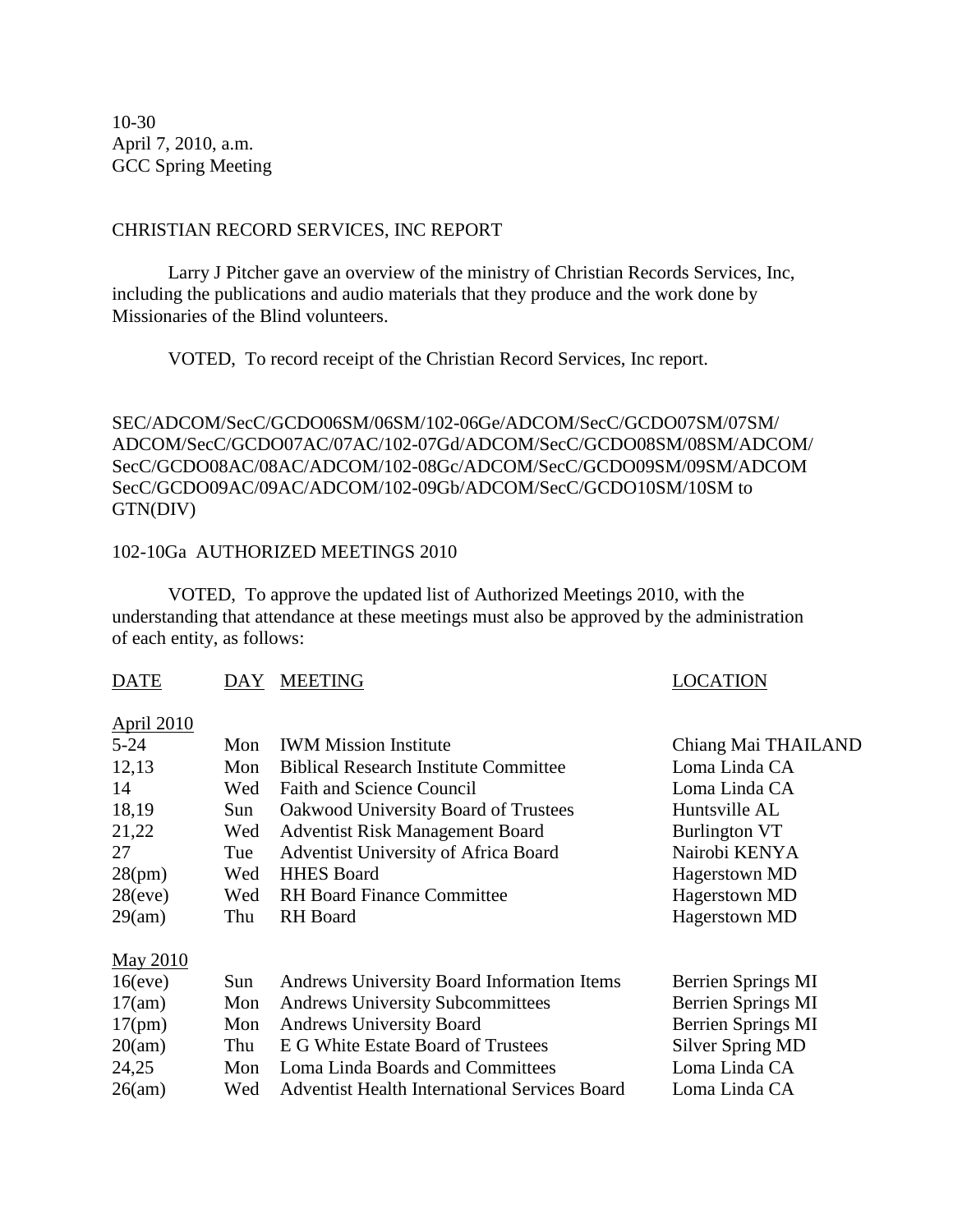10-31 April 7, 2010, a.m. GCC Spring Meeting

# DATE DAY MEETING LOCATION

| June 2010               |     |                                                      |                          |
|-------------------------|-----|------------------------------------------------------|--------------------------|
| $1 - 17$                | Tue | <b>Staff Travel Moratorium</b>                       | <b>Silver Spring MD</b>  |
| 8(pm)                   | Tue | Adventist Review/Adventist World Board               | <b>Silver Spring MD</b>  |
| 10(pm)                  | Thu | <b>RH Board Executive/Finance Committee</b>          | <b>Silver Spring MD</b>  |
| 15-20                   | Tue | <b>IWM Re-entry Seminars-Family/Teen</b>             | Berrien Springs MI       |
| 21                      | Mon | <b>Division Officer Interviews</b>                   | Atlanta GA               |
| 21(am)                  | Mon | Institute for the Prevention of Addictions Board     | Atlanta GA               |
| 21(eve)                 | Mon | <b>Adventist Risk Management Board</b>               | Atlanta GA               |
| 22(am)                  | Tue | Presidents Council                                   | Atlanta GA               |
| 22(am)                  | Tue | <b>Secretaries Council</b>                           | Atlanta GA               |
| 22(am)                  | Tue | <b>Treasurers Council</b>                            | Atlanta GA               |
| 22(pm)                  | Tue | GC & Division Officers                               | Atlanta GA               |
| 23(am)                  | Wed | <b>General Conference Executive Committee</b>        | Atlanta GA               |
| $23(pm)$ , $24(am)$ Wed |     | General Conference Session Spiritual Emphasis        | Atlanta GA               |
| 24(am)                  | Thu | <b>General Conference Session Orientation</b>        | Atlanta GA               |
| $24$ (pm)-Jul 3         | Thu | <b>General Conference Session</b>                    | Atlanta GA               |
| <b>July 2010</b>        |     |                                                      |                          |
| $12 - 31$               | Mon | <b>IWM Mission Institute</b>                         | Berrien Springs MI       |
| <u>August 2010</u>      |     |                                                      |                          |
| 11(eve)                 | Wed | <b>Pacific Press Finance Committee</b>               | Nampa ID                 |
| 12                      | Thu | <b>Pacific Press Board</b>                           | Nampa ID                 |
| 30                      | Mon | Loma Linda Boards and Committees                     | Loma Linda CA            |
| 31                      | Tue | Loma Linda Boards and Committees                     | Loma Linda CA            |
| September 2010          |     |                                                      |                          |
| 1(am)                   | Wed | <b>Adventist Health International Services Board</b> | Loma Linda CA            |
| $12 - 15$               | Sun | <b>Adventist Risk Management Conference</b>          |                          |
| 13-23                   | Mon | <b>Staff Travel Moratorium</b>                       | <b>Silver Spring MD</b>  |
| 13(pm)                  | Mon | Adventist Review/Adventist World Board               | <b>Silver Spring MD</b>  |
| 14                      | Tue | <b>Departmental Orientation</b>                      | <b>Silver Spring MD</b>  |
| 15(am)                  | Wed | E G White Estate Board of Trustees                   | <b>Silver Spring MD</b>  |
| 16                      | Thu | GC Leadership Council                                | <b>Silver Springs MD</b> |
| 20(pm)                  | Mon | <b>Christian Record Services Finance Committee</b>   | Lincoln NE               |
| 21(am)                  | Tue | <b>Christian Record Services Board of Trustees</b>   | Lincoln NE               |
| 22(eve)                 | Wed | <b>RH Board Finance Committee</b>                    | <b>Hagerstown MD</b>     |
| 23(am)                  | Thu | RH Board                                             | Hagerstown MD            |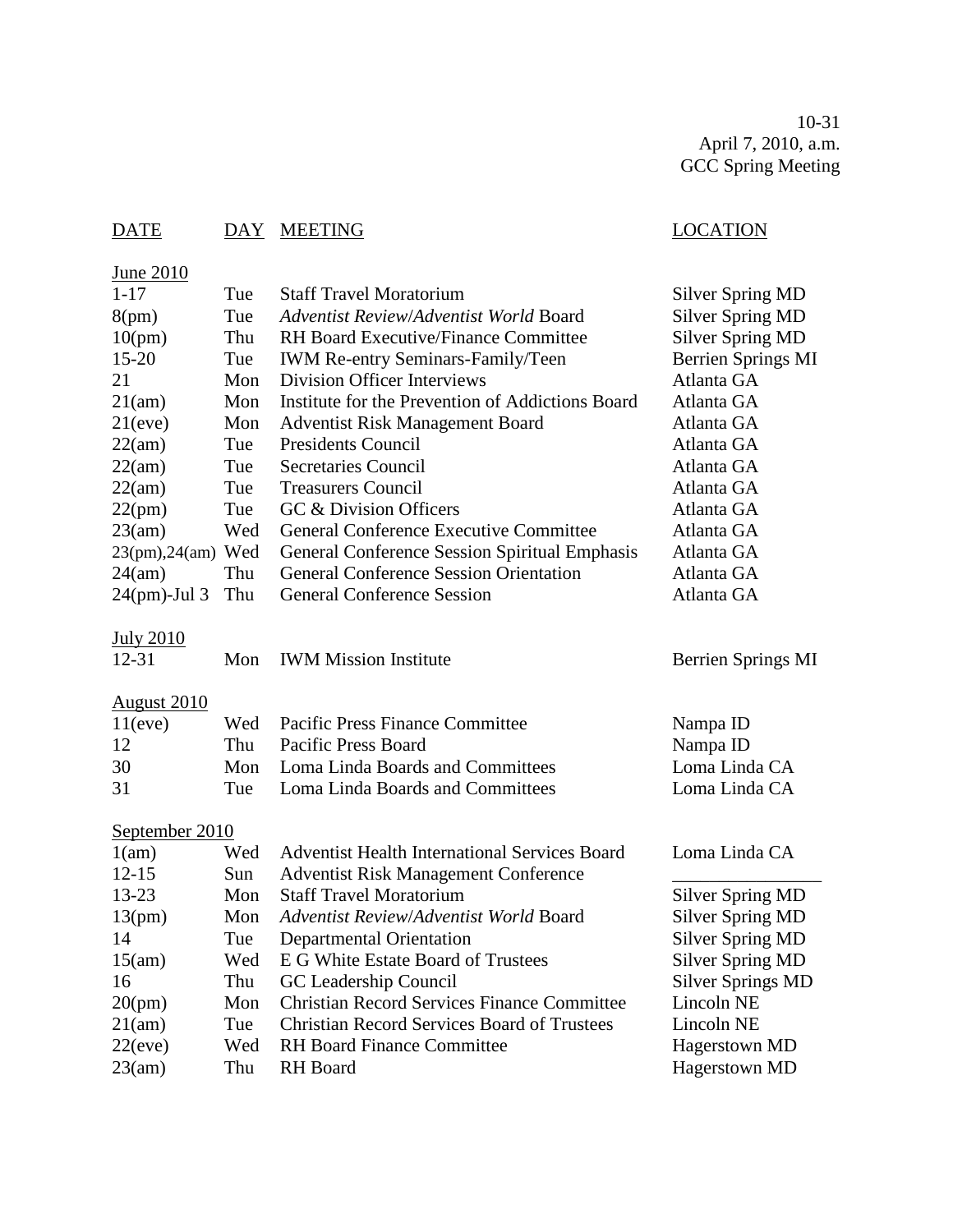## DATE DAY MEETING LOCATION

## October 2010

| 3(pm)           | Sun | <b>IBE Programs Review Committee</b>              | <b>Silver Spring MD</b>   |
|-----------------|-----|---------------------------------------------------|---------------------------|
| 4               | Mon | <b>Division Officer Interviews</b>                | <b>Silver Spring MD</b>   |
| 4(am)           | Mon | International Board of Education and IBMTE        | <b>Silver Spring MD</b>   |
| 4(pm)           | Mon | <b>Adventist Mission Committee</b>                | <b>Silver Spring MD</b>   |
| 4(pm)           | Mon | <b>IRLA Board</b>                                 | <b>Silver Spring MD</b>   |
| 4(eve)          | Mon | Accred Assoc of SDA Sch, Coll, & Univ             | <b>Silver Spring MD</b>   |
| 5               | Tue | <b>Presidents Council</b>                         | <b>Silver Spring MD</b>   |
| 5               | Tue | <b>Secretaries Council</b>                        | <b>Silver Spring MD</b>   |
| 5               | Tue | <b>Treasurers Council</b>                         | <b>Silver Spring MD</b>   |
| 5(eve)          | Tue | <b>Griggs University Board</b>                    | <b>Silver Spring MD</b>   |
| 5(eve)          | Tue | Hope Channel, Inc Board                           | <b>Silver Spring MD</b>   |
| 6               | Wed | <b>Strategic Planning and Budgeting Committee</b> | Silver Spring, MD         |
| 6(am)           | Wed | GC & Division Officers                            | <b>Silver Spring MD</b>   |
| $6$ (eve)       | Wed | Adventist University of Africa Board              | <b>Silver Spring MD</b>   |
| 7               | Thu | Council on Evangelism and Witness                 | <b>Silver Spring MD</b>   |
| $7(eve)$ ,8     | Thu | <b>GCAS</b> Board                                 | <b>Silver Spring MD</b>   |
| 7(eve)          | Thu | Africa HIV/AIDS Office Board                      | <b>Silver Spring MD</b>   |
| 7(eve)          | Thu | AIIAS Management Committee and Board              | <b>Silver Spring MD</b>   |
| 8(am)           | Fri | <b>Division Officer Interviews</b>                | <b>Silver Spring MD</b>   |
| 8(am)           | Fri | <b>ADRA</b> International Board                   | <b>Silver Spring MD</b>   |
| $8(eve)-14(am)$ | Fri | <b>Annual Council</b>                             | <b>Silver Spring MD</b>   |
| 12(eve)         | Tue | <b>Adventist World Radio</b>                      | <b>Silver Spring MD</b>   |
| $14(pm)-16$     | Thu | <b>Departmental Orientation</b>                   | <b>Silver Spring MD</b>   |
| 17,18           | Sun | Oakwood University Board of Trustees              | Huntsville AL             |
| 18,19           | Mon | <b>Biblical Research Institute</b>                | <b>Berrien Springs MI</b> |
| 19(am)          | Tue | Loma Linda Executive Committees                   | Loma Linda CA             |
| 21              | Thu | <b>Supporting Ministries Advisory Committee</b>   | Silver Spring MD          |
| 24(eve)         | Sun | <b>Andrews University Governance Committee</b>    | <b>Berrien Springs MI</b> |
| 25(am)          | Mon | <b>Andrews University Subcommittees</b>           | <b>Berrien Springs MI</b> |
| 25(pm)          | Mon | Andrews University Seminary Executive Com         | <b>Berrien Springs MI</b> |
| 26              | Tue | <b>Andrews University Board</b>                   | <b>Berrien Springs MI</b> |
| 26(eve)         | Tue | <b>IWM Administrative Council</b>                 | <b>Berrien Springs MI</b> |

# November 2010

|  | December 2010 |  |
|--|---------------|--|
|--|---------------|--|

| 1(am) | Wed E G White Estate Board of Trustees | Silver Spring MD |
|-------|----------------------------------------|------------------|
| 2(am) | <b>Adventist Risk Management Board</b> | Silver Spring MD |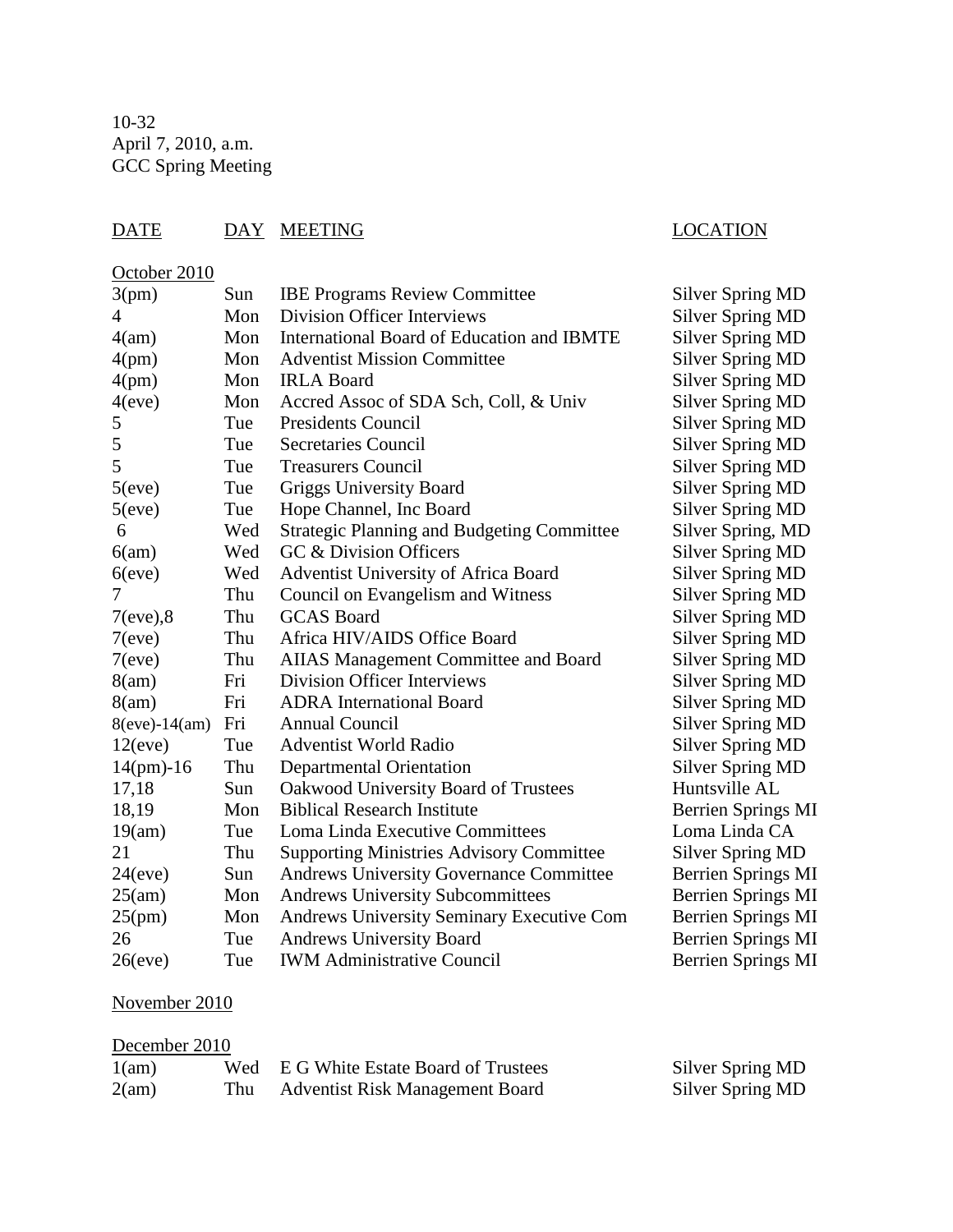10-33 April 7, 2010, a.m. GCC Spring Meeting

## DATE DAY MEETING DATE LOCATION

## December 2010 contd

| $5 - 8$ | Sun   | <b>Oakwood University Evangelism Council</b>         | Huntsville AL    |
|---------|-------|------------------------------------------------------|------------------|
| 9(pm)   | Thu   | <b>RH Board Executive/Finance Committees</b>         | Silver Spring MD |
| 14      | Tue – | Loma Linda Boards and Committees                     | Loma Linda CA    |
| 15      |       | Wed Loma Linda Boards and Committees                 | Loma Linda CA    |
| 16(am)  | Thu   | <b>Adventist Health International Services Board</b> | Loma Linda CA    |

## SEC/ADCOM/SecC/GCDO09SM/09SM/ADCOM/SecC/GCDO09AC/09AC/ADCOM/ 102-09Gc/ADCOM/SecC/GCDO10SM/10SM to GTN(DIV)

## 102-10Gb AUTHORIZED MEETINGS 2011

VOTED, To approve the updated list of Authorized Meetings 2011, with the understanding that attendance at these meetings must also be approved by the administration of each entity, as follows:

| <b>DATE</b>   | DAY | <b>MEETING</b>                                     | LOCATION                  |
|---------------|-----|----------------------------------------------------|---------------------------|
| January 2011  |     |                                                    |                           |
| $10-29$       | Mon | <b>IWM Mission Institute</b>                       | Cooranbong AUSTRALIA      |
| $25-29$       | Tue | GC3/PREXAD                                         |                           |
| 28-30         | Fri | Ellen G White Estate Bd of Trustees Consultation   | St Petersburg FL          |
| February 2011 |     |                                                    |                           |
| $1-3$         | Tue | Global Leadership Summit                           | <b>BRAZIL</b>             |
| 16(pm)        | Wed | <b>Christian Record Services Finance Committee</b> | Lincoln NE                |
| 17(am)        | Thu | <b>Christian Record Services Board of Trustees</b> | Lincoln NE                |
| 21,22         | Mon | Loma Linda Boards and Committees                   | Loma Linda CA             |
| 23(am)        | Wed | <b>Adventist Health International Board</b>        | Loma Linda CA             |
| $27$ (eve)    | Sun | <b>Andrews University Governance Committee</b>     | Berrien Springs MI        |
| 28(am)        | Mon | <b>Andrews University Subcommittees</b>            | Berrien Springs MI        |
| 28(pm)        | Mon | <b>Andrews University Seminary Executive Com</b>   | <b>Berrien Springs MI</b> |
| March 2011    |     |                                                    |                           |
| 1(am)         | Tue | <b>Andrews University Board</b>                    | Berrien Springs MI        |
| 1(pm)         | Tue | Andrews University Membership Meeting              | Berrien Springs MI        |
| $7-11$        | Mon | <b>Staff Travel Moratorium</b>                     | <b>Silver Spring MD</b>   |
| 9,10          | Wed | <b>AIIAS Management Committee and Board</b>        | <b>PHILIPPINES</b>        |
|               |     |                                                    |                           |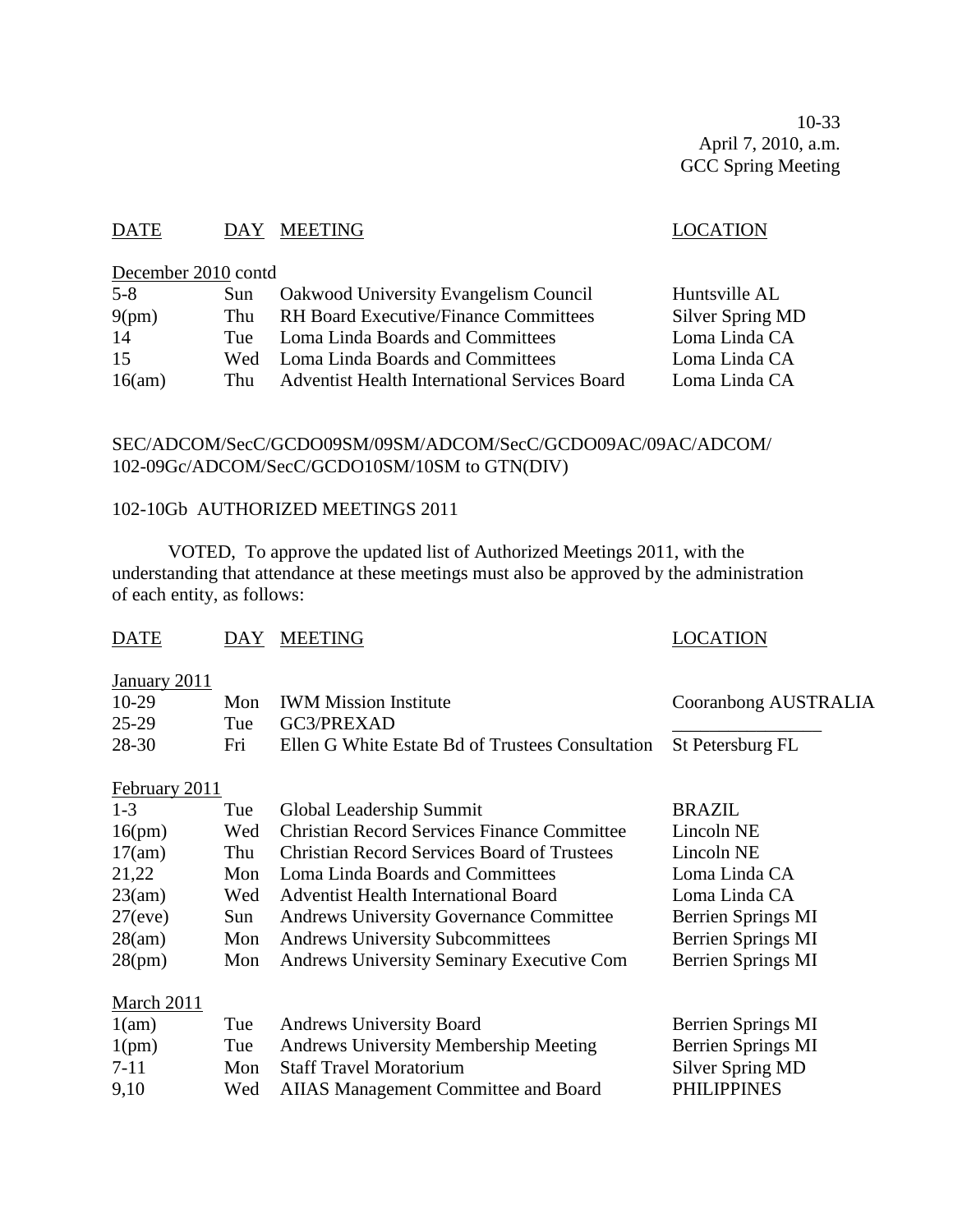10-34 April 7, 2010, a.m. GCC Spring Meeting

## DATE DAY MEETING LOCATION

## March 2011 contd

| 13-Apr 1           | Sun | <b>General Conference Department Advisories</b>      | <b>Silver Spring MD</b> |
|--------------------|-----|------------------------------------------------------|-------------------------|
| 16(pm)             | Wed | Department Directors/GC President Meeting            | <b>Silver Spring MD</b> |
| 17                 | Thu | GC Leadership Council                                | <b>Silver Spring MD</b> |
| 22(am)             | Tue | Loma Linda Executive Committees                      | Loma Linda CA           |
| 23(eve)            | Wed | Pacific Press Finance Committee                      | Nampa ID                |
| 24                 | Thu | Pacific Press Board                                  | Nampa ID                |
| $31,$ Apr $1$ (am) | Thu | <b>Global Mission Issues Committee</b>               | <b>Silver Spring MD</b> |
| 31(eve)            | Thu | Accred Assoc of SDA Sch, Coll, & Univ                | <b>Silver Spring MD</b> |
| <b>April 2011</b>  |     |                                                      |                         |
| 1(pm)              | Fri | <b>Adventist Mission Committee</b>                   | <b>Silver Spring MD</b> |
| 1(pm)              | Fri | <b>Adventist World Radio Board</b>                   | <b>Silver Spring MD</b> |
| 3                  | Sun | <b>Division Officer Interviews</b>                   | <b>Silver Spring MD</b> |
| $\overline{4}$     | Mon | <b>Presidents Council</b>                            | <b>Silver Spring MD</b> |
| $\overline{4}$     | Mon | <b>Secretaries Council</b>                           | <b>Silver Spring MD</b> |
| 4                  | Mon | <b>Treasurers Council</b>                            | <b>Silver Spring MD</b> |
| 4(eve)             | Mon | <b>Griggs University Board</b>                       | <b>Silver Spring MD</b> |
| 5                  | Tue | <b>Strategic Planning and Budgeting Committee</b>    | <b>Silver Spring MD</b> |
| 5(am)              | Tue | GC & Division Officers                               | <b>Silver Spring MD</b> |
| 6(am)              | Wed | <b>ADRA</b> International Board                      | <b>Silver Spring MD</b> |
| 6(am)              | Wed | <b>IBE Programs Review Committee</b>                 | <b>Silver Spring MD</b> |
| 6(pm)              | Wed | <b>International Board of Education</b>              | <b>Silver Spring MD</b> |
| 6(pm)              | Wed | International Board of Min & Theol Ed (IBMTE)        | <b>Silver Spring MD</b> |
| $6$ (eve)          | Wed | Africa HIV/AIDS Office Board                         | <b>Silver Spring MD</b> |
| $6$ (eve)          | Wed | Hope Channel, Inc, Board                             | <b>Silver Spring MD</b> |
| 7                  | Thu | Council on Evangelism & Witness                      | <b>Silver Spring MD</b> |
| 10,11(am)          | Sun | <b>Spring Meeting</b>                                | Huntsville AL           |
| 13(am)             | Wed | <b>LLUASHSC Constituency Meeting</b>                 | Loma Linda CA           |
| 13(pm)             | Wed | LLU Boards LLUASHSC, LLU, LLUMC                      | Loma Linda CA           |
| 18,19              | Mon | <b>Biblical Research Institute Committee</b>         | Loma Linda CA           |
| 26                 | Tue | Adventist University of Africa Board                 | Nairobi KENYA           |
| <b>May 2011</b>    |     |                                                      |                         |
| 23,24              | Mon | Loma Linda Boards and Committees                     | Loma Linda CA           |
| 25(am)             | Wed | <b>Adventist Health International Services Board</b> | Loma Linda CA           |

29(am) Sun Oakwood University Constituency Session Huntsville AL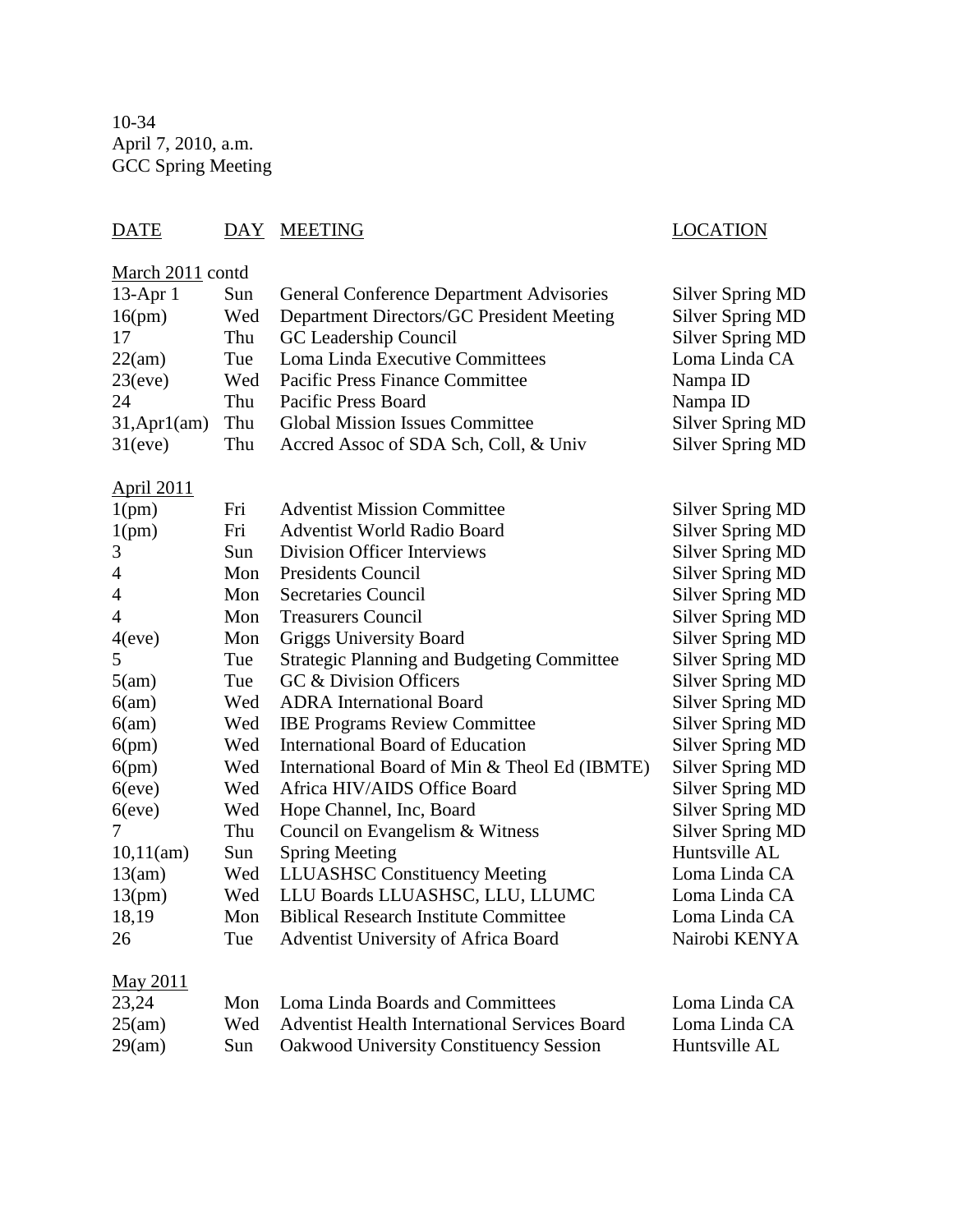10-35 April 7, 2010, a.m. GCC Spring Meeting

## DATE DAY MEETING SERVES AND LOCATION

## June 2011

| 6(am) | Mon Andrews University Subcommittees | Berrien Springs MI |
|-------|--------------------------------------|--------------------|
| 6(am) | Mon Andrews University Board         | Berrien Springs MI |
| 13-17 | Mon Staff Travel Moratorium          | Silver Spring MD   |
| 15,16 | Wed PREXAD                           | Silver Spring MD   |
|       |                                      |                    |

## July 2011

## August 2011

|     |                     | Nampa ID                                                                                                                     |
|-----|---------------------|------------------------------------------------------------------------------------------------------------------------------|
| Thu | Pacific Press Board | Nampa ID                                                                                                                     |
|     |                     | Loma Linda CA                                                                                                                |
| Wed |                     | Loma Linda CA                                                                                                                |
|     |                     | Wed Pacific Press Finance Committee<br>Mon Loma Linda Boards and Committees<br>Adventist Health International Services Board |

## September 2011

| $12 - 22$  | Mon | <b>Staff Travel Moratorium</b>                | Silver Spring MD        |
|------------|-----|-----------------------------------------------|-------------------------|
| 14(pm)     | Wed | Department Directors/GC President Meeting     | Silver Spring MD        |
| 15         | Thu | GC Leadership Council                         | <b>Silver Spring MD</b> |
| 28(am)     |     | Wed IBE Programs Review Committee             | Silver Spring MD        |
| $28$ (eve) | Wed | Africa HIV/AIDS Office Board                  | Silver Spring MD        |
| $28$ (eve) | Wed | <b>Griggs University Board</b>                | Silver Spring MD        |
| 29(am)     | Thu | <b>International Board of Education</b>       | Silver Spring MD        |
| 29(am)     | Thu | International Board of Min & Theol Ed (IBMTE) | <b>Silver Spring MD</b> |
| 30         | Fri | <b>Church Manual Committee</b>                | <b>Silver Spring MD</b> |
| 30(am)     | Fri | Accred Assoc of SDA Sch, Coll, & Univ         | Silver Spring MD        |

# October 2011

| 2              | Sun | Division Officer Interviews                       | <b>Silver Spring MD</b> |
|----------------|-----|---------------------------------------------------|-------------------------|
| 3              | Mon | Presidents Council                                | <b>Silver Spring MD</b> |
| 3              | Mon | <b>Secretaries Council</b>                        | <b>Silver Spring MD</b> |
| 3              | Mon | <b>Treasurers Council</b>                         | <b>Silver Spring MD</b> |
| $\overline{4}$ | Tue | <b>Strategic Planning and Budgeting Committee</b> | <b>Silver Spring MD</b> |
| 4(am)          | Tue | GC & Division Officers                            | <b>Silver Spring MD</b> |
| 5(am)          | Wed | <b>ADRA</b> International Board                   | <b>Silver Spring MD</b> |
| 5(pm)          | Wed | <b>Adventist Mission Committee</b>                | <b>Silver Spring MD</b> |
| 5(pm)          | Wed | <b>Adventist World Radio Board</b>                | <b>Silver Spring MD</b> |
| 5(eve)         | Wed | Hope Channel, Inc Board                           | <b>Silver Spring MD</b> |
| 6              | Thu | Council on Evangelism and Witness                 | <b>Silver Spring MD</b> |
| $6$ (eve)      | Thu | <b>AIIAS Management Committee and Board</b>       | <b>Silver Spring MD</b> |
|                |     |                                                   |                         |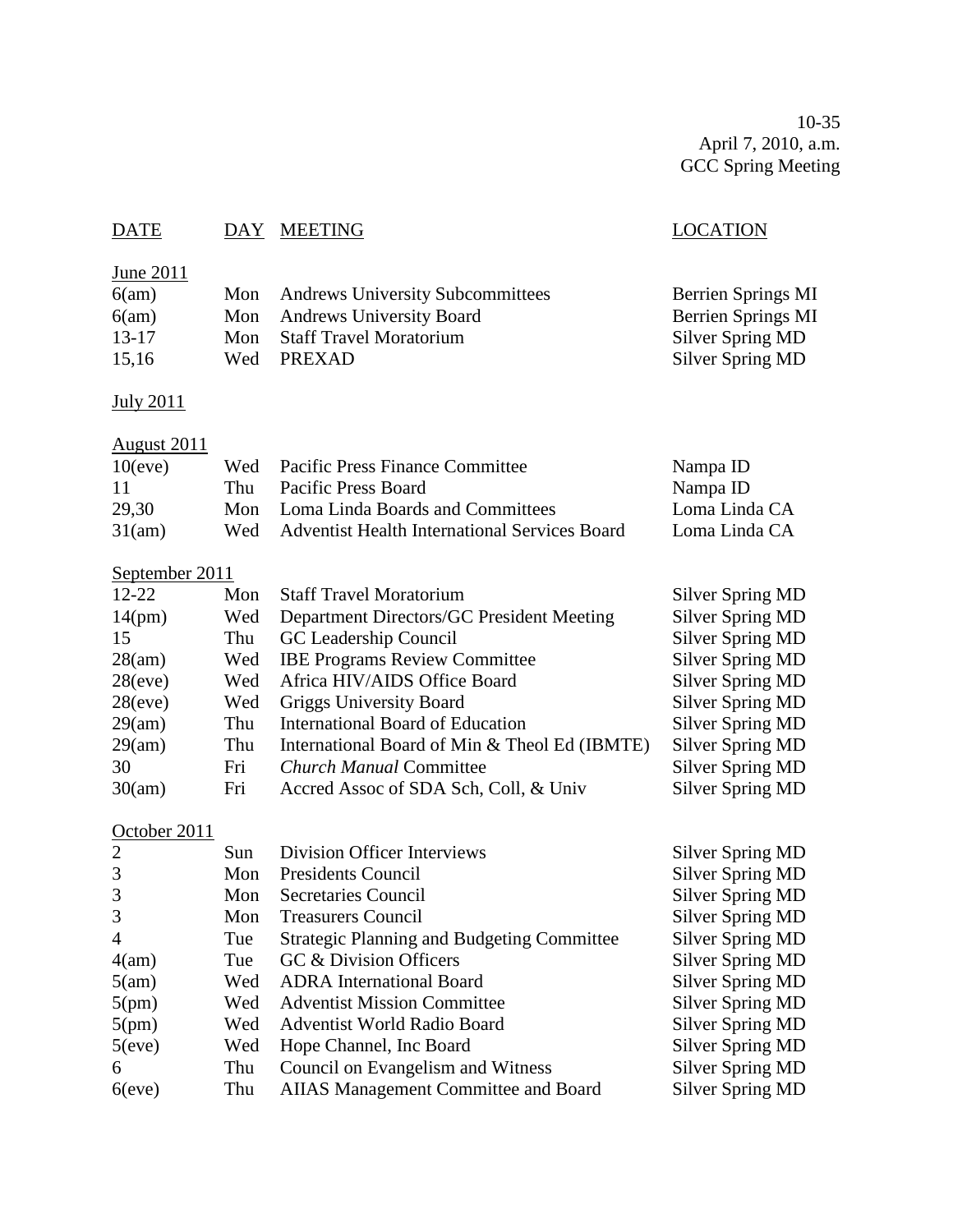10-36 April 7, 2010, a.m. GCC Spring Meeting

## DATE DAY MEETING DATE LOCATION

## October 2011 contd

| Thu  | General Conference Auditing Service Board      | <b>Silver Spring MD</b>   |
|------|------------------------------------------------|---------------------------|
| Fri  | General Conference Auditing Service Board      | <b>Silver Spring MD</b>   |
| Fri  | <b>Division Officer Interviews</b>             | <b>Silver Spring MD</b>   |
| Fri  | Annual Council                                 | <b>Silver Spring MD</b>   |
| Tue  | Adventist University of Africa Board           | <b>Silver Spring MD</b>   |
| Mon  | <b>Biblical Research Institute Committee</b>   | <b>Berrien Springs MI</b> |
| Tue  | Loma Linda Executive Committees                | Loma Linda CA             |
| Sun. | <b>Andrews University Governance Committee</b> | Berrien Springs MI        |
| Mon  | <b>Andrews University Subcommittees</b>        | <b>Berrien Springs MI</b> |
| Mon  | Andrews University Seminary Executive Com      | <b>Berrien Springs MI</b> |
| Tue  | <b>Andrews University Board</b>                | <b>Berrien Springs MI</b> |
|      |                                                |                           |

## November 2011

### December 2011

| 13,14  | Tue | Loma Linda Boards and Committees                     | Loma Linda CA |
|--------|-----|------------------------------------------------------|---------------|
| 15(am) | Thu | <b>Adventist Health International Services Board</b> | Loma Linda CA |

## SEC/ADCOM/SecC/GCDO09AC/09AC/ADCOM/102-09Gd/ADCOM/SecC/GCDO10SM/ 10SM to GTN(DIV)

#### 102-10Gc AUTHORIZED MEETINGS 2012

VOTED, To approve the updated list of Authorized Meetings 2012, with the understanding that attendance at these meetings must also be approved by the administration of each entity, as follows:

| <b>DATE</b>           | <b>DAY</b> | <b>MEETING</b>                              | <b>LOCATION</b>   |
|-----------------------|------------|---------------------------------------------|-------------------|
| January 2012<br>24-28 | Tue        | GC3/PREXAD                                  |                   |
| February 2012         |            |                                             |                   |
| $17 - 20$             | Fri        | Loma Linda Board Retreat                    | <b>CALIFORNIA</b> |
| 20,21                 | Mon        | Loma Linda Boards and Committees            | Loma Linda CA     |
| 22(am)                | Wed        | <b>Adventist Health International Board</b> | Loma Linda CA     |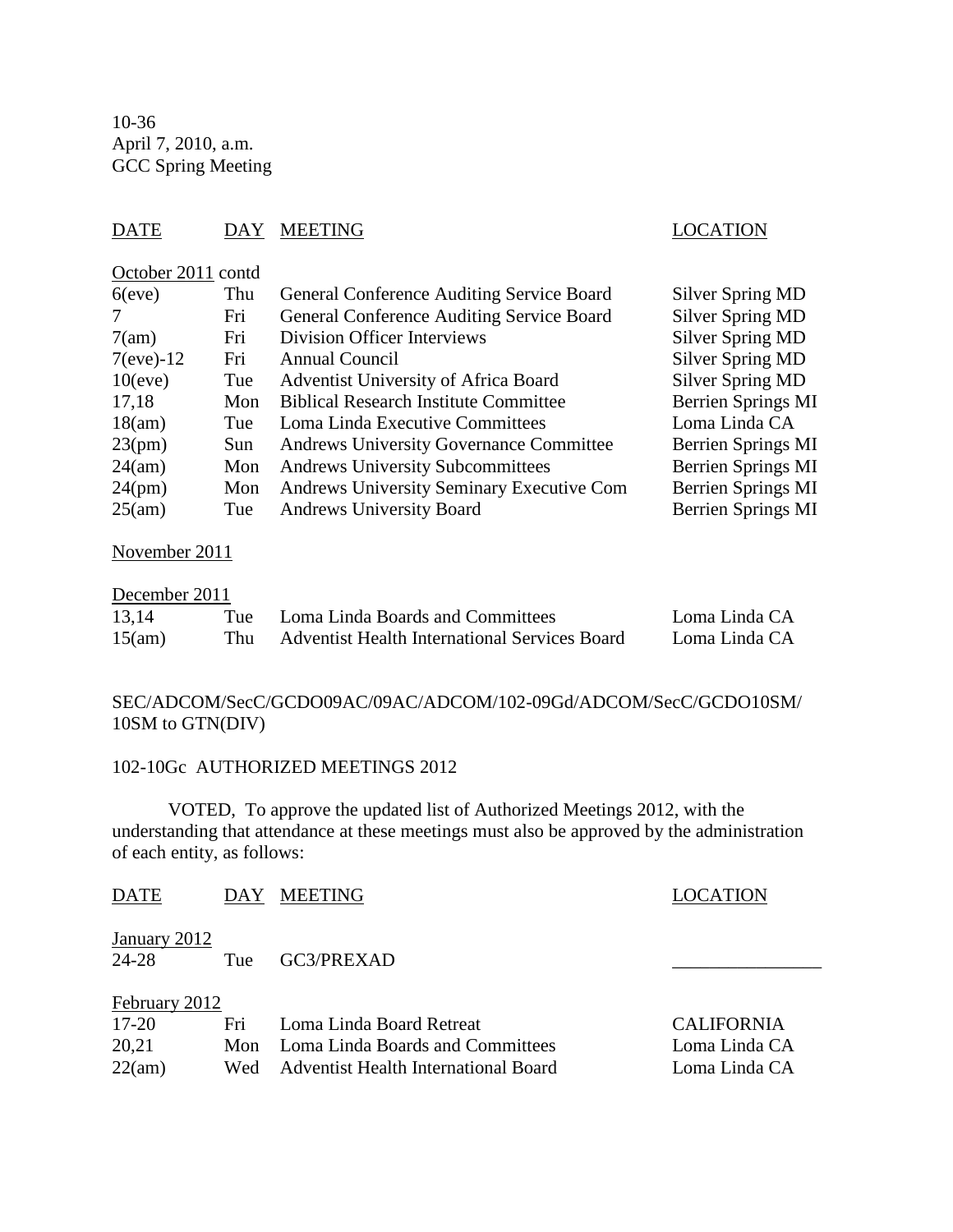10-37 April 7, 2010, a.m. GCC Spring Meeting

# DATE DAY MEETING LOCATION

| March 2012<br>4(pm)<br>5(am)<br>5(pm)<br>6(am)<br>20(am)<br>21(eve)<br>22<br>$26 - 30$ | Sun<br>Mon<br>Mon<br>Tue<br>Tue<br>Wed<br>Thu<br>Mon | <b>Andrews University Governance Committee</b><br><b>Andrews University Subcommittees</b><br>Andrews University Seminary Executive Com<br><b>Andrews University Board</b><br>Loma Linda Executive Committees<br>Pacific Press Finance Committee<br>Pacific Press Board<br><b>Staff Travel Moratorium</b> | Berrien Springs MI<br>Berrien Springs MI<br><b>Berrien Springs MI</b><br><b>Berrien Springs MI</b><br>Loma Linda CA<br>Nampa ID<br>Nampa ID<br><b>Silver Spring MD</b> |
|----------------------------------------------------------------------------------------|------------------------------------------------------|----------------------------------------------------------------------------------------------------------------------------------------------------------------------------------------------------------------------------------------------------------------------------------------------------------|------------------------------------------------------------------------------------------------------------------------------------------------------------------------|
| <b>April 2012</b><br>17,18(am)<br>23,24<br>24                                          | Tue<br>Mon<br>Tue                                    | <b>Spring Meeting</b><br><b>Biblical Research Institute Committee</b><br><b>Adventist University of Africa Board</b>                                                                                                                                                                                     | <b>Silver Spring MD</b><br>Loma Linda CA<br>Nairobi KENYA                                                                                                              |
| <u>May 2012</u><br>22,23<br>24(am)                                                     | Tue<br>Thu                                           | Loma Linda Boards and Committees<br><b>Adventist Health International Services Board</b>                                                                                                                                                                                                                 | Loma Linda CA<br>Loma Linda CA                                                                                                                                         |
| June 2012<br>4(am)<br>4(am)<br>18-22                                                   | Mon<br>Mon<br>Mon                                    | <b>Andrews University Board</b><br><b>Andrews University Subcommittees</b><br><b>Staff Travel Moratorium</b>                                                                                                                                                                                             | Berrien Springs MI<br><b>Berrien Springs MI</b><br><b>Silver Spring MD</b>                                                                                             |
| <b>July 2012</b>                                                                       |                                                      |                                                                                                                                                                                                                                                                                                          |                                                                                                                                                                        |
| <u>August 2012</u><br>15(eve)<br>16<br>27,28<br>29(am)                                 | Wed<br>Thu<br>Mon<br>Wed                             | <b>Pacific Press Finance Committee</b><br>Pacific Press Board<br>Loma Linda Boards and Committees<br>Adventist Health International Services Board                                                                                                                                                       | Nampa ID<br>Nampa ID<br>Loma Linda CA<br>Loma Linda CA                                                                                                                 |
| September 2012<br>17-27                                                                | Mon                                                  | <b>Staff Travel Moratorium</b>                                                                                                                                                                                                                                                                           | <b>Silver Spring MD</b>                                                                                                                                                |
| October 2012<br>10(pm)<br>$12 - 17$<br>22,23                                           | Wed<br>Fri<br>Mon                                    | Adventist University of Africa Board<br><b>Annual Council</b><br><b>Biblical Research Institute Committee</b>                                                                                                                                                                                            | <b>Silver Spring MD</b><br><b>Silver Spring MD</b><br><b>Berrien Springs MI</b>                                                                                        |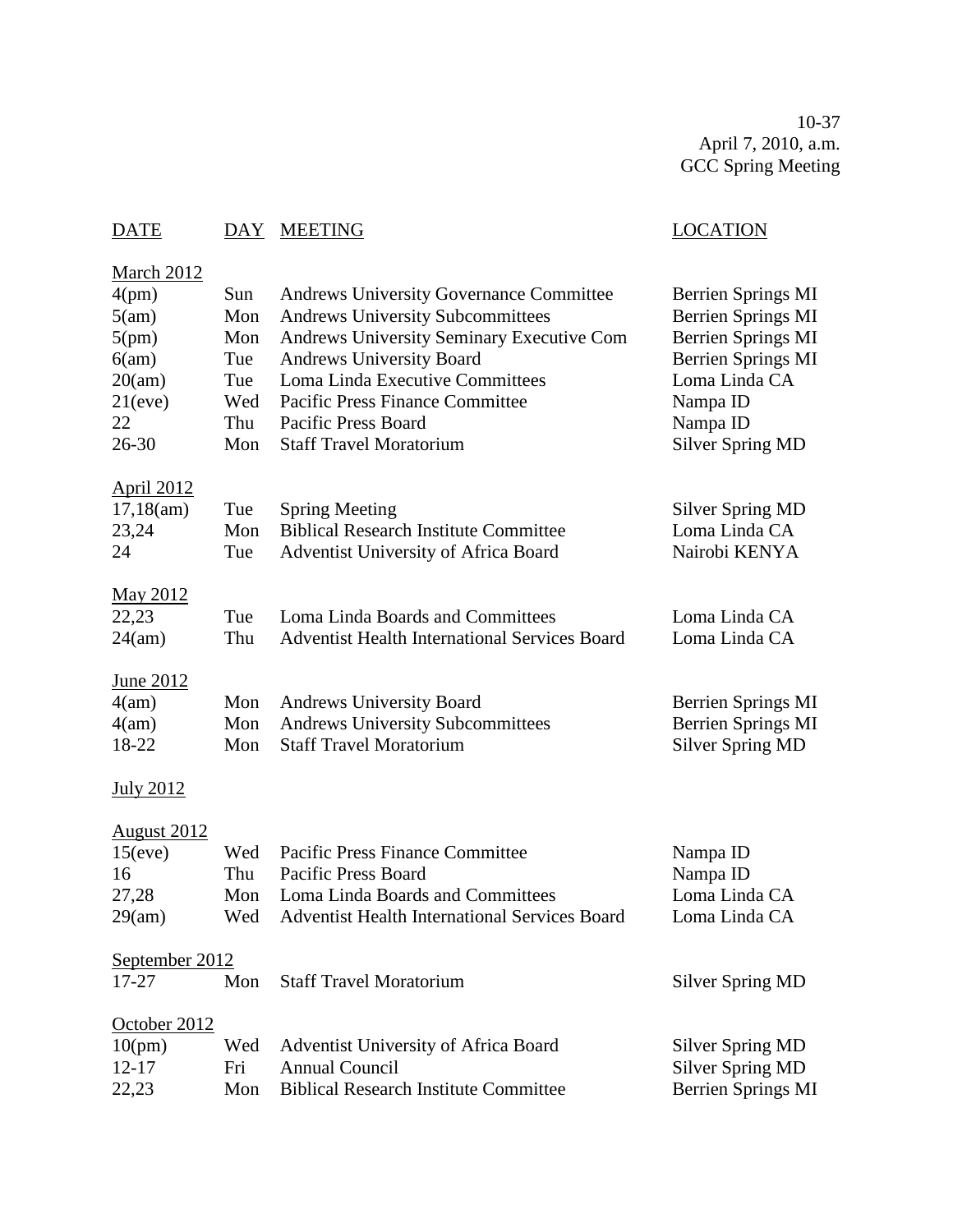10-38 April 7, 2010, a.m. GCC Spring Meeting

## DATE DAY MEETING DATE LOCATION

## October 2012 contd

| 23(am) | Tue  | Loma Linda Executive Committees                  | Loma Linda CA             |
|--------|------|--------------------------------------------------|---------------------------|
| 28(pm) | Sun. | <b>Andrews University Governance Committee</b>   | <b>Berrien Springs MI</b> |
| 29(am) |      | Mon Andrews University Subcommittees             | Berrien Springs MI        |
| 29(pm) | Mon  | <b>Andrews University Seminary Executive Com</b> | Berrien Springs MI        |
| 30(am) |      | Mon Andrews University Board                     | Berrien Springs MI        |

## November 2012

| December 2012 |  |                                                   |               |  |
|---------------|--|---------------------------------------------------|---------------|--|
| 11.12         |  | Tue Loma Linda Boards and Committees              | Loma Linda CA |  |
| 13(am)        |  | Thu Adventist Health International Services Board | Loma Linda CA |  |

## SEC/ADCOM/SecC/GCDO09AC/09AC/102-09Ge/ADCOM/SecC/GCDO10SM/10SM to GTN(DIV)

### 102-10Gd AUTHORIZED MEETINGS 2013

VOTED, To approve the updated list of Authorized Meetings 2013, with the understanding that attendance at these meetings must also be approved by the administration of each entity, as follows:

| DAY           | <b>MEETING</b>                                   | LOCATION           |
|---------------|--------------------------------------------------|--------------------|
| Tue           | GC3/PREXAD                                       |                    |
| February 2013 |                                                  |                    |
| Sun           | Loma Linda Board Education                       | Loma Linda CA      |
| Mon           | Loma Linda Boards and Committees                 | Loma Linda CA      |
| Wed           | <b>Adventist Health International Board</b>      | Loma Linda CA      |
|               |                                                  |                    |
| Sun           | <b>Andrews University Governance Committee</b>   | Berrien Springs MI |
| Mon           | <b>Andrews University Subcommittees</b>          | Berrien Springs MI |
| Mon           | <b>Andrews University Seminary Executive Com</b> | Berrien Springs MI |
| Tue           | <b>Andrews University Board</b>                  | Berrien Springs MI |
| Tue           | Loma Linda Executive Committees                  | Loma Linda CA      |
|               |                                                  |                    |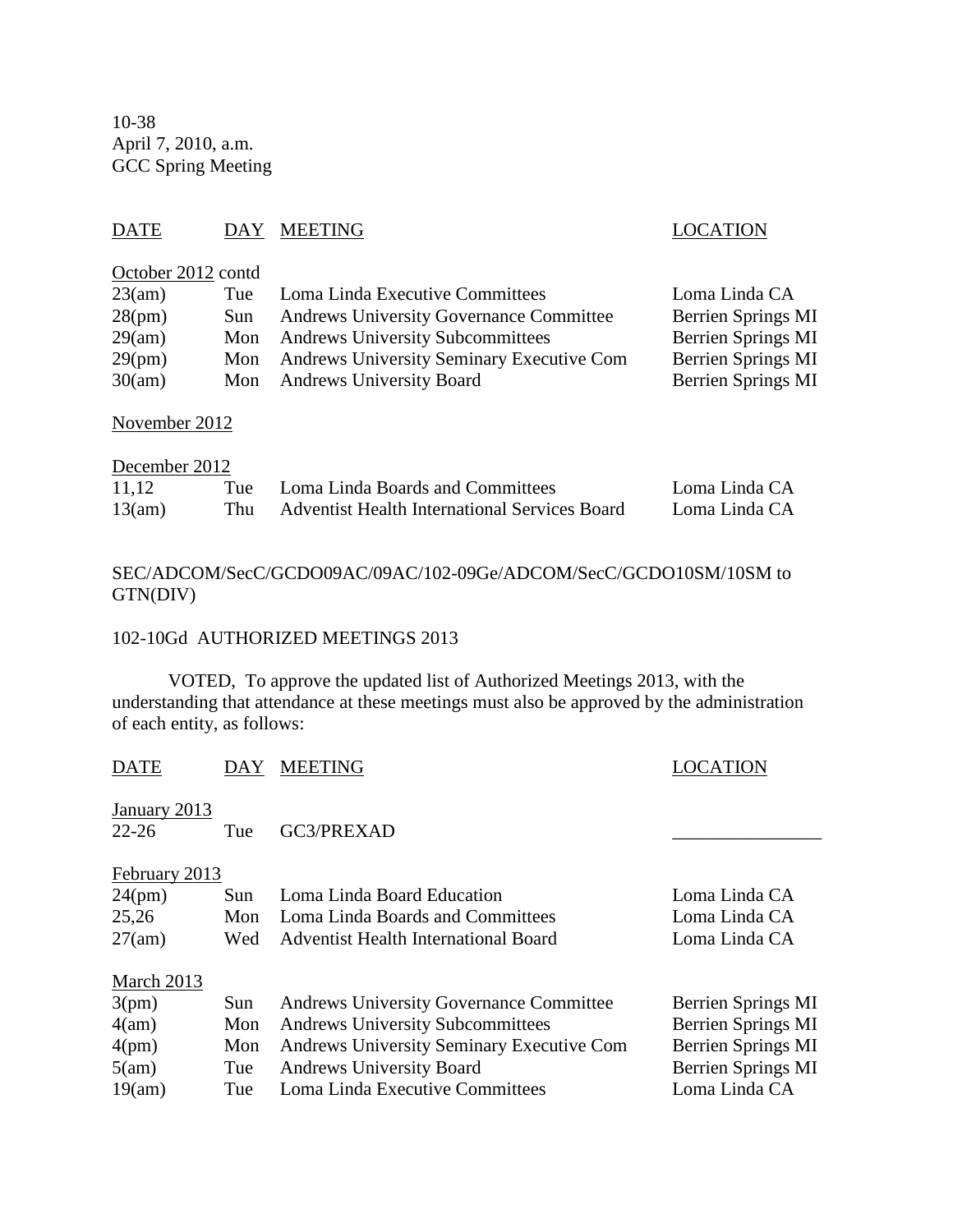10-39 April 7, 2010, a.m. GCC Spring Meeting

| <b>DATE</b>                                                                  | DAY                                           | <b>MEETING</b>                                                                                                                                                                                                                                                                        | <b>LOCATION</b>                                                                                                                                               |
|------------------------------------------------------------------------------|-----------------------------------------------|---------------------------------------------------------------------------------------------------------------------------------------------------------------------------------------------------------------------------------------------------------------------------------------|---------------------------------------------------------------------------------------------------------------------------------------------------------------|
| March 2013 contd<br>20(eve)<br>21<br>25-29                                   | Wed<br>Thu<br>Mon                             | <b>Pacific Press Finance Committee</b><br><b>Pacific Press Board</b><br><b>Staff Travel Moratorium</b>                                                                                                                                                                                | Nampa ID<br>Nampa ID<br><b>Silver Spring MD</b>                                                                                                               |
| <b>April 2013</b><br>16,17(am)<br>22,23                                      | Tue<br>Mon                                    | <b>Spring Meeting</b><br><b>Biblical Research Institute Committee</b>                                                                                                                                                                                                                 | <b>Silver Spring MD</b><br>Loma Linda CA                                                                                                                      |
| <u>May 2013</u><br>21,22<br>23(am)                                           | Tue<br>Thu                                    | Loma Linda Boards and Committees<br><b>Adventist Health International Services Board</b>                                                                                                                                                                                              | Loma Linda CA<br>Loma Linda CA                                                                                                                                |
| <u>June 2013</u><br>3(am)<br>3(am)<br>$17 - 21$                              | Mon<br>Mon<br>Mon                             | <b>Andrews University Board</b><br><b>Andrews University Subcommittees</b><br><b>Staff Travel Moratorium</b>                                                                                                                                                                          | Berrien Springs MI<br>Berrien Springs MI<br><b>Silver Spring MD</b>                                                                                           |
| <b>July 2013</b>                                                             |                                               |                                                                                                                                                                                                                                                                                       |                                                                                                                                                               |
| <u>August 2013</u><br>14(eve)<br>15<br>26,27<br>28(am)                       | Wed<br>Thu<br>Mon<br>Wed                      | <b>Pacific Press Finance Committee</b><br><b>Pacific Press Board</b><br>Loma Linda Boards and Committees<br><b>Adventist Health International Services Board</b>                                                                                                                      | Nampa ID<br>Nampa ID<br>Loma Linda CA<br>Loma Linda CA                                                                                                        |
| September 2013<br>16-26                                                      | Mon                                           | <b>Staff Travel Moratorium</b>                                                                                                                                                                                                                                                        | <b>Silver Spring MD</b>                                                                                                                                       |
| October 2013<br>11-16<br>21,22<br>22(am)<br>27(pm)<br>28<br>28(pm)<br>29(am) | Fri<br>Mon<br>Tue<br>Sun<br>Mon<br>Mon<br>Tue | <b>Annual Council</b><br><b>Biblical Research Institute Committee</b><br>Loma Linda Executive Committees<br><b>Andrews University Governance Committee</b><br>Andrews University Subcommittees<br><b>Andrews University Seminary Executive Com</b><br><b>Andrews University Board</b> | <b>Silver Spring MD</b><br>Berrien Springs MI<br>Loma Linda CA<br><b>Berrien Springs MI</b><br>Berrien Springs MI<br>Berrien Springs MI<br>Berrien Springs MI |

November 2013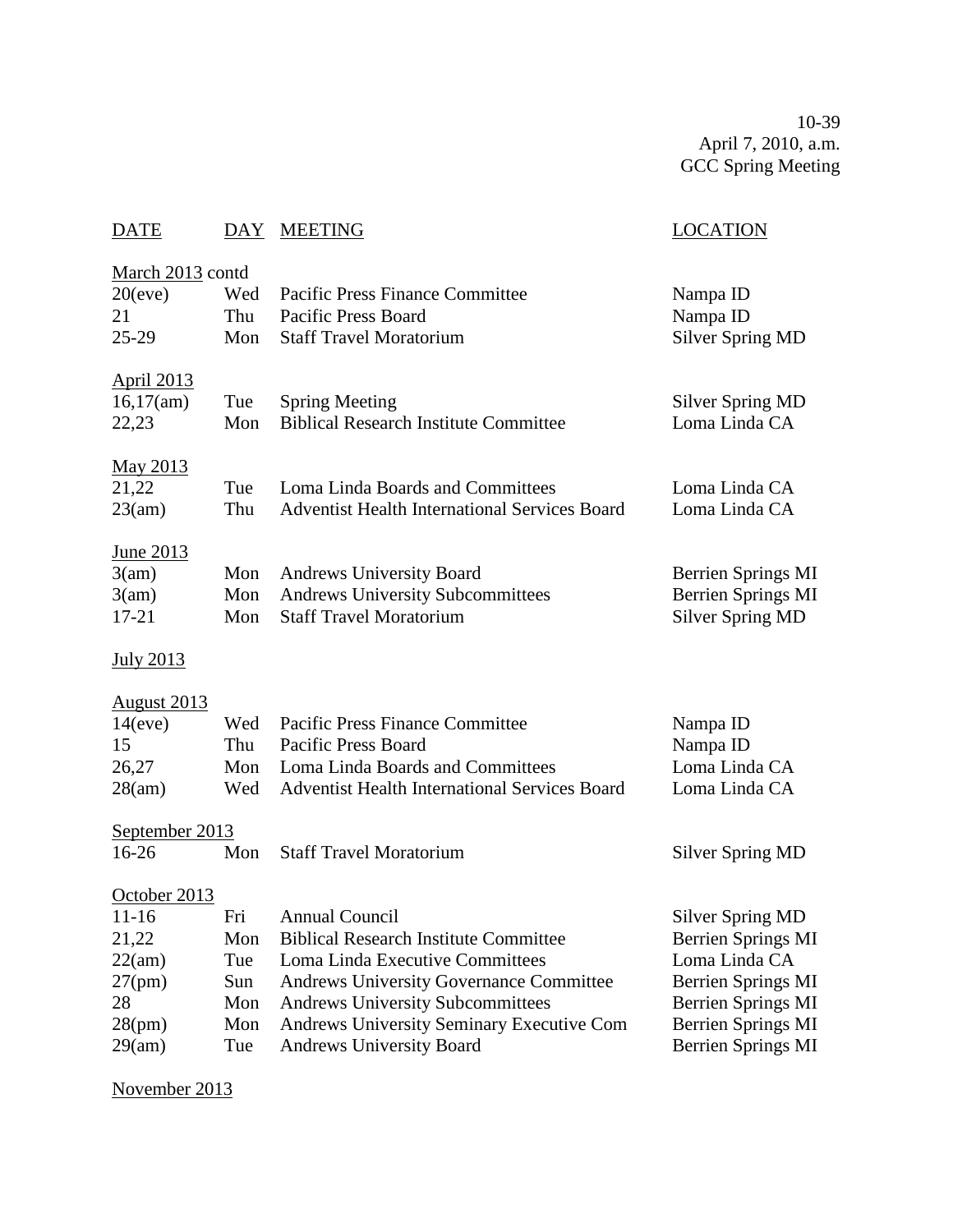10-40 April 7, 2010, a.m. GCC Spring Meeting

## DATE DAY MEETING LOCATION

### December 2013

| 10,11  | Tue | Loma Linda Boards and Committees                     | Loma Linda CA |
|--------|-----|------------------------------------------------------|---------------|
| 12(am) | Thu | <b>Adventist Health International Services Board</b> | Loma Linda CA |

## SEC/ADCOM/SecC/GCDO10SM/10SM to GTN(DIV)

### 102-10Ge AUTHORIZED MEETINGS 2014

VOTED, To approve the updated list of Authorized Meetings 2014, with the understanding that attendance at these meetings must also be approved by the administration of each entity, as follows:

| DATE                | DAY | <b>MEETING</b>                                       | <b>LOCATION</b>         |
|---------------------|-----|------------------------------------------------------|-------------------------|
| <b>January 2014</b> |     |                                                      |                         |
| February 2014       |     |                                                      |                         |
| 21-24               | Fri | Loma Linda Board Retreat                             | <b>CALIFORNIA</b>       |
| 24,25               | Mon | Loma Linda Boards and Committees                     | Loma Linda CA           |
| 26(am)              | Wed | <b>Adventist Health International Board</b>          | Loma Linda CA           |
| <b>March 2014</b>   |     |                                                      |                         |
| 18(am)              | Tue | Loma Linda Executive Committees                      | Loma Linda CA           |
| 19(eve)             | Wed | <b>Pacific Press Financial Committee</b>             | Nampa ID                |
| 20                  | Thu | <b>Pacific Press Board</b>                           | Nampa ID                |
| 24-28               | Mon | <b>Staff Travel Moratorium</b>                       | <b>Silver Spring MD</b> |
| <b>April 2014</b>   |     |                                                      |                         |
| 15,16(am)           | Tue | <b>Spring Meeting</b>                                | Silver Spring MD        |
| 21,22               | Mon | <b>Biblical Research Institute Committee</b>         | Loma Linda CA           |
| <u>May 2014</u>     |     |                                                      |                         |
| 20,21               | Tue | Loma Linda Boards and Committees                     | Loma Linda CA           |
| 22(am)              | Thu | <b>Adventist Health International Services Board</b> | Loma Linda CA           |
|                     |     |                                                      |                         |
| June 2014           |     |                                                      |                         |
| $16 - 20$           | Mon | <b>Staff Travel Moratorium</b>                       | Silver Spring MD        |
|                     |     |                                                      |                         |
|                     |     |                                                      |                         |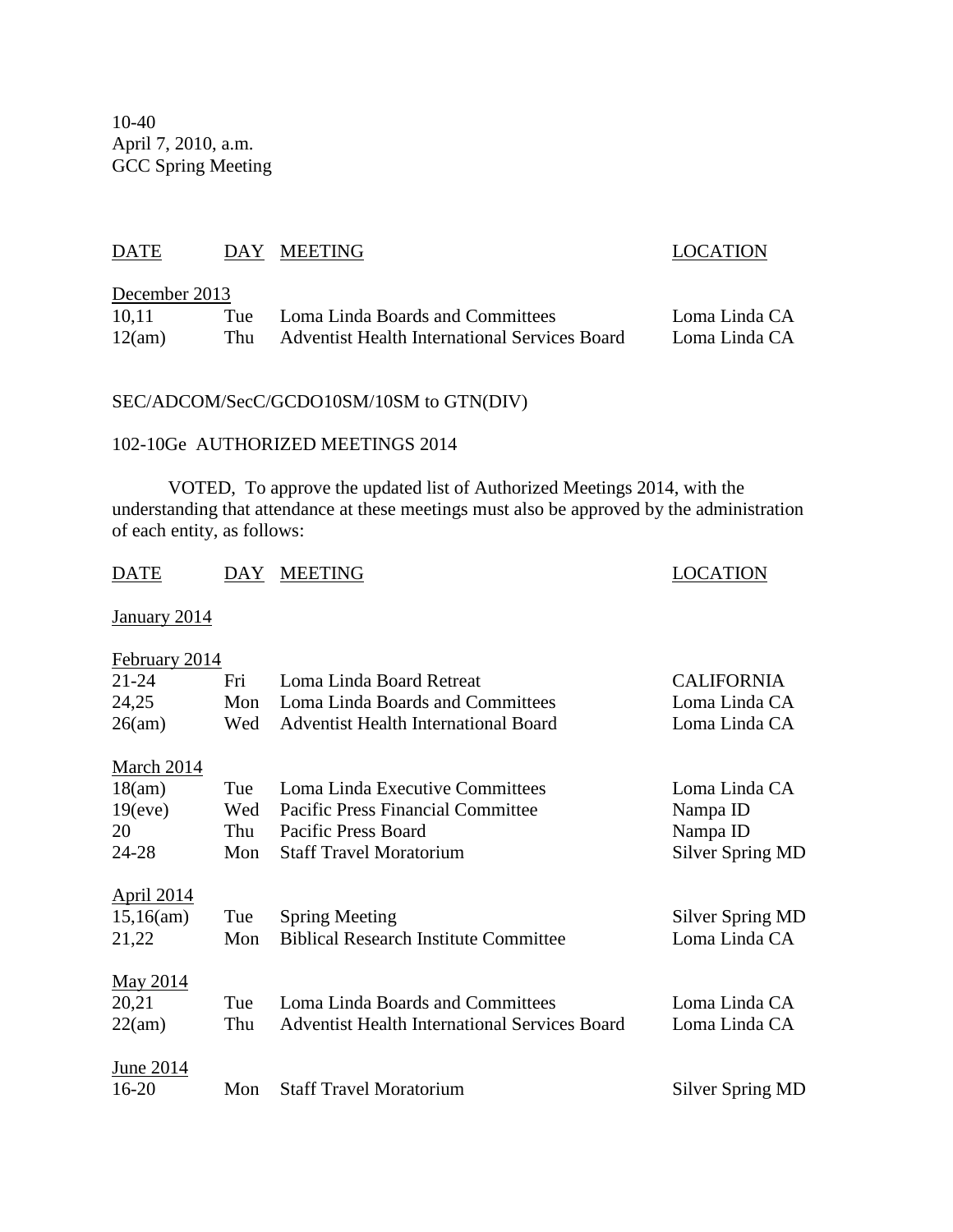10-41 April 7, 2010, a.m. GCC Spring Meeting

## DATE DAY MEETING DATE LOCATION

July 2014

## August 2014

| 13(eve)        | Wed | <b>Pacific Press Financial Committee</b>             | Nampa ID           |
|----------------|-----|------------------------------------------------------|--------------------|
| 14             | Thu | <b>Pacific Press Board</b>                           | Nampa ID           |
| 25,26          | Mon | Loma Linda Boards and Committees                     | Loma Linda CA      |
| 27(am)         | Wed | <b>Adventist Health International Services Board</b> | Loma Linda CA      |
| September 2014 |     |                                                      |                    |
| $15 - 25$      | Mon | <b>Staff Travel Moratorium</b>                       | Silver Spring MD   |
| October 2014   |     |                                                      |                    |
| $10-15$        | Fri | <b>Annual Council</b>                                | Silver Spring MD   |
| 20,21          | Mon | <b>Biblical Research Institute Committee</b>         | Berrien Springs MI |
| 21(am)         | Tue | Loma Linda Executive Committees                      | Loma Linda CA      |
|                |     |                                                      |                    |

#### November 2014

| December 2014 |     |                                                      |               |  |
|---------------|-----|------------------------------------------------------|---------------|--|
| 9.10          |     | Tue Loma Linda Boards and Committees                 | Loma Linda CA |  |
| 11(am)        | Thu | <b>Adventist Health International Services Board</b> | Loma Linda CA |  |

## SEC/ADCOM/SecC/GCDO10SM/10SM to GTN(DIV)

#### 102-10Gf AUTHORIZED MEETINGS 2015

VOTED, To approve the updated list of Authorized Meetings 2015, with the understanding that attendance at these meetings must also be approved by the administration of each entity, as follows:

#### DATE DAY MEETING LOCATION

#### January 2015

| February 2015 |  |                                          |               |  |
|---------------|--|------------------------------------------|---------------|--|
| 22(pm)        |  | Sun Loma Linda Board Education           | Loma Linda CA |  |
| 23,24         |  | Mon Loma Linda Boards and Committees     | Loma Linda CA |  |
| 25(am)        |  | Wed Adventist Health International Board | Loma Linda CA |  |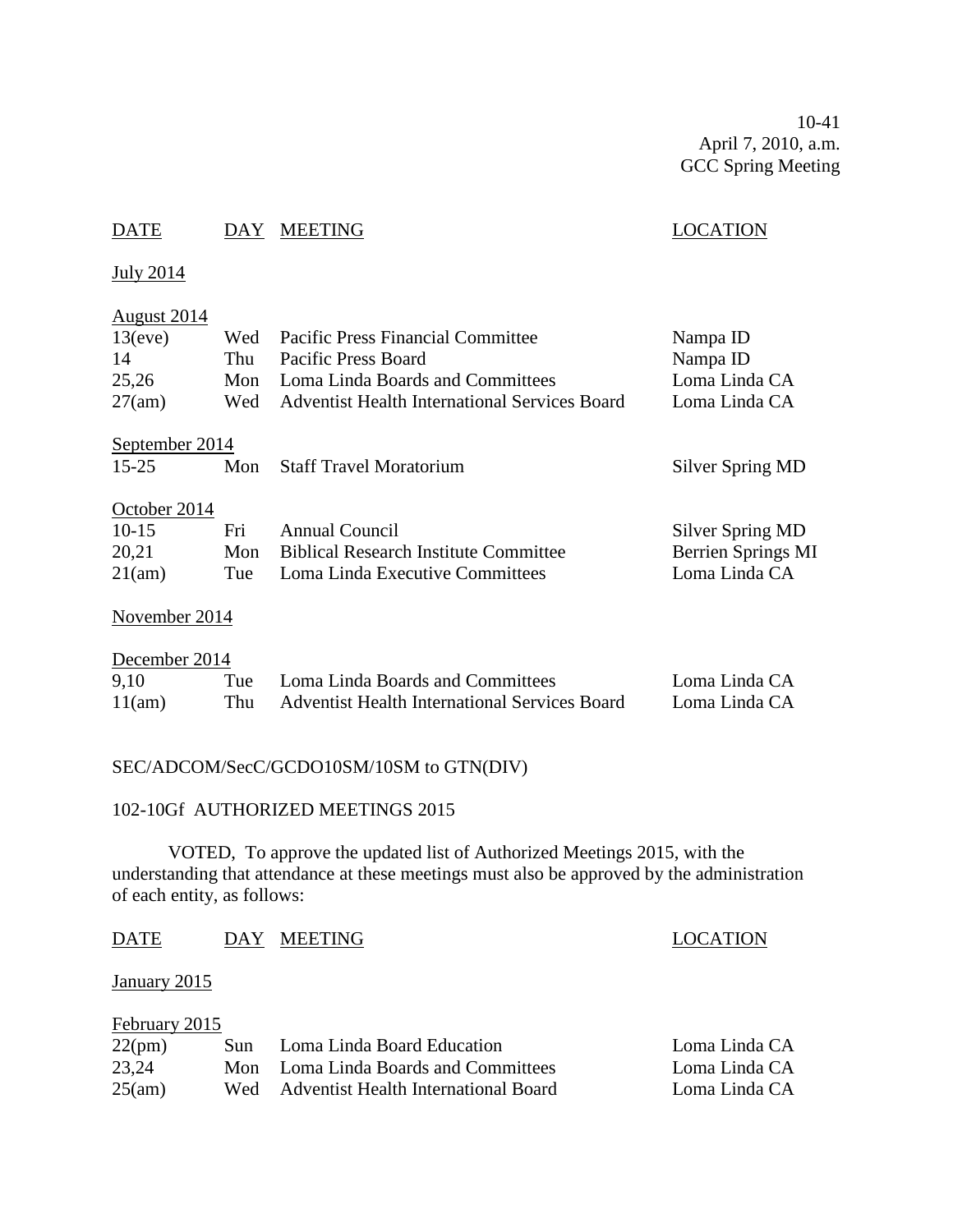10-42 April 7, 2010, a.m. GCC Spring Meeting

# DATE DAY MEETING LOCATION March 2015 17(am) Tue Loma Linda Executive Committees Loma Linda CA 18(eve) Wed Pacific Press Finance Committee Nampa ID 19 Thu Pacific Press Board Nampa ID 23-27 Mon Staff Travel Moratorium Silver Spring MD April 2015 14,15(am) Tue Spring Meeting Silver Spring MD 20,21 Mon Biblical Research Institute Committee Loma Linda CA May 2014 19,20 Tue Loma Linda Boards and Committees Loma Linda CA 21(am) Thu Adventist Health International Services Board Loma Linda CA June 2015 8-25 Mon Staff Travel Moratorium Silver Spring MD July 2015 2-11 Thu General Conference Session San Antonio TX August 2015 12(eve) Wed Pacific Press Finance Committee Nampa ID 13 Thu Pacific Press Board Nampa ID 24,25 Mon Loma Linda Boards and Committees Loma Linda CA 26(am) Wed Adventist Health International Services Board Loma Linda CA September 2015 14-24 Mon Staff Travel Moratorium Silver Spring MD October 2015 9-14 Fri Annual Council Silver Spring MD 19,20 Mon Biblical Research Institute Committee Berrien Springs MI 20(am) Tue Loma Linda Executive Committees Loma Linda CA November 2015 December 2015 8,9 Tue Loma Linda Boards and Committees Loma Linda CA 10(am) Thu Adventist Health International Services Board Loma Linda CA